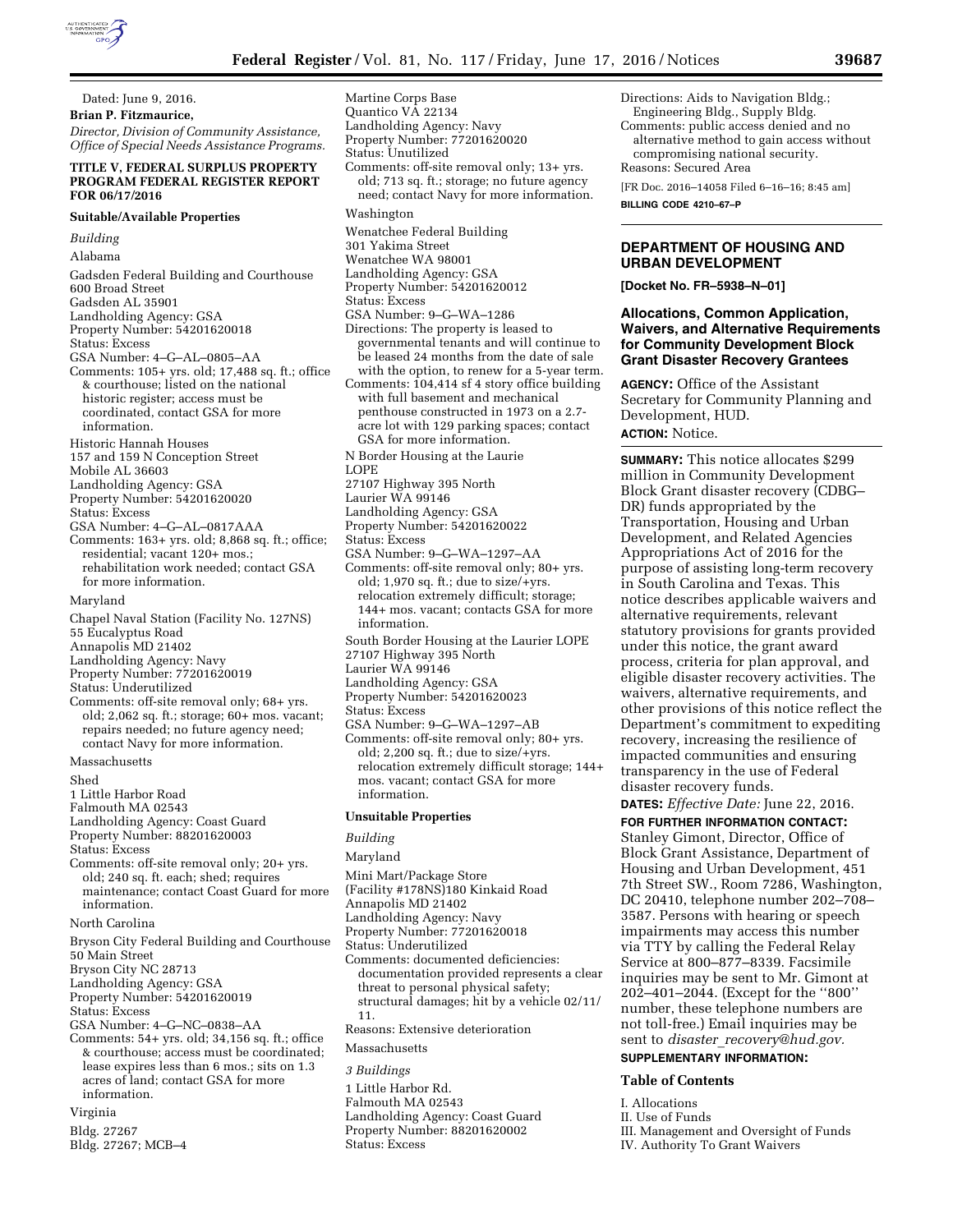V. Overview of Grant Process

- VI. Applicable Rules, Statutes, Waivers, and Alternative Requirements
- A. Grant Administration
- B. Housing and Related Floodplain Issues
- C. Infrastructure
- D. Economic Revitalization
- E. Certifications and Collection of
- Information
- VII. Duration of Funding

VIII. Catalog of Federal Domestic Assistance IX. Finding of No Significant Impact

Appendix A: Allocation Methodology

### **I. Allocations**

Section 420 of the Transportation, Housing and Urban Development, and Related Agencies Appropriations Act, 2016 (Pub. L. 114–113, approved December 18, 2015) (Appropriations

Act) makes available \$300 million in Community Development Block Grant (CDBG) funds for necessary expenses related to disaster relief, long-term recovery, restoration of infrastructure and housing, and economic revitalization in the most impacted and distressed areas resulting from a major disaster declared in 2015, pursuant to the Robert T. Stafford Disaster Relief and Emergency Assistance Act of 1974 (42 U.S.C. 5121 *et seq.*), related to the consequences of Hurricane Joaquin and adjacent storm systems, Hurricane Patricia, and other flood events. The Appropriations Act provides \$1 million of these funds for the Department's management and oversight of funded

disaster recovery grants. The law provides that grants shall be awarded directly to a State or unit of general local government (UGLG) at the discretion of the Secretary. Unless noted otherwise, the term ''grantee'' refers to the State or UGLG receiving a direct award from HUD under this notice. To comply with statutory direction that funds be used for disaster-related expenses in the most impacted and distressed areas, HUD allocates funds using the best available data that cover all of the eligible affected areas.

Based on a review of the impacts from these disasters, and estimates of unmet need, HUD is making the following allocations:

# TABLE 1—ALLOCATIONS UNDER PUBLIC LAW 114–113

| Disaster No. | State                | Grantee                                   | Allocation   | Minimum amount that must be expended for recov-<br>ery in the HUD-identified "most impacted" areas<br>identified   |
|--------------|----------------------|-------------------------------------------|--------------|--------------------------------------------------------------------------------------------------------------------|
| 4241         | South Carolina       | Lexington County (Urban<br>County).       | \$16,332,000 | (\$16,332,000) Lexington County Urban County ju-<br>risdiction.                                                    |
| 4241         | South Carolina       | Columbia                                  | 19.989.000   | (19,989,000) City of Columbia.                                                                                     |
|              | 4241  South Carolina | <b>Richland County (Urban</b><br>County). | 23,516,000   | (23,516,000) Richland County Urban County juris-<br>diction.                                                       |
| 4241         | South Carolina       | State of South Carolina                   | 96.827.000   | (65,494,200) Charleston, Dorchester, Florence,<br>Georgetown, Horry, Lexington, Richland, Sumter,<br>Williamsburg. |
|              |                      | Houston                                   | 66.560.000   | (66,560,000) City of Houston.                                                                                      |
|              |                      | San Marcos                                | 25,080,000   | (25,080,000) City of San Marcos.                                                                                   |
|              |                      | State of Texas                            | 50,696,000   | (22,228,800) Harris, Hays, Hidalgo, Travis.                                                                        |
|              |                      |                                           | 299.000.000  |                                                                                                                    |

Table 1 also shows the HUDidentified ''most impacted and distressed'' areas impacted by the disasters that did not receive a direct award. At least 80 percent of the total funds provided within each State under this notice must address unmet needs within the HUD-identified ''most impacted and distressed'' areas, as identified in the last column in Table 1. A State may determine where the remaining 20 percent may be spent by identifying areas it deems as ''most impacted and distressed.'' A detailed explanation of HUD's allocation methodology is provided at Appendix A.

Each grantee receiving an allocation under this notice must submit an initial action plan for disaster recovery, or ''action plan,'' no later than 90 days after the effective date of this notice. HUD will only approve action plans that meet the specific requirements identified in this notice under section VI, ''Applicable Rules, Statutes, Waivers, and Alternative Requirements.''

# **II. Use of Funds**

The Appropriations Act requires that prior to the obligation of funds a grantee shall submit a plan detailing the proposed use of all funds, including criteria for eligibility, and how the use of these funds will address long-term recovery, restoration of infrastructure, and housing and economic revitalization in the most impacted and distressed areas. Thus, an action plan for disaster recovery must describe uses and activities that: (1) Are authorized under title I of the Housing and Community Development Act of 1974 (HCD Act) or allowed by a waiver or alternative requirement published in this notice, and (2) respond to a disaster-related impact. To inform the plan, grantees must conduct an assessment of community impacts and unmet needs to guide the development and prioritization of planned recovery activities.

Additionally, as provided for in the HCD Act, funds may be used as a matching requirement, share, or contribution for any other Federal program when used to carry out an

eligible CDBG–DR activity. This includes programs or activities administered by the Federal Emergency Management Agency (FEMA) and the U.S. Army Corps of Engineers (USACE), among other Federal sources. In accordance with Public Law 105–276, grantees are advised that not more than \$250,000 may be used for the non-Federal cost-share of any project funded by the Secretary of the Army through USACE. Additionally, CDBG–DR funds cannot supplant, and may not be used for activities reimbursable by or for which funds are made available by FEMA or USACE.

## **III. Management and Oversight of Funds**

Consistent with 2 CFR 200.205 of the Uniform Administrative Requirements, Cost Principles, and Audit Requirements for Federal Awards (Uniform Requirements), HUD will evaluate the risks posed by grantees before they receive Federal awards. HUD believes there is merit in establishing an assessment method similar to the method employed under a prior CDBG–DR appropriation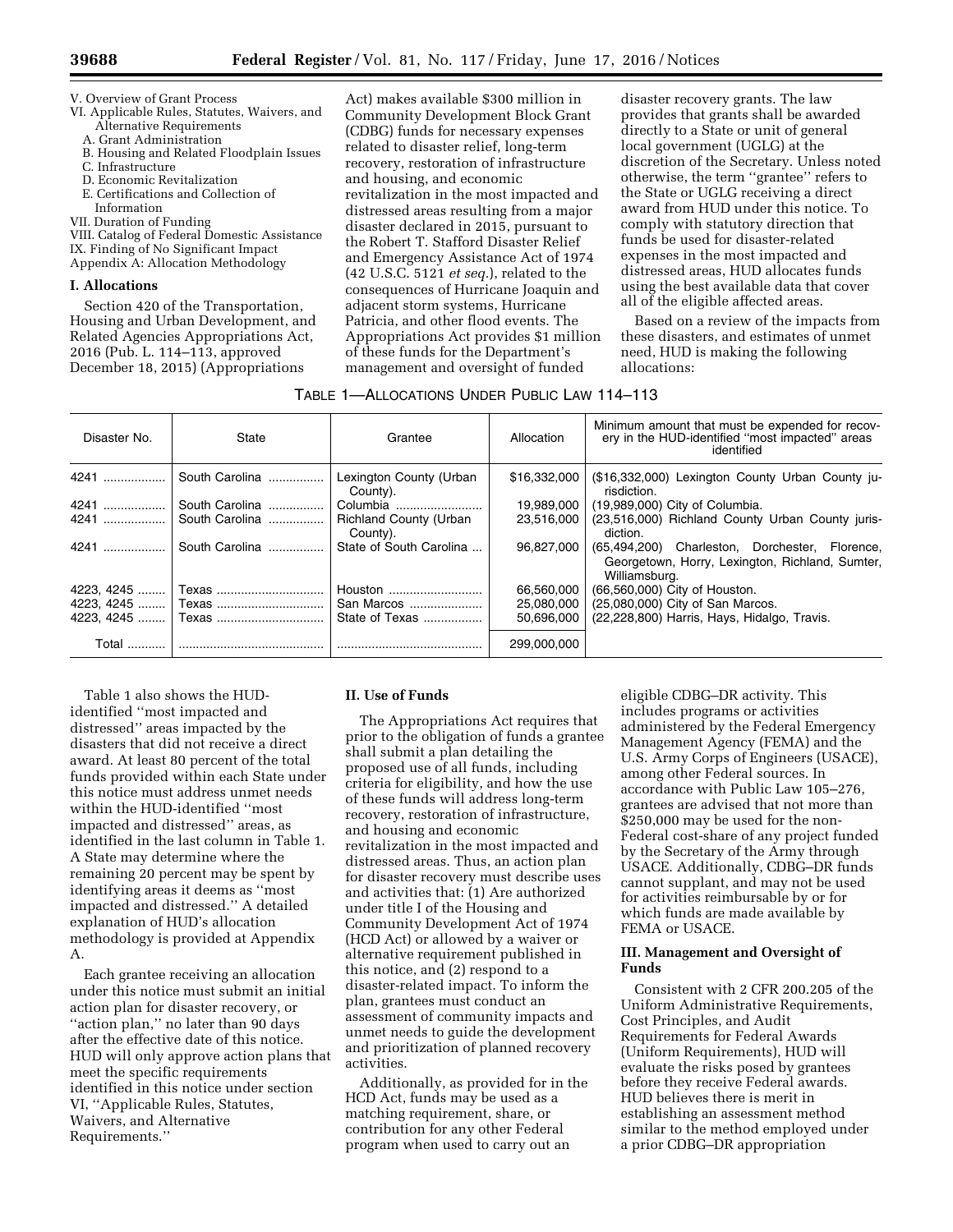(Disaster Relief Appropriations Act, 2013 (Pub. L. 113–2)). Therefore, this notice requires grantees to submit documentation required by paragraphs (1) through (8) below (''Risk Analysis Documentation'') in advance of signing a grant agreement that will allow the Department to ensure that grantees can adequately manage and oversee the CDBG–DR award.

The grant terms of the award will reflect HUD's risk assessment of the grantee and will require the grantee to adhere to the description of its grant oversight and implementation plan submitted in response to this notice (as described in paragraph 8 of section III of this notice). HUD will also institute an annual risk analysis as well as on-site monitoring of grantee management to further guide oversight of these funds.

Each grantee must submit Risk Analysis Documentation to demonstrate in advance of signing a grant agreement that it has in place proficient controls, procedures, and management capacity. This includes demonstrating financial controls, procurement processes, and adequate procedures to prevent any duplication of benefits as defined by section 312 of the Stafford Act. The grantee must also demonstrate that it can effectively manage the funds, ensure timely expenditure of funds, maintain a comprehensive Web site regarding all disaster recovery activities assisted with these funds, and ensure timely communication of application status to applicants for disaster recovery assistance. Grantees must also demonstrate adequate capacity to manage the funds and address any capacity needs. In order to demonstrate proficient controls, procedures, and management capacity, each grantee must submit the following Risk Analysis Documentation to the grantee's designated HUD representative within 30 days of the effective date of this notice, or with the grantee's submission of its action plan, whichever date is earlier.

1. *Financial Controls.* A grantee has in place proficient financial controls if each of the following criteria is satisfied:

a. The grantee's most recent single audit and annual financial statement indicates that the grantee has no material weaknesses, deficiencies, or concerns that HUD considers to be relevant to the financial management of the CDBG program. If the single audit or annual financial statement identified weaknesses or deficiencies, the grantee must provide documentation showing how those weaknesses have been removed or are being addressed; and

b. The grantee has assessed its financial standards and has completed

the HUD monitoring guide for financial standards (Pub. L. 114–113, Guide for Review of Financial Management (the Financial Management Guide)). The grantee's standards must conform to the requirements of the Financial Management Guide. The grantee must identify which sections of its financial standards address each of the questions in the guide and which personnel or unit are responsible for each item.

2. *Procurement.* A grantee has in place a proficient procurement process if:

a. For local governments: The grantee will follow the specific applicable procurement standards identified in 2 CFR 200.318 through 200.326 (subject to 2 CFR 200.110, as applicable). The grantee must provide a copy of its procurement standards and indicate the sections of its procurement standards that incorporate these provisions. The procedures should also indicate which personnel or unit are responsible for each item; or

b. For States: The grantee has adopted 2 CFR 200.318 through 200.326 (subject to 2 CFR 200.110, as applicable), or the effect of the grantee's procurement process/standards are equivalent to the effect of procurements under 2 CFR 200.318 through 200.326, meaning that the process/standards operate in a manner providing fair and open competition. The grantee must provide its procurement standards and indicate how the sections of its procurement standards align with the provisions of 2 CFR 200.318 through 200.326, so that HUD may evaluate the overall effect of the grantee's procurement standards. The procedures should also indicate which personnel or unit are responsible for the task. Guidance on the procurement rules applicable to States is provided in paragraph A.22, section VI, of this notice.

3. *Duplication of benefits.* A grantee has adequate procedures to prevent the duplication of benefits when it provides HUD a uniform prevention of duplication of benefits procedure wherein the grantee identifies its processes for each of the following: (1) Verifying all sources of disaster assistance received by the grantee or applicant, as applicable; (2) determining an applicant's unmet need(s) before awarding assistance; and (3) ensuring beneficiaries agree to repay the assistance if they later receive other disaster assistance for the same purpose. Grantee procedures shall provide that prior to the award of assistance, the grantee will use the best, most recent available data from FEMA, the Small Business Administration (SBA), insurers, and other sources of funding to

prevent the duplication of benefits. The procedures should also indicate which personnel or unit is responsible for the task. Departmental guidance to assist in preventing a duplication of benefits is provided in a notice published in the **Federal Register** at 76 FR 71060 (November 16, 2011) and in paragraph A.21, section VI, of this notice.

4. *Timely expenditures.* A grantee has adequate procedures to determine timely expenditures if a grantee provides procedures to HUD that indicate how the grantee will track expenditures each month, how it will monitor expenditures of its recipients, how it will reprogram funds in a timely manner for activities that are stalled, and how it will project expenditures to provide for the expenditure of all CDBG–DR funds within the period provided for in paragraph A.24 of section VI of this notice. The procedures should also indicate which personnel or unit is responsible for the task.

5. *Management of funds.* A grantee has adequate procedures to effectively manage funds if its procedures indicate how the grantee will verify the accuracy of information provided by applicants; if it provides a monitoring policy indicating how and why monitoring is conducted, the frequency of monitoring, and which items are monitored; and if it demonstrates that it has an internal auditor and includes a document signed by the internal auditor that describes his or her role in detecting fraud, waste, and abuse.

6. *Comprehensive disaster recovery Web site.* A grantee has adequate procedures to maintain a comprehensive Web site regarding all disaster recovery activities if its procedures indicate that the grantee will have a separate page dedicated to its disaster recovery that will contain links to all action plans, action plan amendments, performance reports, citizen participation requirements, contracts and activity/program information for activities described in the action plan. The procedures should also indicate the frequency of Web site updates and which personnel or unit is responsible for the task.

7. *Timely information on application status.* A grantee has adequate procedures to inform applicants of the status of their applications for recovery assistance, at all phases, if its procedures indicate methods for communication (*i.e.*, Web site, telephone, case managers, letters, etc.), ensure the accessibility and privacy of individualized information for all applicants, indicate the frequency of applicant status updates and identify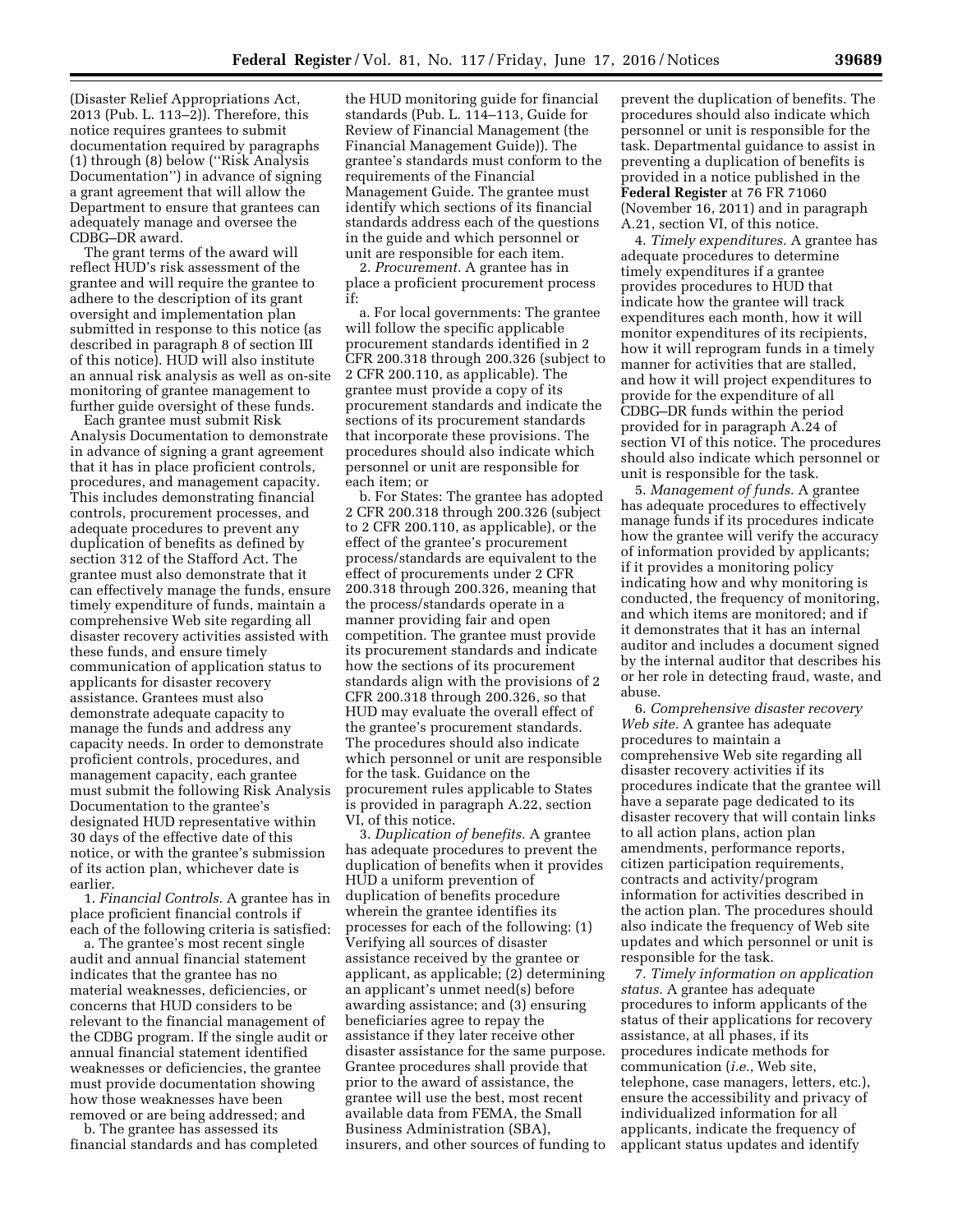which personnel or unit is responsible for the task.

8. *Preaward Implementation Plan.* In order to assess risk as described in 2 CFR 200.205(b) and (c), the grantee will submit an implementation plan to the Department. The plan must describe the grantee's capacity to carry out the recovery and how it will address any capacity gaps. HUD will determine a plan is adequate to reduce risk if, at a minimum:

a. Capacity Assessment. The grantee has conducted an assessment of its capacity to carry out recovery efforts, and has developed a timeline with milestones describing when and how the grantee will address all capacity gaps that are identified.

b. Staffing. The plan shows that the grantee has assessed staff capacity and identified personnel that will be in place for purposes of case management in proportion to the applicant population; program managers who will be assigned responsibility for each primary recovery area (*i.e.*, housing, economic revitalization, and infrastructure); and staff responsible for procurement/contract management, environmental compliance and compliance with applicable requirements, as well as staff responsibile for monitoring and quality assurance, and financial management. An adequate plan will also provide for an internal audit function with responsible audit staff reporting independently to the chief officer or board of the governing body of any designated administering entity.

c. Internal and Interagency Coordination. The grantee's plan describes, in the plan, how it will ensure effective communication between different departments and divisions within the grantee's organizational structure that are involved in CDBG–DR-funded recovery efforts between its lead agency and subrecipients responsible for implementing the grantee's action plan, and with other local and regional planning efforts to ensure consistency.

d. Technical Assistance. The grantee's implementation plan describes its plan for the procurement and provision of technical assistance for any personnel that the grantee does not employ at the time of action plan submission, and to fill gaps in knowledge or technical expertise required for successful and timely recovery implementation where identified in the capacity assessment.

e. Accountability. The grantee's plan identifies the principal lead agency responsible for implementation of the jurisdiction's CDBG–DR award and indicates that the head of that agency

will report directly to the chief executive officer of the jurisdiction.

9. *Certification of Accuracy of Risk Analysis Documentation.* The grantee must submit a certification to the accuracy of its Risk Analysis Documentation submissions as required by section VI.E.44 of this notice.

Additionally, this notice requires grantees to submit to the Department a projection of expenditures and outcomes as part of its action plan for approval. Any subsequent changes, updates or revision of the projections will require the grantee to amend its action plan to reflect the new projections. This will enable HUD, the public, and the grantee to track planned versus actual performance. For more information on the projection requirements, see paragraph A.1.i of section VI of this notice.

In addition, grantees must enter expected completion dates for each activity in HUD's Disaster Recovery Grant Reporting (DRGR) system. When target dates are not met or are extended, grantees are required to explain the reason for the delay in the Quarterly Performance Report (QPR) activity narrative. For additional guidance on DRGR system reporting requirements, see paragraph A.2 under section VI of this notice. More information on the timely expenditure of funds is included in paragraphs A.24–27 under section VI of this notice.

Other reporting, procedural, and monitoring requirements are discussed under ''Grant Administration'' in section VI of this notice. The Department will institute risk analysis and on-site monitoring of grantee management to guide oversight of these funds.

# **IV. Authority To Grant Waivers**

The Appropriations Act authorizes the Secretary to waive or specify alternative requirements for any provision of any statute or regulation that the Secretary administers in connection with the obligation by the Secretary, or use by the recipient, of these funds, except for requirements related to fair housing, nondiscrimination, labor standards, and the environment (including, but not limited to, requirements concerning lead-based paint). Waivers and alternative requirements are based upon a determination by the Secretary that good cause exists and that the waiver or alternative requirement is not inconsistent with the overall purposes of title 1 of the HCD Act. Regulatory waiver authority is also provided by 24 CFR 5.110, 91.600, and 570.5. Grantees

may request such waivers, as described in Section VI of this notice.

### **V. Overview of Grant Process**

To begin expenditure of CDBG–DR funds, the following expedited steps are necessary:

• Grantee adopts citizen participation plan for disaster recovery in accordance with the requirements of paragraph A.3 of section VI of this notice.

• Grantee consults with stakeholders, including required consultation with affected, local governments and public housing authorities (as identified in section VI of this notice).

• Within 30 days of the effective date of this notice (or when the grantee submits its action plan, whichever is earlier), the grantee submits the required documentation in its Risk Analysis Documentation in order to demonstrate proficient controls, procedures, and management capacity, as described in section III of this notice.

• Grantee publishes its action plan for disaster recovery on the grantee's required disaster recovery Web site for no less than 14 calendar days to solicit public comment.

• Grantee responds to public comment and submits its action plan (which includes Standard Form 424 (SF–424) and certifications) to HUD no later than 90 days after the date of this notice.

• HUD expedites review (allotted 60 days from date of receipt) and approves the action plan according to criteria identified in this notice.

• HUD sends an action plan approval letter, grant conditions, and grant agreement to the grantee. If the action plan is not approved, a letter will be sent identifying its deficiencies; the grantee must then resubmit the action plan within 45 days of the notification letter.

• Grantee signs and returns the fully executed grant agreement.

• Grantee ensures that the final HUDapproved action plan is posted on its official Web site.

• HUD establishes the grantee's line of credit.

• Grantee requests and receives DRGR system access (if the grantee does not already have DRGR access).

• If it has not already done so, grantee enters the activities from its published action plan into the DRGR system and submits its DRGR action plan to HUD (funds can be drawn from the line of credit only for activities that are established in the DRGR system).

• The grantee may draw down funds from the line of credit after the Responsible Entity completes applicable environmental review(s) pursuant to 24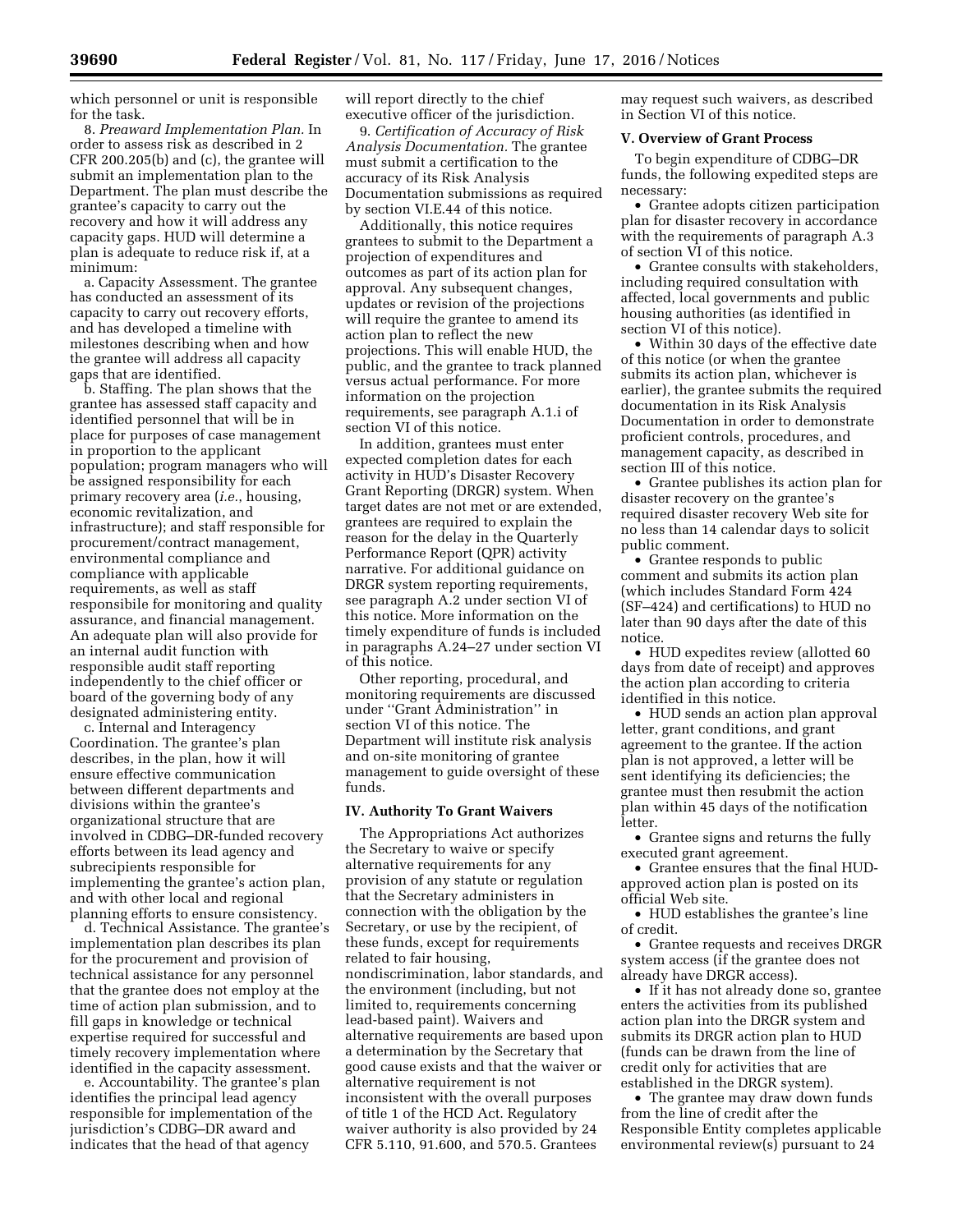CFR part 58 and, as applicable, receives from HUD or the State an approved Request for Release of Funds and certification.

The grantee must begin to draw down funds no later than 180 days after the date of this notice.

# **VI. Applicable Rules, Statutes, Waivers, and Alternative Requirements**

This section of the notice describes requirements imposed by the Appropriations Act, as well as applicable waivers and alternative requirements. For each waiver and alternative requirement, the Secretary has determined that good cause exists and the action remains consistent with the overall purpose of the HCD Act. The waivers and alternative requirements provide additional flexibility in program design and implementation to support full and swift recovery following the disasters, while also ensuring that statutory requirements are met. The following requirements apply only to the CDBG–DR funds appropriated in the Appropriations Act, and not to funds provided under the annual formula State or Entitlement CDBG programs, or those provided under any other component of the CDBG program, such as the Section 108 Loan Guarantee Program, or any prior CDBG–DR appropriation.

Grantees may request additional waivers and alternative requirements from the Department as needed to address specific needs related to their recovery activities. Except where noted, waivers and alternative requirements described below apply to all grantees under this notice. Under the requirements of the Appropriations Act, waivers and alternative requirements must be published in the **Federal Register** no later than 5 days before the effective date of such waiver.

Except as described in this notice, statutory and regulatory provisions governing the State CDBG program shall apply to any State receiving an allocation under this notice while statutory and regulatory provisions governing the Entitlement CDBG program shall apply to entitlement communities receiving an allocation. Applicable statutory provisions can be found at 42 U.S.C. 5301 *et seq.*  Applicable State and Entitlement regulations can be found at 24 CFR part 570.

References to the action plan in these regulations shall refer to the action plan required by this notice. All references in this notice pertaining to timelines and/ or deadlines are in terms of calendar days unless otherwise noted. The date

of this notice shall mean the effective date of this notice unless otherwise noted.

# *A. Grant Administration*

1. *Action Plan for Disaster Recovery waiver and alternative requirement.*  Requirements for CDBG actions plans, located at 42 U.S.C. 12705(a)(2), 42 U.S.C. 5304(a)(1), 42 U.S.C. 5304(m), 42 U.S.C. 5306(d)(2)(C)(iii), 24 CFR 91.220, and 24 CFR 91.320, are waived for these disaster recovery grants. Instead, grantees must submit to HUD an action plan for disaster recovery. This streamlined plan will allow grantees to quickly implement disaster recovery programs while conforming to applicable requirements. During the course of the grant, HUD will monitor the grantee's actions and use of funds for consistency with the plan, as well as meeting the performance and timeliness objectives therein. The Secretary may disapprove an action plan as substantially incomplete if it is determined that the plan does not satisfy all of the required elements identified in this notice.

a. *Action Plan.* The action plan must identify the proposed use of all funds, including criteria for eligibility, and how the uses address long-term recovery needs. Funds dedicated for uses not described in accordance with paragraphs b or c under this section will not be obligated until the grantee submits, and HUD approves, an action plan amendment programming the use of those funds, at the necessary level of detail.

The action plan must contain:

1. An impact and unmet needs assessment. Each grantee must develop a needs assessment to understand the type and location of community needs to enable it to target limited resources to areas with the greatest need. Grantees receiving an award under this notice must conduct a needs assessment to inform the allocation of CDBG–DR resources. At a minimum, the needs assessment must evaluate three core aspects of recovery—housing (interim and permanent, owner and rental, single-family and multifamily, affordable and market rate, and housing to meet the needs of predisaster homeless persons), infrastructure, and the economy (*e.g.*, estimated job losses). The assessment must also take into account the various forms of assistance available to, or likely to be available to, affected communities (*e.g.*, projected FEMA funds) and individuals (*e.g.*, estimated insurance) to ensure CDBG– DR funds meet needs that are not likely to be addressed by other sources of funds. Grantees must also assess

whether public services (*i.e.*, job training, mental health and general health services) are necessary to complement activities intended to address housing and economic revitalization needs. The assessment must use the most recent available data and cite data sources. CDBG–DR funds may be used to develop the action plan, including the needs assessment, environmental review, and citizen participation requirements.

Impacts should be described geographically by type at the lowest level practicable (*e.g.*, county level or lower if available for States, and neighborhood or census tract level for cities). Grantees should use the most recent available data and estimate the portion of need likely to be addressed by insurance proceeds, other Federal assistance, or any other funding source (thus producing an estimate of unmet need). In addition, a needs assessment must take into account the costs of incorporating mitigation and resilience measures to protect against future hazards, including the anticipated effects of climate change on those hazards. HUD has developed a Disaster Impact and Unmet Needs Assessment Kit to guide CDBG–DR grantees through a process for identifying and prioritizing critical unmet needs for long-term community recovery, and it is available on the HUD Exchange Web site at *[https://www.hudexchange.info/](https://www.hudexchange.info/resources/documents/Disaster_Recovery_Disaster_Impact_Needs_Assessment_Kit.pdf) [resources/documents/Disaster](https://www.hudexchange.info/resources/documents/Disaster_Recovery_Disaster_Impact_Needs_Assessment_Kit.pdf)*\_ *[Recovery](https://www.hudexchange.info/resources/documents/Disaster_Recovery_Disaster_Impact_Needs_Assessment_Kit.pdf)*\_*Disaster*\_*Impact*\_*Needs*\_ *[Assessment](https://www.hudexchange.info/resources/documents/Disaster_Recovery_Disaster_Impact_Needs_Assessment_Kit.pdf)*\_*Kit.pdf*.

Disaster recovery needs evolve over time and the needs assessment and action plan are expected to be amended as conditions change and additional needs are identified.

2. A description of the connection between identified unmet needs and the allocation of CDBG–DR resources by the grantee. Such description must demonstrate a reasonably proportionate allocation of resources relative to areas and categories (*i.e.*, housing, economic revitalization, infrastructure) of greatest needs, including how the proposed allocation addressing the identified unmet needs of public housing, HUDassisted housing, homeless facilities and other housing identified in paragraph 7 below.

3. A description of how the grantee plans to: (a) Adhere to the advanced elevation requirements established in paragraph A.28 of section VI of this notice; (b) promote sound, sustainable long-term recovery planning informed by a post-disaster evaluation of hazard risk, especially land-use decisions that reflect responsible flood plain management and take into account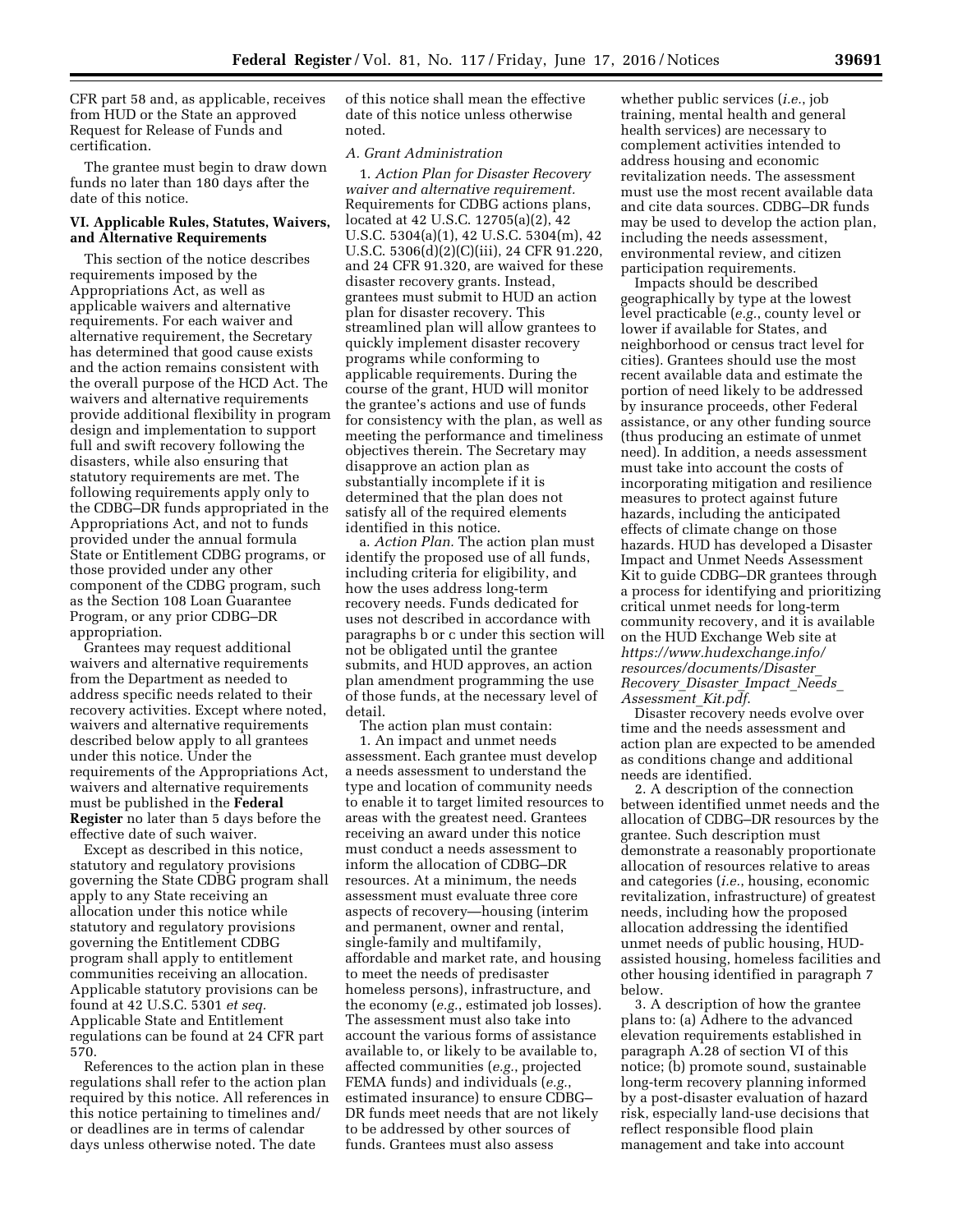continued sea level rise; and (c) coordinate with other local and regional planning efforts to ensure consistency. This information should be based on the history of FEMA flood mitigation efforts, and take into account projected increase in sea level and frequency and intensity of precipitation events, which is not considered in current FEMA maps and National Flood Insurance Program premiums.

4. A description of how the grantee will leverage CDBG–DR funds with funding provided by other Federal, State, local, private, and nonprofit sources to generate a more effective and comprehensive recovery. Examples of other Federal sources are those provided by HUD, FEMA (specifically the Public Assistance Program, Individual Assistance Program, and Hazard Mitigation Grant Program), SBA (specifically the Disaster Loans program), Economic Development Administration, USACE, and the U.S. Department of Agriculture. The grantee should seek to maximize the number of activities and the degree to which CDBG funds are leveraged. Grantees shall report on leveraged funds in the DRGR system.

5. A description of how the grantee will design and implement programs or activities with the goal of protecting people and property from harm, and a description of how construction methods used will emphasize high quality, durability, energy efficiency, sustainability, and mold resistance, including how it will support adoption and enforcement of modern building codes and mitigation of hazard risk, including possible sea level rise, high winds, storm surge, and flooding, where appropriate. The grantee must also describe how it will implement and ensure compliance with the Green Building standards required in paragraph A.28 of section VI of this notice. All rehabilitation, reconstruction, and new construction should be designed to incorporate principles of sustainability, including water and energy efficiency, resilience, and mitigating the impact of future disasters. Whenever feasible, grantees should follow best practices such as those provided by the U.S. Department of Energy's Guidelines for Home Energy Professionals—Professional Certifications and Standard Work Specifications. HUD also encourages grantees to implement green infrastructure policies to the extent practicable. Additional tools for green infrastructure are available at the Environmental Protection Agency's water Web site; Indoor AirPlus Web site; Healthy Indoor Environment Protocols

for Home Energy Upgrades Web site; and ENERGY STAR Web site: *[www.epa.gov/greenbuilding.](http://www.epa.gov/greenbuilding)* 

6. A description of the standards to be established for housing and small business rehabilitation contractors performing work in the jurisdiction and a mechanism for homeowners and small business owners to appeal rehabilitation contractor work. HUD strongly encourages the grantee to require a warranty period post-construction, with formal notification to homeowners and small business owners on a periodic basis (*e.g.,* 6 months and one month prior to expiration date of the warranty).

7. Each grantee must include a description of how it will identify and address the rehabilitation (as defined at 24 CFR 570.202), reconstruction and replacement of the following types of housing affected by the disaster: Public housing (including administrative offices), HUD-assisted housing (defined at subparagraph 1 above), McKinney-Vento Homeless Assistance Act-funded shelters and housing for the homeless including emergency shelters and transitional and permanent housing for the homeless, and private market units receiving project-based assistance or with tenants that participate in the Section 8 Housing Choice Voucher Program.

8. A description of how the grantee will encourage the provision of housing for all income groups that is resilient to natural hazards, including a description of the activities it plans to undertake to address: (a) The transitional housing, permanent supportive housing, and permanent housing needs of individuals and families (including subpopulations) that are homeless and at-risk of homelessness; (b) the prevention of lowincome individuals and families with children (especially those with incomes below 30 percent of the area median) from becoming homeless; and (c) the special needs of persons who are not homeless but require supportive housing (*e.g.,* elderly, persons with disabilities, persons with alcohol or other drug addiction, persons with HIV/ AIDS and their families, and public housing residents, as identified in 24 CFR 91.315(e) or 91.215(e) as applicable). Grantees must also assess how planning decisions may affect racial, ethnic, and low-income concentrations, and ways to promote the availability of affordable housing in low-poverty, nonminority areas where appropriate and in response to natural hazard-related impacts.

9. A description of how the grantee plans to minimize displacement of persons or entities, and assist any persons or entities displaced.

10. A description of how the grantee will handle program income, and the purpose(s) for which it may be used. Waivers and alternative requirements related to program income can be found in this notice at paragraphs A.2 and A.17 of section VI.

11. A description of monitoring standards and procedures that are sufficient to ensure program requirements, including an analysis for duplication of benefits, are met and that provide for continual quality assurance and adequate program oversight.

b. *Funds Awarded Directly to a State.*  The action plan shall describe the method of distribution of funds to UGLGs and/or descriptions of specific programs or activities the State will carry out directly (see section VI.A.4 of this notice for the alternative requirement permitting States to carry out activities directly). The description must include:

1. How the needs assessment informed allocation determinations, including the rationale behind the decision(s) to provide funds to Stateidentified ''most impacted and distressed'' areas that were not defined by HUD as being ''most impacted and distressed,'' if applicable.

2. The threshold factors and grant size limits that are to be applied.

3. The projected uses for the CDBG– DR funds, by responsible entity, activity, and geographic area, when the State carries out an activity directly.

4. For each proposed program and/or activity carried out directly, its respective CDBG activity eligibility category (or categories) as well as national objective(s).

5. How the method of distribution to local governments or programs/ activities carried out directly will result in long-term recovery from specific impacts of the disaster.

6. When funds are allocated to UGLGs, all criteria used to distribute funds to local governments including the relative importance of each criterion.

7. When applications are solicited for programs carried out directly, all criteria used to select applications for funding, including the relative importance of each criterion.

c. *Funds awarded directly to a UGLG.*  The UGLG shall describe specific programs and/or activities it will carry out. The action plan must describe:

1. How the needs assessment informed allocation determinations. 2. The threshold factors and grant size

limits that are to be applied. 3. The projected uses for the CDBG– DR funds, by responsible entity, activity, and geographic area.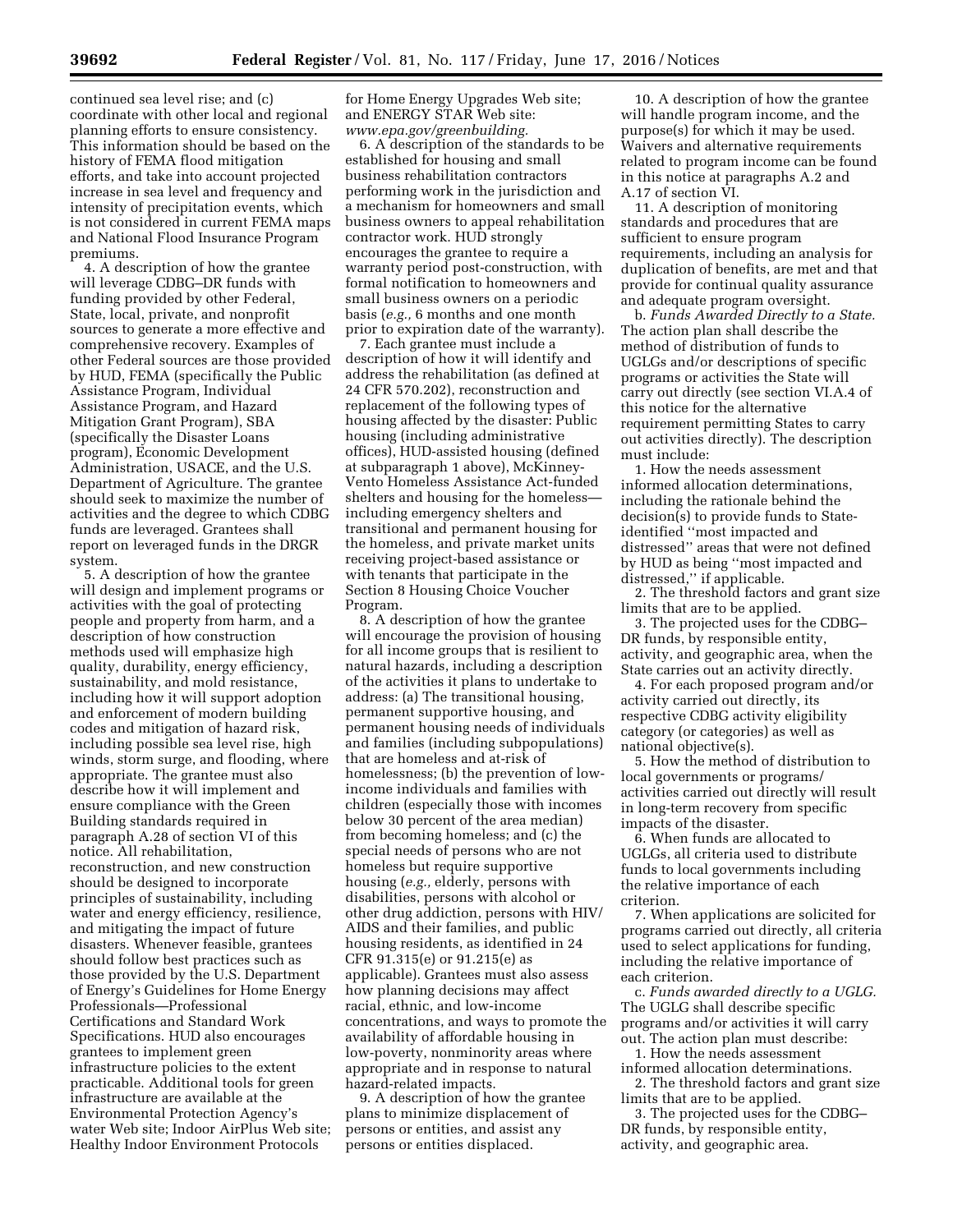4. How the projected uses of the funds will meet CDBG eligibility criteria and a national objective.

5. How the projected uses of funds will result in long-term recovery from specific impacts of the disaster.

6. All criteria used to select applications, including the relative importance of each criterion.

*d. Clarification of disaster-related activities.* All CDBG–DR activities must clearly address an impact of the disaster for which funding was allocated. Given the standard CDBG requirements, this means each activity must: (1) Be CDBGeligible (or receive a waiver), (2) meet a national objective, and (3) address a direct or indirect impact from the disaster in a Presidentially-declared county. A disaster-related impact can be addressed through any eligible CDBG activity. Additional details on disasterrelated activities are provided under section VI, parts B through D. Additionally, HUD has developed a series of CDBG–DR toolkits that guide grantees through specific grant implementation activities. These can be found on the HUD Exchange Web site at *[https://www.hudexchange.info/](https://www.hudexchange.info/programs/cdbg-dr/toolkits/) [programs/cdbg-dr/toolkits/](https://www.hudexchange.info/programs/cdbg-dr/toolkits/)*.

1. Housing. Typical housing activities include new construction and rehabilitation of single-family or multifamily units. Most often, grantees use CDBG–DR funds to rehabilitate damaged homes and rental units. However, grantees may also fund new construction (see paragraph 28 of section VI of this notice) or rehabilitate units *not* damaged by the disaster if the activity clearly addresses a disasterrelated impact and is located in a disaster-affected area. This impact can be demonstrated by the disaster's overall effect on the quality, quantity, and affordability of the housing stock and the resulting inability of that stock to meet post-disaster needs and population demands.

a. *Prohibition on forced mortgage payoff.* In some instances, homeowners with an outstanding mortgage balance are required, under the terms of their loan agreement, to repay the balance of the mortgage loan prior to using assistance to rehabilitate or reconstruct their homes. CDBG–DR funds, however, may not be used for a forced mortgage payoff. The ineligibility of a forced mortgage payoff with CDBG–DR funds does not affect HUD's longstanding guidance that when other non-CDBG disaster assistance is taken by lenders for a forced mortgage payoff, those funds are not available to the homeowner and, therefore, do not constitute a duplication of benefits for

the purpose of housing rehabilitation or reconstruction.

b. *Housing Counseling Services.* HUDapproved housing counseling agencies play a critical role in helping communities recover from a disaster by providing helpful information about key housing programs and resources available to both renters and homeowners. Grantees are encouraged to coordinate with approved housing counseling services to ensure that such services are made available to both renters and homeowners. Additional information is available for South Carolina at *[http://www.hud.gov/offices/](http://www.hud.gov/offices/hsg/sfh/hcc/hcs.cfm?&webListAction=search&searchstate=SC) [hsg/sfh/hcc/hcs.cfm?&webListAction](http://www.hud.gov/offices/hsg/sfh/hcc/hcs.cfm?&webListAction=search&searchstate=SC) [=search&searchstate=SC,](http://www.hud.gov/offices/hsg/sfh/hcc/hcs.cfm?&webListAction=search&searchstate=SC)* and for Texas at *[http://www.hud.gov/offices/hsg/sfh/](http://www.hud.gov/offices/hsg/sfh/hcc/hcs.cfm?webListAction=search&searchstate=TX) [hcc/hcs.cfm?webListAction=search&](http://www.hud.gov/offices/hsg/sfh/hcc/hcs.cfm?webListAction=search&searchstate=TX) [searchstate=TX](http://www.hud.gov/offices/hsg/sfh/hcc/hcs.cfm?webListAction=search&searchstate=TX)*.

2. Infrastructure. Typical infrastructure activities include the repair, replacement, or relocation of damaged public facilities and improvements to include, but not be limited to, bridges, water treatment facilities, roads, and sewer and water lines. Grantees that use CDBG–DR funds to assist flood control structures (*i.e.,*  dams and levees) are prohibited from using CDBG–DR funds to enlarge a dam or levee beyond the original footprint of the structure that existed prior to the disaster event. Grantees that use CDBG– DR funds for levees and dams are required to: (1) Register and maintain entries regarding such structures with the U.S. Army Corps of Engineers National Levee Database or National Inventory of Dams; (2) ensure that the structure is admitted in the U.S. Army Corps of Engineers PL 84–99 Program (Levee Rehabilitation and Improvement Program); (3) ensure the structure is accredited under the FEMA National Flood Insurance Program; (4) upload into DRGR system the exact location of the structure and the area served and protected by the structure; and (5) maintain file documentation demonstrating that the grantee has conducted a risk assessment prior to funding the flood control structure and documentation that the investment includes risk reduction measures.

3. Economic Revitalization. For CDBG–DR purposes, economic revitalization may include any CDBG– DR eligible activity that demonstrably restores and improves some aspect of the local economy. The activity may address job losses, or negative impacts to tax revenues or businesses. Examples of eligible activities include providing loans and grants to businesses, funding job training, making improvements to commercial/retail districts, and financing other efforts that attract/retain workers in devastated communities. For additional guidance see *[http://](http://www.iedconline.org/web-pages/resources-publications/iedc-releases-new-disaster-recovery-publication/) [www.iedconline.org/web-pages/](http://www.iedconline.org/web-pages/resources-publications/iedc-releases-new-disaster-recovery-publication/) [resources-publications/iedc-releases](http://www.iedconline.org/web-pages/resources-publications/iedc-releases-new-disaster-recovery-publication/)[new-disaster-recovery-publication/](http://www.iedconline.org/web-pages/resources-publications/iedc-releases-new-disaster-recovery-publication/)*.

All economic revitalization activities must address an economic impact(s) caused by the disaster (*e.g.,* loss of jobs, loss of public revenue). Through its needs assessment and action plan, the grantee must clearly identify the economic loss or need resulting from the disaster, and how the proposed activities will address that loss or need. Local and regional economic recoveries are typically driven by small businesses.

4. Preparedness and Mitigation. The Appropriations Act states that funds shall be used for recovering from a Presidentially declared major disaster and all assisted activities must respond to the impacts of the declared disaster. HUD strongly encourages grantees to incorporate preparedness and mitigation measures into the aforementioned rebuilding activities, which help to ensure that communities recover to be safer and stronger than prior to the disaster. Incorporation of these measures also reduces costs in recovering from future disasters. Mitigation measures that are not incorporated into those rebuilding activities must be a necessary expense related to disaster relief, long-term recovery, and restoration of infrastructure, housing, or economic revitalization that responds to the eligible disaster. Furthermore, the costs associated with these measures may not prevent the grantee from meeting unmet needs.

5. Connection to the Disaster. Grantees must maintain records about each activity funded, as described in the Recordkeeping section of this notice. In regard to physical losses, damage or rebuilding estimates are often the most effective tools for demonstrating the connection to the disaster. For economic or other nonphysical losses, postdisaster analyses or assessments may best document the relationship between the loss and the disaster.

Note that grantees are not limited in their recovery to returning to predisaster conditions. Rather, HUD encourages grantees to carry out activities in such a way that not only addresses the disaster-related impacts, but leaves communities sustainably positioned to meet the needs of their post-disaster population, economic, and environmental conditions.

e. *Clarity of Action Plan.* All grantees must include sufficient information so that all interested parties will be able to understand and comment on the action plan and, if applicable, be able to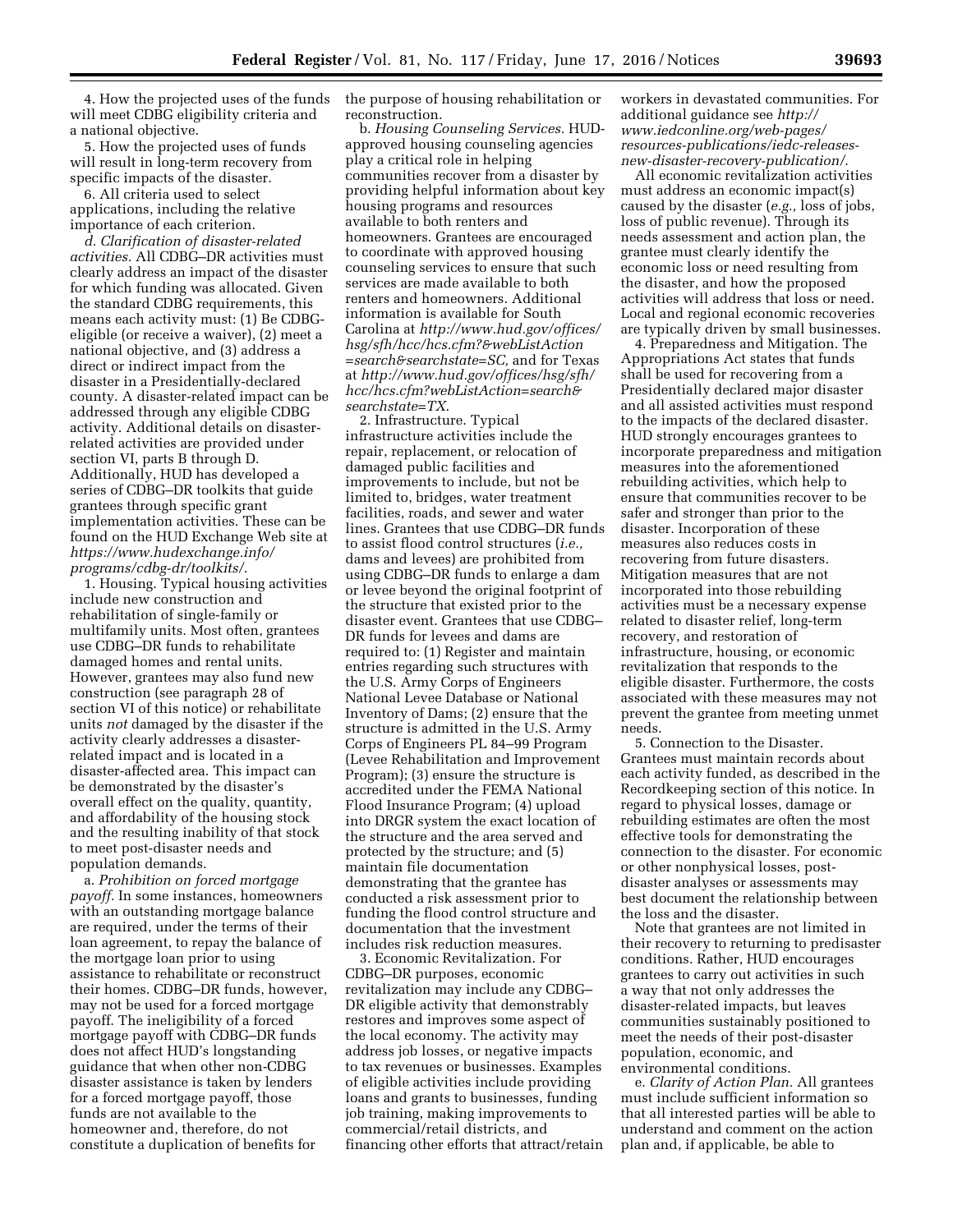prepare responsive applications to the grantee. The action plan (and subsequent Amendments) must include a single chart or table that illustrates, at the most practical level, how all funds are budgeted (*e.g.,* by program, subgrantee, grantee-administered activity, or other category).

f. *Review and Approval of Action Plan.* For funds provided under the Appropriations Act, the action plan must be submitted to HUD (including SF–424 and certifications) within 90 days of the date of this notice. HUD will expedite its review of each action plan, taking no more than 60 days from the date of receipt to complete its review. The Secretary may disapprove an action plan as substantially incomplete if it is determined that the Plan does not meet the requirements of this notice.

g. *Obligation and expenditure of funds.* Once HUD approves the action plan, it will then issue a grant agreement obligating all funds to the grantee. In addition, HUD will establish the line of credit and the grantee will receive DRGR system access (if it does not already have DRGR system access). The grantee must also enter its action plan activities into the DRGR system in order to draw funds for those activities. The grantee may enter these activities into the DRGR system before or after submission of the action plan to HUD. Each activity must meet the applicable environmental requirements prior to the use of funds. After the Responsible Entity (usually the grantee) completes environmental review(s) pursuant to 24 CFR part 58 (as applicable) and receives from HUD or the State an approved Request for Release of Funds and certification (as applicable), the grantee may draw down funds from the line of credit for an activity. The disbursement of grant funds must begin no later than 180 days after the date of this notice.

h. *Amending the Action Plan.* As the grantee finalizes its long-term recovery goals, or as needs change through the recovery process, the grantee must amend its action plan to update its needs assessment, modify or create new activities, or reprogram funds, as necessary. Each amendment must be highlighted, or otherwise identified, within the context of the entire action plan. The beginning of every action plan amendment must include a section that identifies exactly what content is being added, deleted, or changed. This section must also include a chart or table that clearly illustrates where funds are coming from and where they are moving to. The action plan must include a revised budget allocation table that reflects the entirety of all funds, as amended. A grantee's most recent

version of its entire action plan must be accessible for viewing as a single document at any given point in time, rather than the public or HUD having to view and cross-reference changes among multiple amendments.

i. *Projection of expenditures and outcomes.* Each grantee must amend its published action plan to project expenditures and outcomes within 90 days of action plan approval. The projections must be based on each quarter's expected performance beginning with the quarter funds are available to the grantee and continuing each quarter until all funds are expended. The published action plan must be amended to accommodate any subsequent changes, updates or revision of the projections. Guidance on the preparation of projection is available on the HUD Web site. The projections will enable HUD, the public, and the grantee to track proposed versus actual performance.

2. *HUD performance review authorities and grantee reporting requirements in the Disaster Recovery Grant Reporting (DRGR) System.* 

a. *Performance review authorities.* 42 U.S.C. 5304(e) requires that the Secretary shall, at least on an annual basis, make such reviews and audits as may be necessary or appropriate to determine whether the grantee has carried out its activities in a timely manner, whether the grantee's activities and certifications are carried out in accordance with the requirements and the primary objectives of the HCD Act and other applicable laws, and whether the grantee has the continuing capacity to carry out those activities in a timely manner.

This notice waives the requirements for submission of a performance report pursuant to 42 U.S.C. 12708 and 24 CFR 91.520. Alternatively, HUD is requiring that grantees enter information in the DRGR system in sufficient detail to permit the Department's review of grantee performance on a quarterly basis through the Quarterly Performance Report (QPR) and to enable remote review of grantee data to allow HUD to assess compliance and risk. HUD-issued general and appropriation-specific guidance for DRGR reporting requirements can be found on the HUD exchange at *[https://](https://www.hudexchange.info/programs/drgr/)*

*[www.hudexchange.info/programs/drgr/.](https://www.hudexchange.info/programs/drgr/)*  b. *DRGR Action Plan.* Each grantee must enter its action plan for disaster recovery, including performance measures, into HUD's DRGR system. As more detailed information about uses of funds is identified by the grantee, it must be entered into the DRGR system at a level of detail that is sufficient to

serve as the basis for acceptable performance reports and permit HUD review of compliance requirements.

The action plan must also be entered into the DRGR system so that the grantee is able to draw its CDBG–DR funds. The grantee may enter activities into the DRGR system before or after submission of the action plan to HUD. To enter an activity into the DRGR system, the grantee must know the activity type, national objective, and the organization that will be responsible for the activity.

All funds programmed or budgeted at a general level in the DRGR system will be restricted from access on the grantee's line of credit. Once the general uses are described in an amended action plan, at the necessary level of detail, the funds will be released by HUD and made available for use.

Each activity entered into the DRGR system must also be categorized under a ''project.'' Typically, projects are based on groups of activities that accomplish a similar, broad purpose (*e.g.,* housing, infrastructure, or economic revitalization) or are based on an area of service (*e.g.,* Community A). If a grantee describes just one program within a broader category (*e.g.,* single family rehabilitation), that program is entered as a project in the DRGR system. Further, the budget of the program would be identified as the project's budget. If a State grantee has only identified the Method of Distribution (MOD) upon HUD's approval of the published action plan, the MOD itself typically serves as the projects in the DRGR system, rather than activity groupings. Activities are added to MOD projects as subgrantees and subrecipients decide which specific CDBG–DR programs and projects will be funded.

c. *Tracking oversight activities in the DRGR system; use of DRGR data for HUD review and dissemination.* Each grantee must also enter into the DRGR system summary information on monitoring visits and reports, audits, and technical assistance it conducts as part of its oversight of its disaster recovery programs. The grantee's QPR will include a summary indicating the number of grantee oversight visits and reports (see subparagraph e for more information on the QPR). HUD will use data entered into the DRGR action plan and the QPR, transactional data from the DRGR system, and other information provided by the grantee, to provide reports to Congress and the public, as well as to: (1) Monitor for anomalies or performance problems that suggest fraud, abuse of funds, and duplication of benefits; (2) reconcile budgets,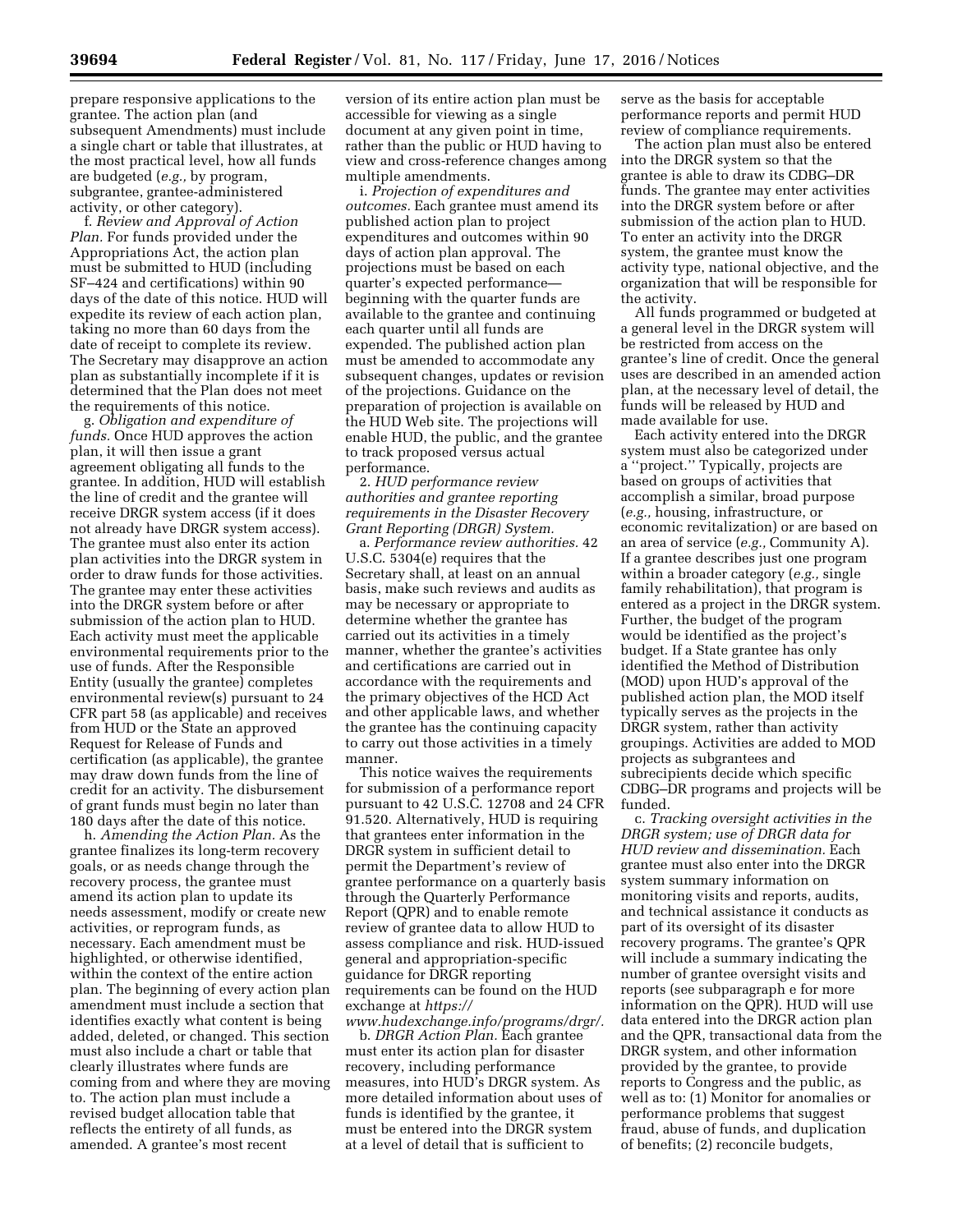obligations, funding draws, and expenditures; (3) calculate expenditures to determine compliance with administrative and public service caps and the overall percentage of funds that benefit low- and moderate-income persons; and (4) analyze the risk of grantee programs to determine priorities for the Department's monitoring.

d. *Tracking program income in the DRGR system.* Grantees must use the DRGR system to draw grant funds for each activity. Grantees must also use the DRGR system to track program income receipts, disbursements, and revolving loan funds (if applicable). If a grantee permits local governments or subrecipients to retain program income, the grantee must establish program income accounts in the DRGR system. The DRGR system requires grantees to use program income before drawing additional grant funds, and ensures that program income retained by one organization will not affect grant draw requests for other organizations.

e. *DRGR system Quarterly Performance Report (QPR).* Each grantee must submit a QPR through the DRGR system no later than 30 days following the end of each calendar quarter. Within 3 days of submission to HUD, each QPR must be posted on the grantee's official Web site. In the event the QPR is rejected by HUD, the grantee must post the revised version, as approved by HUD, within 3 days of HUD approval. The grantee's first QPR is due after the first full calendar year quarter after HUD enters the grant award into the DRGR system. For example, a grant award made in April requires a QPR to be submitted by October 30. QPRs must be submitted on a quarterly basis until all funds have been expended and all expenditures and accomplishments have been reported. If a satisfactory report is not submitted in a timely manner, HUD may suspend funding until a satisfactory report is submitted, or may withdraw and reallocate funding if HUD determines, after notice and opportunity for a hearing, that the jurisdiction did not submit a satisfactory report.

Each QPR will include information about the uses of funds in activities identified in the DRGR action plan during the applicable quarter. This includes, but is not limited to, the project name, activity, location, and national objective; funds budgeted, obligated, drawn down, and expended; the funding source and total amount of any non–CDBG–DR funds to be expended on each activity; beginning and actual completion dates of completed activities; achieved performance outcomes, such as number

of housing units completed or number of low- and moderate-income persons served; and the race and ethnicity of persons assisted under direct-benefit activities. The DRGR system will automatically display the amount of program income receipted, the amount of program income reported as disbursed, and the amount of grant funds disbursed. Grantees must include a description of actions taken in that quarter to affirmatively further fair housing, within the section titled ''Overall Progress Narrative'' in the DRGR system.

3. *Citizen participation waiver and alternative requirement.* To permit a more streamlined process, and ensure disaster recovery grants are awarded in a timely manner, provisions of 42 U.S.C. 5304(a)(2) and (3), 42 U.S.C. 12707, 24 CFR 570.486, 24 CFR 91.105(b) and (c), and 24 CFR 91.115(b) and (c), with respect to citizen participation requirements, are waived and replaced by the requirements below. The streamlined requirements do not mandate public hearings at a State, entitlement, or local government level, but do require providing a reasonable opportunity (at least 14 days) for citizen comment and ongoing citizen access to information about the use of grant funds. The streamlined citizen participation requirements for a grant administered under this notice are:

a. *Publication of the Action Plan, opportunity for public comment, and substantial amendment criteria.* Before the grantee adopts the action plan for this grant or any substantial amendment to this grant, the grantee will publish the proposed plan or amendment. The manner of publication must include prominent posting on the grantee's official Web site and must afford citizens, affected local governments, and other interested parties a reasonable opportunity to examine the plan or amendment's contents. The topic of disaster recovery should be navigable by citizens from the grantee (or relevant agency) homepage. Grantees are also encouraged to notify affected citizens through electronic mailings, press releases, statements by public officials, media advertisements, public service announcements, and/or contacts with neighborhood organizations.

Despite the expedited process, grantees are still responsible for ensuring that all citizens have equal access to information about the programs, including persons with disabilities and limited English proficiency (LEP). Each grantee must ensure that program information is available in the appropriate languages for the geographic area served by the

jurisdiction. This issue may be particularly applicable to States receiving an award under this notice. Unlike grantees in the regular State CDBG program, State grantees under this notice may make grants throughout the State, including to entitlement communities. For assistance in ensuring that this information is available to LEP populations, recipients should consult the *Final Guidance to Federal Financial Assistance Recipients Regarding Title VI, Prohibition Against National Origin Discrimination Affecting Limited English Proficient Persons,* published on January 22, 2007, in the **Federal Register** (72 FR 2732).

Subsequent to publication of the action plan, the grantee must provide a reasonable time frame (again, no less than 14 days) and method(s) (including electronic submission) for receiving comments on the plan or substantial amendment. In its action plan, each grantee must specify criteria for determining what changes in the grantee's plan constitute a substantial amendment to the plan. At a minimum, the following modifications will constitute a substantial amendment: A change in program benefit or eligibility criteria; the addition or deletion of an activity; or the allocation or reallocation of a monetary threshold specified by the grantee in their action plan. The grantee may substantially amend the action plan if it follows the same procedures required in this notice for the preparation and submission of an action plan for disaster recovery. Prior to submission of a substantial amendment, the grantee is encouraged to work with its HUD representative to ensure the proposed change is consistent with this notice, and all applicable regulations and Federal law.

b. *Nonsubstantial amendment.* The grantee must notify HUD, but is not required to undertake public comment, when it makes any plan amendment that is not substantial. HUD must be notified at least 5 business days before the amendment becomes effective. However, every amendment to the action plan (substantial and nonsubstantial) must be numbered sequentially and posted on the grantee's Web site. The Department will acknowledge receipt of the notification of nonsubstantial amendments via email within 5 business days. The grantee must define what constitutes a nonsubstantial amendment in its Citizen Participation Plan.

c. *Consideration of public comments.*  The grantee must consider all comments, received orally or in writing, on the action plan or any substantial amendment. A summary of these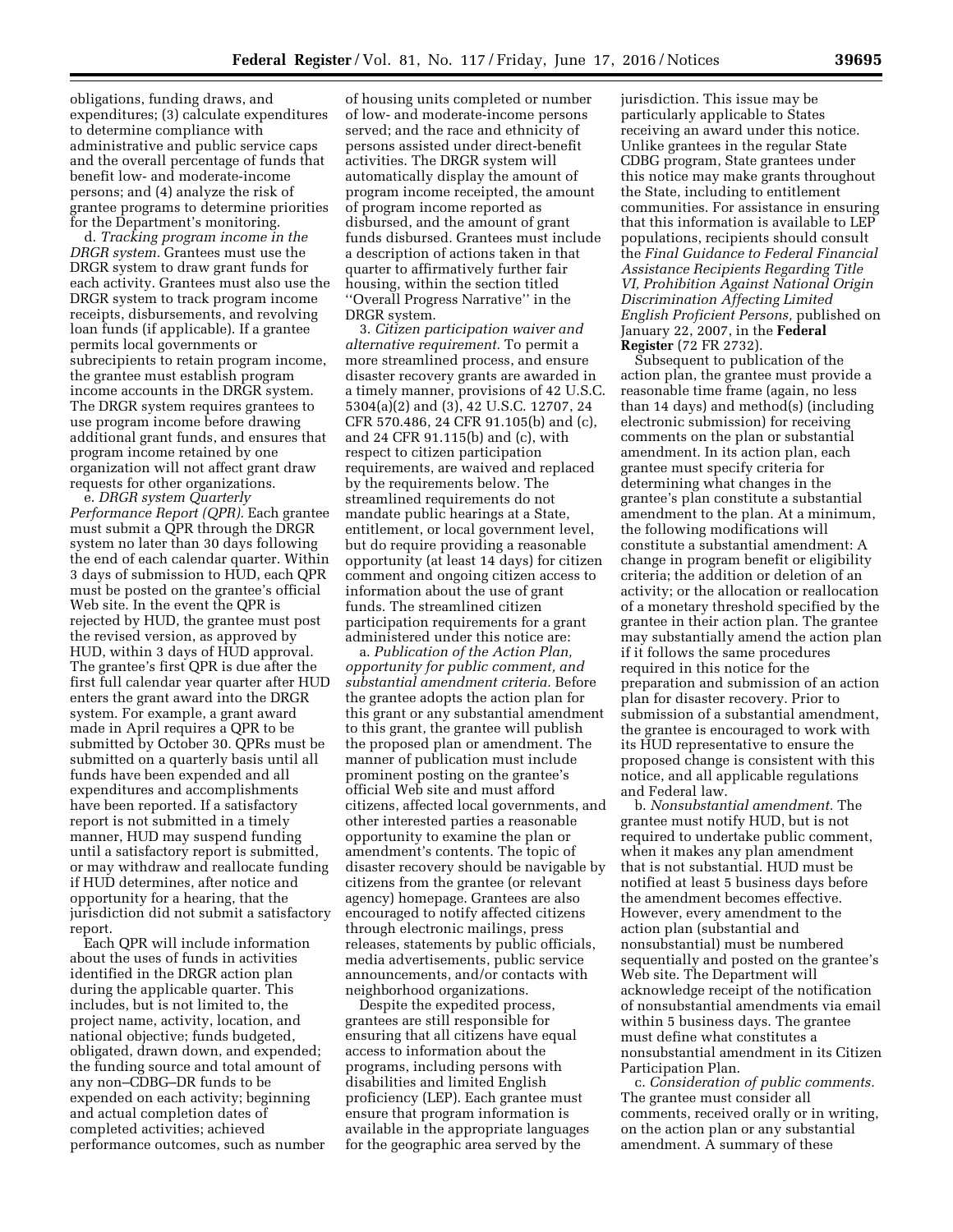comments or views, and the grantee's response to each must be submitted to HUD with the action plan or substantial amendment.

d. *Availability and accessibility of the Action Plan.* The grantee must make the action plan, any substantial amendments, and all performance reports available to the public on its Web site and on request. In addition, the grantee must make these documents available in a form accessible to persons with disabilities and non-Englishspeaking persons. During the term of the grant, the grantee will provide citizens, affected local governments, and other interested parties with reasonable and timely access to information and records relating to the action plan and to the grantee's use of grant funds.

e. *Public Web site.* HUD is requiring grantees to maintain a public Web site that provides information accounting for how all grant funds are used and managed/administered, including links to all action plans, action plan amendments, performance reports, citizen participation requirements, and activity/program information for activities described in the action plan, including details of all contracts and ongoing procurement policies. To meet this requirement, each grantee must make the following items available on its Web site: (1) The action plan (including all amendments); each QPR (as created using the DRGR system); (2) procurement policies and procedures; (3) executed CDBG–DR contracts; and (4) status of services or goods currently being procured by the grantee (*e.g.,*  phase of the procurement, requirements for proposals, etc.).

f. *Application status.* HUD is requiring grantees to provide mediums of communication, such as Web sites or other means that provide individual applicants for recovery assistance with timely information on the status of their application, as provided for section III.7 of this notice.

g. *Citizen complaints.* The grantee will provide a timely written response to every citizen complaint. The response will be provided within 15 working days of the receipt of the complaint, if practicable.

4. *Direct grant administration and means of carrying out eligible activities—applicable to State grantees only.* Requirements at 42 U.S.C. 5306 are waived to the extent necessary to allow a State to use its disaster recovery grant allocation directly to carry out State-administered activities eligible under this notice, rather than distribute all funds to UGLGs. Pursuant to this waiver, the standard at section 570.480(c) and the provisions at 42

U.S.C. 5304(e)(2) will also include activities that the State carries out directly. Activities eligible under this notice may be carried out, subject to State law, by the State through its employees, through procurement contracts, or through assistance provided under agreements with subrecipients or recipients. State grantees continue to be responsible for civil rights, labor standards, and environmental protection requirements. Note that any city or county receiving a direct award from HUD under this notice will be subject to the standard CDBG entitlement program regulations and this waiver and alternative requirement is not applicable.

Activities made eligible under section 105(a)(15) of the HCD Act, as amended, whether the assistance is provided to such an entity from the State or from a UGLG, will follow the definition of a nonprofit under that section rather than the Entitlement program definition located in 24 CFR 570.204, even in such cases where the UGLG is an Entitlement jurisdiction.

5. *Consolidated Plan waiver.* HUD is temporarily waiving the requirement for consistency with the consolidated plan (requirements at 42 U.S.C. 12706, 24 CFR 91.325(a)(5), 24 CFR 91.225(a)(5), 24 CFR 91.325(b)(2), and 24 CFR 91.225(b)(3)), because the effects of a major disaster alter a grantee's priorities for meeting housing, employment, and infrastructure needs. In conjunction, 42 U.S.C. 5304(e), to the extent that it would require HUD to annually review grantee performance under the consistency criteria, is also waived. However, this waiver applies only until the grantee submits its next full (3–5 year) consolidated plan, or for 24 months after the effective date of this notice, whichever is less. If the grantee is not scheduled to submit a new 3–5 year consolidated plan within the next 2 years, HUD expects each grantee to update its existing 3–5 year consolidated plan to reflect disasterrelated needs no later than 24 months after the effective date of this notice. Additionally, grantees are encouraged to incorporate disaster-recovery needs into their consolidated plan updates as soon as practicable, any unmet disasterrelated needs and associated priorities must be incorporated into the grantee's next consolidated plan update no later than its Fiscal Year 2017 update. HUD has issued guidance for incorporating CDBG–DR funds into consolidated plans in the eCon Planning Suite. This guidance is on the HUD Exchange at *[https://www.hudexchange.info/](https://www.hudexchange.info/resource/4400/updating-the-consolidated-plan-to-reflect-disaster-recovery-needs-and-associated-priorities/) [resource/4400/updating-the](https://www.hudexchange.info/resource/4400/updating-the-consolidated-plan-to-reflect-disaster-recovery-needs-and-associated-priorities/)[consolidated-plan-to-reflect-disaster-](https://www.hudexchange.info/resource/4400/updating-the-consolidated-plan-to-reflect-disaster-recovery-needs-and-associated-priorities/)* *[recovery-needs-and-associated](https://www.hudexchange.info/resource/4400/updating-the-consolidated-plan-to-reflect-disaster-recovery-needs-and-associated-priorities/)[priorities/.](https://www.hudexchange.info/resource/4400/updating-the-consolidated-plan-to-reflect-disaster-recovery-needs-and-associated-priorities/)* This waiver does not affect the requirements of HUD's July 16, 2015, final rule on Affirmatively Furthering Fair Housing (80 FR 42272), which requires grantees to complete an Assessment of Fair Housing in accordance with the requirements of 24 CFR 5.160.

6. *Requirement for consultation during plan preparation.* Currently, the statute and regulations require States to consult with affected UGLGs in nonentitlement areas of the State in determining the State's proposed method of distribution. HUD is waiving 42 U.S.C. 5306(d)(2)(C)(iv), 42 U.S.C. 5306(d)(2)(D), 24 CFR 91.325(b), and 24 CFR 91.110, with the alternative requirement that any State receiving an allocation under this notice consult with all disaster-affected UGLGs (including any CDBG-entitlement communities and any local public housing authorities) in determining the use of funds. This ensures that State grantees sufficiently assess the recovery needs of all areas affected by the disaster. Additional guidance on consultation with local stakeholders can be found in publications such as *Equity in Building Resilience in Adaptation Planning,* produced by the National Association for the Advancement of Colored People.

Last, and consistent with the approach encouraged through the National Disaster Recovery Framework and National Preparedness Goal, all grantees must consult with States, tribes, UGLGs, Federal partners, nongovernmental organizations, the private sector, and other stakeholders and affected parties in the surrounding geographic area to ensure consistency of the action plan with applicable regional redevelopment plans. Grantees are encouraged to establish a recovery task force with representative members of each sector to advise the grantee on how its recovery activities can best contribute towards the goals of regional redevelopment plans.

7. *Overall benefit requirement.* The primary objective of the HCD Act is the ''development of viable urban communities, by providing decent housing and a suitable living environment and expanding economic opportunities, principally for persons of low and moderate income'' (42 U.S.C. 5301(c)). To carry out this objective, the statute requires that 70 percent of the aggregate of CDBG program funds be used to support activities benefitting low- and moderate-income persons. In some prior disasters, the Secretary has waived the requirements at 42 U.S.C. 5301(c), 42 U.S.C. 5304(b)(3)(A), 24 CFR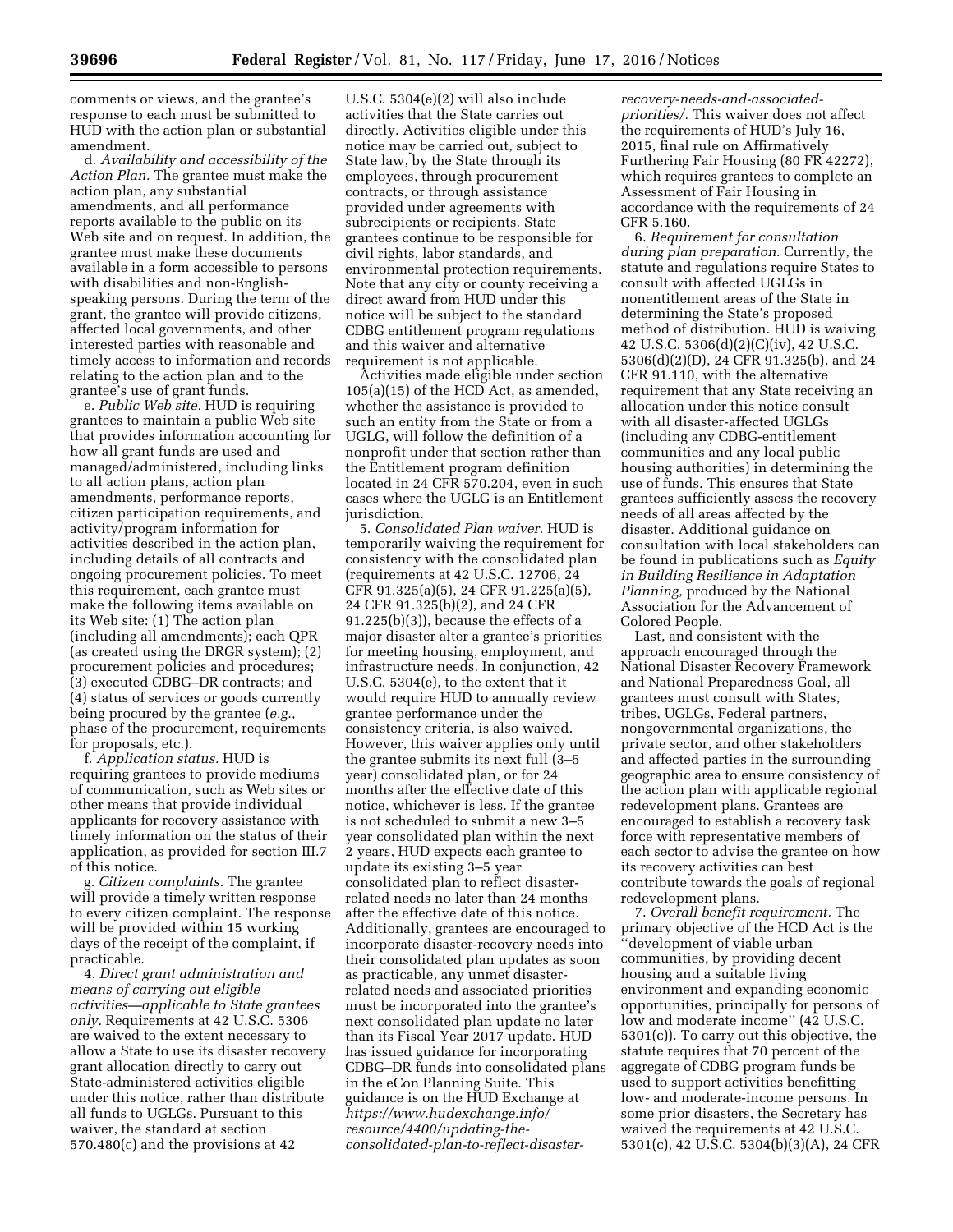570.484, and 24 CFR 570.200(a)(3) that 70 percent of funds be used for activities that benefit low- and moderate-income persons and, instead, established a 50 percent overall low- and moderateincome benefit requirement for a CDBG– DR grant. To ensure, however, that maximum assistance is provided initially to low- and moderate-income persons, the 70 percent overall benefit requirement shall remain in effect for this allocation, subject to a waiver request by an individual grantee to authorize a lower overall benefit for their CDBG–DR grant. A grantee's waiver requests are to be submitted to the grantee's designated HUD representative.

Grantees may seek to reduce the overall benefit requirement below 70 percent of the total grant, but must submit a justification that, at a minimum: (a) Identifies the planned activities that meet the needs of its lowand moderate-income population; (b) describes proposed activity(ies) and/or program(s) that will be affected by the alternative requirement, including their proposed location(s) and role(s) in the grantee's long-term disaster recovery plan; (c) describes how the activities/ programs identified in (b) prevent the grantee from meeting the 70 percent requirement; and (d) demonstrates that low- and moderate-income persons' disaster-related needs have been sufficiently met and that the needs of non-low- and moderate-income persons or areas are disproportionately greater, and that the jurisdiction lacks other resources to serve them.

8. *Use of the ''upper quartile'' or ''exception criteria'' for low- and moderate-income area benefit activities.*  Section 105(c)(2)(A) of the HCD Act generally provides that assisted activities designed to serve an area generally and clearly designed to meet identified needs of persons of low- and moderate-income in the area, shall be considered to principally benefit persons of low- and moderate-income if the area served in a metropolitan city or urban county is within the highest quartile of all areas within the jurisdiction of such city or county in terms of the degree of concentration of persons of low and moderate income.

In some cases, HUD permits an exception to the low- and moderateincome area benefit requirement that an area contain at least 51 percent low- and moderate-income residents. This exception applies to entitlement communities that have few, if any, areas within their jurisdiction that have 51 percent or more low- and moderateincome residents. These communities are allowed to use a percentage less than

51 percent to qualify activities under the low- and moderate-income area benefit category. This exception is referred to as the ''exception criteria'' or the ''upper quartile.'' A grantee qualifies for this exception when less than one quarter of the populated-block groups in its jurisdictions contain 51 percent or more low- and moderate-income persons. In such communities, activities must serve an area that contains a percentage of low- and moderate-income residents that is within the upper quartile of all census-block groups within its jurisdiction in terms of the degree of concentration of low- and moderateincome residents. HUD assesses each grantee's census-block groups to determine whether a grantee qualifies to use this exception and identifies the alternative percentage the grantee may use instead of 51 percent for the purpose of qualifying activities under the low- and moderate-income area benefit. HUD determines the lowest proportion a grantee may use to qualify an area for this purpose and advises the grantee, accordingly. Disaster recovery grantees are required to use the most recent data available in implementing the exception criteria. The ''exception criteria'' apply to disaster recovery activities funded pursuant to this notice in jurisdictions covered by such criteria, including jurisdictions that receive disaster recovery funds from a State.

9. *Grant administration responsibilities and general administration cap.* 

a. *Grantee responsibilities.* Each grantee shall administer its award directly, in compliance with all applicable laws and regulations. Each grantee shall be financially accountable for the use of all funds provided in this notice.

b. *General administration cap.* For all grantees under this notice, the annual CDBG program administration requirements must be modified to be consistent with the Appropriations Act, which allows up to 5 percent of the grant (plus program income) to be used for administrative costs, by the grantee, by entities designated by the grantee, by UGLGs, or by subrecipients. Thus, the total of all costs classified as administrative must be less than or equal to the 5 percent cap.

(1) *Combined technical assistance and administrative expenditures cap for States only.* For State grantees under this notice, the provisions of 42 U.S.C. 5306(d) and 24 CFR 570.489(a)(1)(i) and (iii) will not apply to the extent that they cap administration and technical assistance expenditures, limit a State's ability to charge a nominal application fee for grant applications for activities

the State carries out directly, and require a dollar-for-dollar match of State funds for administrative costs exceeding \$100,000. 42 U.S.C. 5306(d)(5) and (6) are waived and replaced with the alternative requirement that the aggregate total for administrative and technical assistance expenditures must not exceed 5 percent of the grant, plus program income. States remain limited to spending a maximum of 20 percent of their total grant amount on a combination of planning and program administration costs. Planning costs subject to the 20 percent cap are those defined in 42 U.S.C. 5305(a)(12). As a reminder, grantees may use CDBG–DR funds to develop a disaster recovery and response plan that addresses pre- and post-disaster hazard mitigation, if one does not currently exist (in accordance with paragraph  $(A)(1)(d)(4)$  of section VI of this notice).

(2) *Administrative expenditures cap for local governments.* Any city or county (UGLG) receiving a direct award under this notice is also subject to the 5 percent administrative cap. This 5 percent applies to all administrative costs—whether incurred by the grantee or its subrecipients. However, cities or counties receiving a direct allocation under this notice also remain limited to spending 20 percent of their total allocation on a combination of planning and program administration costs.

10. *Planning-only activities applicable to State grantees only.* The annual State CDBG program requires that local government grant recipients for planning-only grants must document that the use of funds meets a national objective. In the State CDBG program, these planning grants are typically used for individual project plans. By contrast, planning activities carried out by entitlement communities are more likely to include non-project-specific plans such as functional land-use plans, master plans, historic preservation plans, comprehensive plans, community recovery plans, development of housing codes, zoning ordinances, and neighborhood plans. These plans may guide long-term community development efforts comprising multiple activities funded by multiple sources. In the entitlement program, these more general planning activities are presumed to meet a national objective under the requirements at 24 CFR 570.208(d)(4).

The Department notes that almost all effective CDBG disaster recoveries in the past have relied on some form of areawide or comprehensive planning activity to guide overall redevelopment independent of the ultimate source of implementation funds. Therefore, for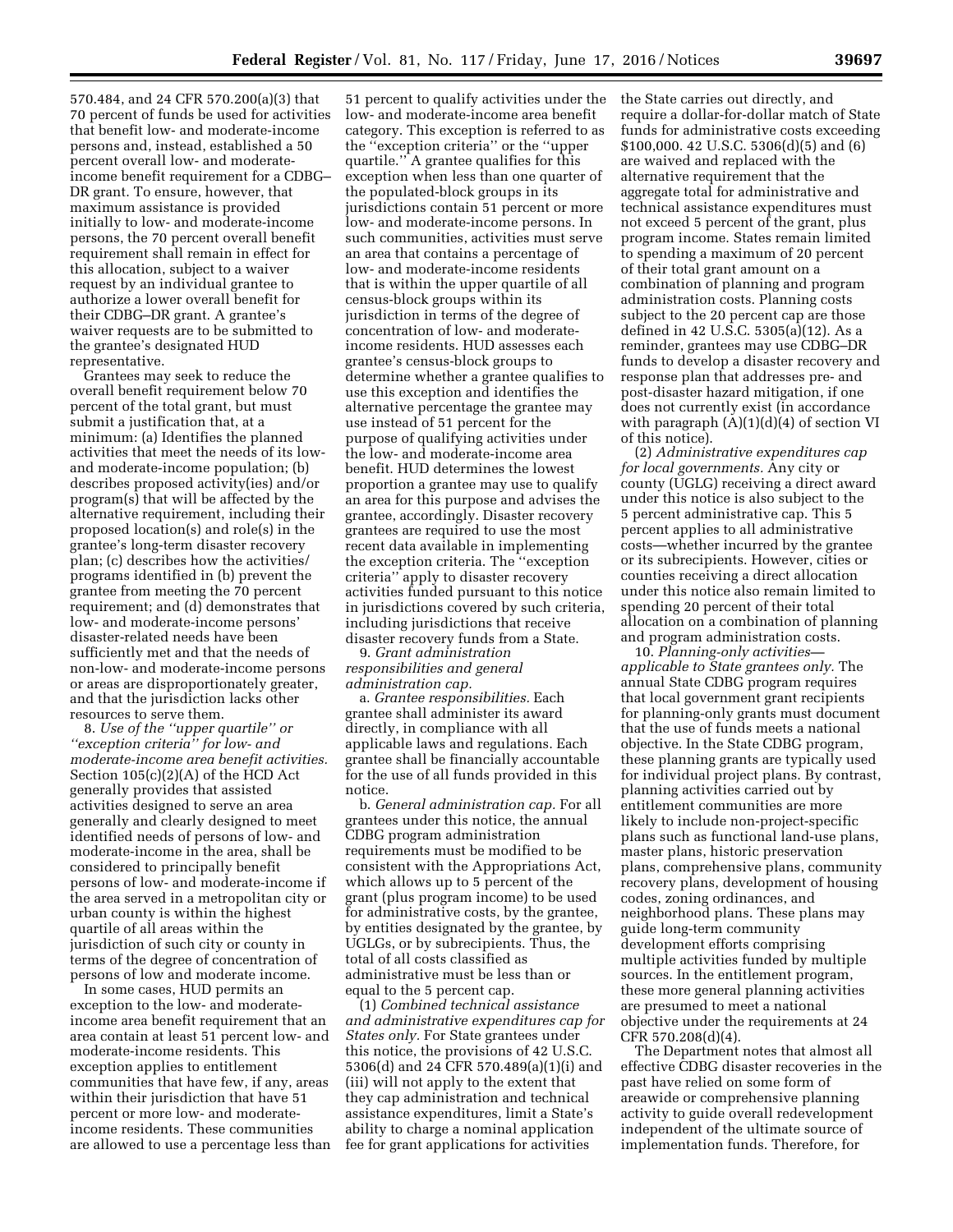State grantees receiving an award under this notice, the Department is waiving the requirements at 24 CFR 570.483(b)(5) or (c)(3), which limit the circumstances under which the planning activity can meet a low- and moderate-income or slum-and-blight national objective. Instead, States must comply with 24 CFR 570.208(d)(4) when funding disaster recovery-assisted, planning-only grants, or directly administering planning activities that guide recovery in accordance with the Appropriations Act. In addition, the types of planning activities that States may fund or undertake are expanded to be consistent with those of entitlement communities identified at 24 CFR 570.205.

Grantees are therefore strongly encouraged to use their planning funds to create pre-disaster plans for long-term recovery. Plans should include an assessment of natural hazard risks, including risks expected to increase due to climate change, to low- and moderate-income residents based on an analysis of data and findings in (1) the National Climate Assessment (NCA),1 the U.S. Climate Resilience Toolkit,2 The Impact of Climate Change and Population Growth on the National Flood Insurance Program Through 2100,3 or the Community Resilience Planning Guide for Buildings and Infrastructure Systems prepared by the National Institute of Standards and Technology (NIST); 4 or (2) other climate risk related data published by the Federal Government, or other State or local government climate risk related data, including FEMA-approved hazard mitigation plans that incorporate climate change; and (3) other climate risk data identified by the jurisdiction. For additional guidance also see: The Coastal Hazards Center's *State Disaster Recovery Planning Guide* 5 and FEMA's *Guide on Effective Coordination of Recovery Resources for State, Tribal, Territorial and Local Incidents.*6

11. *Use of the urgent need national objective.* The CDBG certification requirements for documentation of urgent need, located at 24 CFR 570.208(c) and 24 CFR 570.483(d), are waived for the grants under this notice

until 24 months after HUD first obligates funds to the grantee. In the context of disaster recovery, these standard requirements may impede recovery. Since the Department only provides CDBG–DR awards to grantees with documented disaster-related impacts and each grantee is limited to spending funds only in the most impacted and distressed areas, the following streamlined alternative requirement recognizes the urgency in addressing serious threats to community welfare following a major disaster.

Grantees need not issue formal certification statements to qualify an activity as meeting the urgent need national objective. Instead, each grantee receiving a direct award under this notice must document how all programs and/or activities funded under the urgent need national objective respond to a disaster-related impact identified by the grantee. For each activity that will meet an urgent need national objective, grantees must reference in their action plan needs assessment the type, scale, and location of the disaster-related impacts that each program and/or activity is addressing.

Grantees should still be mindful to use the low- and moderate-income person benefit national objective for all activities that qualify under the criteria for that national objective. At least 70 percent of the entire CDBG–DR grant award must be used for activities that benefit low- and moderate-income persons (see section VI.A.7 of this notice for overall benefit requirement and instructions for seeking an alternative requirement to the 70-percent rule).

12. *Waiver and alternative requirement for distribution to CDBG metropolitan cities and urban counties—applicable to State grantees only.* Section 5302(a)(7) of title 42 U.S.C. (definition of ''nonentitlement area'') and provisions of 24 CFR part 570 that would prohibit a State from distributing CDBG funds to entitlement communities and tribes under the CDBG program, are waived, including 24 CFR 570.480(a). Instead, the State may distribute funds to units of local government and tribes.

13. *Use of subrecipients—applicable to State grantees only.* The State CDBG program rule does not make specific provision for the treatment of entities that the CDBG Entitlement program calls ''subrecipients.'' The waiver allowing the State to directly carry out activities creates a situation in which the State may use subrecipients to carry out activities in a manner similar to an entitlement community. Therefore, for States taking advantage of the waiver to carry out activities directly, the

requirements at 24 CFR 570.502,

570.503, and 570.500(c) apply. 14. *Recordkeeping.* 

*a. State grantees.* When a State carries out activities directly, 24 CFR 570.490(b) is waived and the following alternative provision shall apply: The State shall establish and maintain such records as may be necessary to facilitate review and audit by HUD of the State's administration of CDBG–DR funds, under 24 CFR 570.493. Consistent with applicable statutes, regulations, waivers and alternative requirements, and other Federal requirements, the content of records maintained by the State shall be sufficient to: (1) Enable HUD to make the applicable determinations described at 24 CFR 570.493; (2) make compliance determinations for activities carried out directly by the State; and (3) show how activities funded are consistent with the descriptions of activities proposed for funding in the action plan and/or DRGR system. For fair housing and equal opportunity purposes, and as applicable, such records shall include data on the racial, ethnic, and gender characteristics of persons who are applicants for, participants in, or beneficiaries of the program.

b. UGLG grantees. UGLGs remain subject to the recordkeeping requirements of 24 CFR 570.506.

15. *Change of use of real property applicable to State grantees only.* This waiver conforms to the change of use of real property rule to the waiver allowing a State to carry out activities directly. For purposes of this program, all references to ''unit of general local government'' in 24 CFR 570.489(j), shall be read as ''unit of general local government (UGLG) or State.''

16. *Responsibility for review and handling of noncompliance—applicable to State grantees only.* This change is in conformance with the waiver allowing the State to carry out activities directly. 24 CFR 570.492 is waived and the following alternative requirement applies for any State receiving a direct award under this notice: The State shall make reviews and audits, including onsite reviews of any subrecipients, designated public agencies, and UGLGs, as may be necessary or appropriate to meet the requirements of section 104(e)(2) of the HCD Act, as amended, as modified by this notice. In the case of noncompliance with these requirements, the State shall take such actions as may be appropriate to prevent a continuance of the deficiency, mitigate any adverse effects or consequences, and prevent a recurrence. The State shall establish remedies for noncompliance by any designated

<sup>1</sup>See *[http://nca2014.globalchange.gov/](http://nca2014.globalchange.gov/highlights#submenu-highlights-overview) [highlights#submenu-highlights-overview.](http://nca2014.globalchange.gov/highlights#submenu-highlights-overview)* 

<sup>2</sup>See *[https://toolkit.climate.gov.](https://toolkit.climate.gov)* 

<sup>3</sup>See *[http://www.acclimatise.uk.com/login/](http://www.acclimatise.uk.com/login/uploaded/resources/FEMA_NFIP_report.pdf) [uploaded/resources/FEMA](http://www.acclimatise.uk.com/login/uploaded/resources/FEMA_NFIP_report.pdf)*\_*NFIP*\_*report.pdf.* 

<sup>4</sup>See *[http://nvlpubs.nist.gov/nistpubs/](http://nvlpubs.nist.gov/nistpubs/SpecialPublications/NIST.SP.1197.pdf) [SpecialPublications/NIST.SP.1197.pdf.](http://nvlpubs.nist.gov/nistpubs/SpecialPublications/NIST.SP.1197.pdf)* 

<sup>5</sup>*[http://coastalhazardscenter.org/dev/wp-content/](http://coastalhazardscenter.org/dev/wp-content/uploads/2012/05/State-Disaster-Recovery-Planning-Guide_2012.pdf) [uploads/2012/05/State-Disaster-Recovery-Planning-](http://coastalhazardscenter.org/dev/wp-content/uploads/2012/05/State-Disaster-Recovery-Planning-Guide_2012.pdf)Guide*\_*[2012.pdf.](http://coastalhazardscenter.org/dev/wp-content/uploads/2012/05/State-Disaster-Recovery-Planning-Guide_2012.pdf)* 

<sup>6</sup>*[https://www.fema.gov/media-library/assets/](https://www.fema.gov/media-library/assets/documents/101940) [documents/101940.](https://www.fema.gov/media-library/assets/documents/101940)*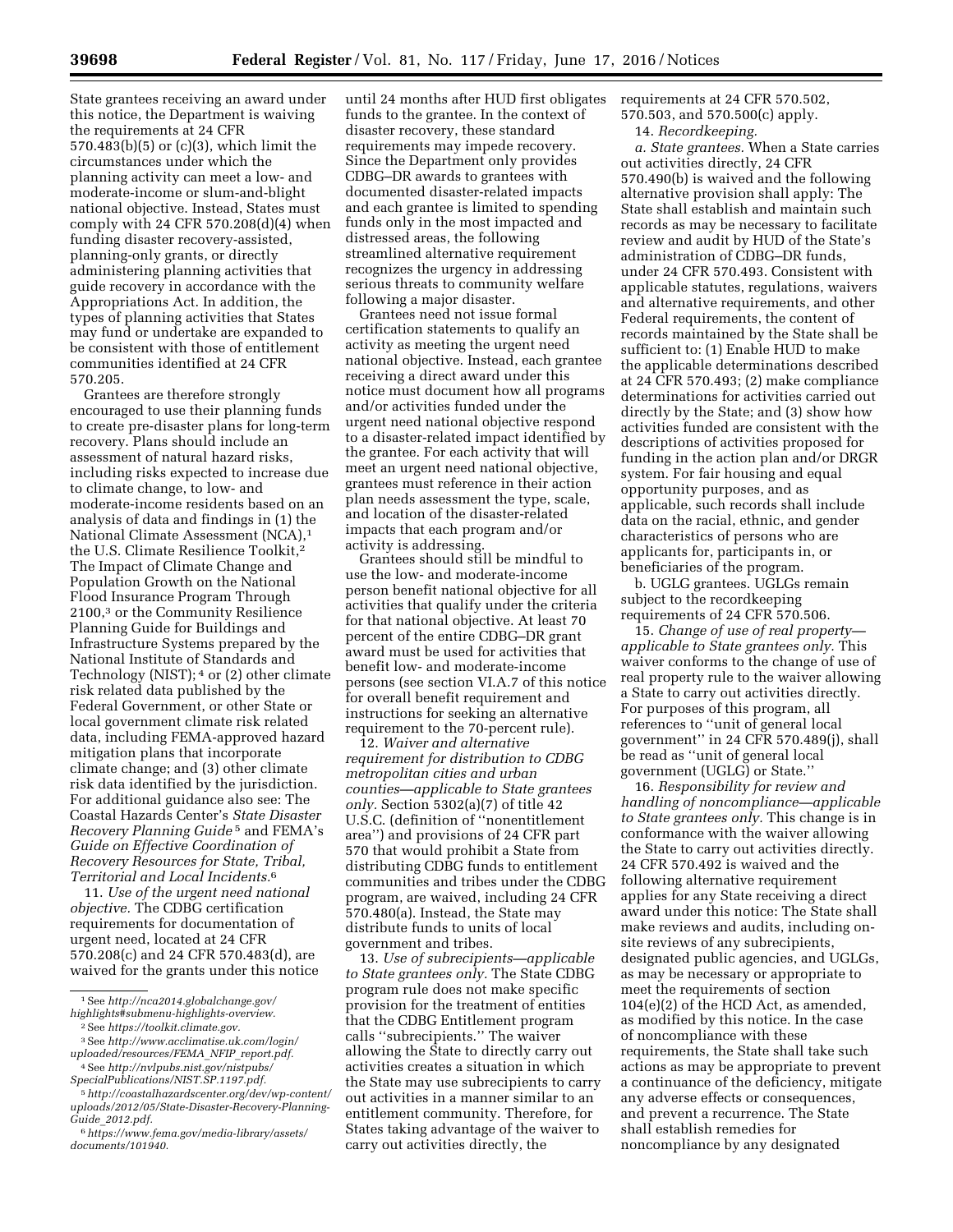subrecipients, public agencies, or UGLGs.

17. *Program income alternative requirement.* The Department is waiving applicable program income rules at 42 U.S.C. 5304(j), 24 CFR 570.500(a) and (b), 570.504, and 570.489(e) to the extent necessary to provide additional flexibility as described under this notice. The alternative requirements provide guidance regarding the use of program income received before and after grant close out and address revolving loan funds.

a. *Definition of program income.* 

(1) For purposes of this subpart, ''program income'' is defined as gross income generated from the use of CDBG–DR funds, except as provided in subparagraph D of this paragraph, and received by a State, UGLG, tribe or a subrecipient of a State, UGLG, or tribe. When income is generated by an activity that is only partially assisted with CDBG–DR funds, the income shall be prorated to reflect the percentage of CDBG–DR funds used (*e.g.,* a single loan supported by CDBG–DR funds and other funds; a single parcel of land purchased with CDBG funds and other funds). Program income includes, but is not limited to, the following:

(a) Proceeds from the disposition by sale or long-term lease of real property purchased or improved with CDBG–DR funds.

(b) Proceeds from the disposition of equipment purchased with CDBG–DR funds.

(c) Gross income from the use or rental of real or personal property acquired by a State, UGLG, or tribe or subrecipient of a State, UGLG, or tribe with CDBG–DR funds, less costs incidental to generation of the income (*i.e.,* net income).

(d) Net income from the use or rental of real property owned by a State, UGLG, or tribe or subrecipient of a State, UGLG, or tribe, that was constructed or improved with CDBG– DR funds.

(e) Payments of principal and interest on loans made using CDBG–DR funds.

(f) Proceeds from the sale of loans made with CDBG–DR funds.

(g) Proceeds from the sale of obligations secured by loans made with CDBG–DR funds.

(h) Interest earned on program income pending disposition of the income, including interest earned on funds held in a revolving fund account.

(i) Funds collected through special assessments made against nonresidential properties and properties owned and occupied by households not of low- and moderate-income, where the special assessments are used to recover

all or part of the CDBG–DR portion of a public improvement.

(j) Gross income paid to a State, UGLG, or tribe, or paid to a subrecipient thereof, from the ownership interest in a for-profit entity in which the income is in return for the provision of CDBG– DR assistance.

(2) ''Program income'' does not include the following:

(a) The total amount of funds that is less than \$35,000 received in a single year and retained by a State, UGLG, tribe, or retained by a subrecipient thereof.

(b) Amounts generated by activities eligible under section 105(a)(15) of the HCD Act and carried out by an entity under the authority of section 105(a)(15) of the HCD Act.

b. *Retention of program income.* Per 24 CFR 570.504(c), a unit of government receiving a direct award under this notice may permit a subrecipient to retain program income. State grantees may permit a UGLG or tribe that receives or will receive program income to retain the program income, but are not required to do so.

c. *Program income—use, close out, and transfer.* 

(1) Program income received (and retained, if applicable) before or after close out of the grant that generated the program income, and used to continue disaster recovery activities, is treated as additional disaster recovery CDBG funds subject to the requirements of this notice and must be used in accordance with the grantee's action plan for disaster recovery. To the maximum extent feasible, program income shall be used or distributed before additional withdrawals from the U.S. Treasury are made, except as provided in subparagraph D of this paragraph.

(2) In addition to the regulations dealing with program income found at 24 CFR 570.489(e) and 570.504, the following rules apply: A grantee may transfer program income before close out of the grant that generated the program income to its annual CDBG program. In addition, State grantees may transfer program income before close out to any annual CDBG-funded activities carried out by a UGLG or tribe within the State. Program income received by a grantee, or received and retained by a subgrantee, after close out of the grant that generated the program income, may also be transferred to a grantee's annual CDBG award. In all cases, any program income received that is *not* used to continue the disaster recovery activity will not be subject to the waivers and alternative requirements of this notice. Rather,

those funds will be subject to the grantee's regular CDBG program rules.

d. Revolving loan funds. UGLGs receiving a direct award under this notice, State grantees, and UGLGs or tribes (permitted by a State grantee) may establish revolving funds to carry out specific, identified activities. A revolving fund, for this purpose, is a separate fund (with a set of accounts that are independent of other program accounts) established to carry out specific activities. These activities generate payments, which will be used to support similar activities going forward. These payments to the revolving fund are program income and must be substantially disbursed from the revolving fund before additional grant funds are drawn from the U.S. Treasury for payments that could be funded from the revolving fund. Such program income is not required to be disbursed for nonrevolving fund activities.

State grantees may also establish a revolving fund to distribute funds to UGLGs or tribes to carry out specific, identified activities. The same requirements, outlined above, apply to this type of revolving loan fund. Note that no revolving fund established per this notice shall be directly funded or capitalized with CDBG–DR grant funds, pursuant to 24 CFR 570.489(f)(3).

18. *Reimbursement of disaster recovery expenses.* The provisions of 24 CFR 570.489(b) are applied to permit a State to reimburse itself for otherwise allowable costs incurred by itself or its recipients, subgrantees, or subrecipients (including public housing authorities (PHAs)) on or after the incident date of the covered disaster. A local government grantee is subject to the provisions of 24 CFR 570.200(h) but may reimburse itself or its subrecipients for otherwise allowable costs incurred on or after the incident date of the covered disaster. Section  $570.200(h)(1)(i)$  will not apply to the extent that it requires preagreement activities to be included in a consolidated plan. The Department expects both State and local government grantees to include all preagreement activities in their action plans. The provisions at 24 CFR 570.200(h) and 570.489(b) apply to grantees reimbursing costs incurred by itself or its recipients or subrecipients prior to the execution of a grant agreement with HUD. Additionally, grantees are permitted to charge to grants the preaward and preapplication costs of homeowners, businesses, and other qualifying entities for eligible costs they have incurred in response to an eligible disaster covered under this notice.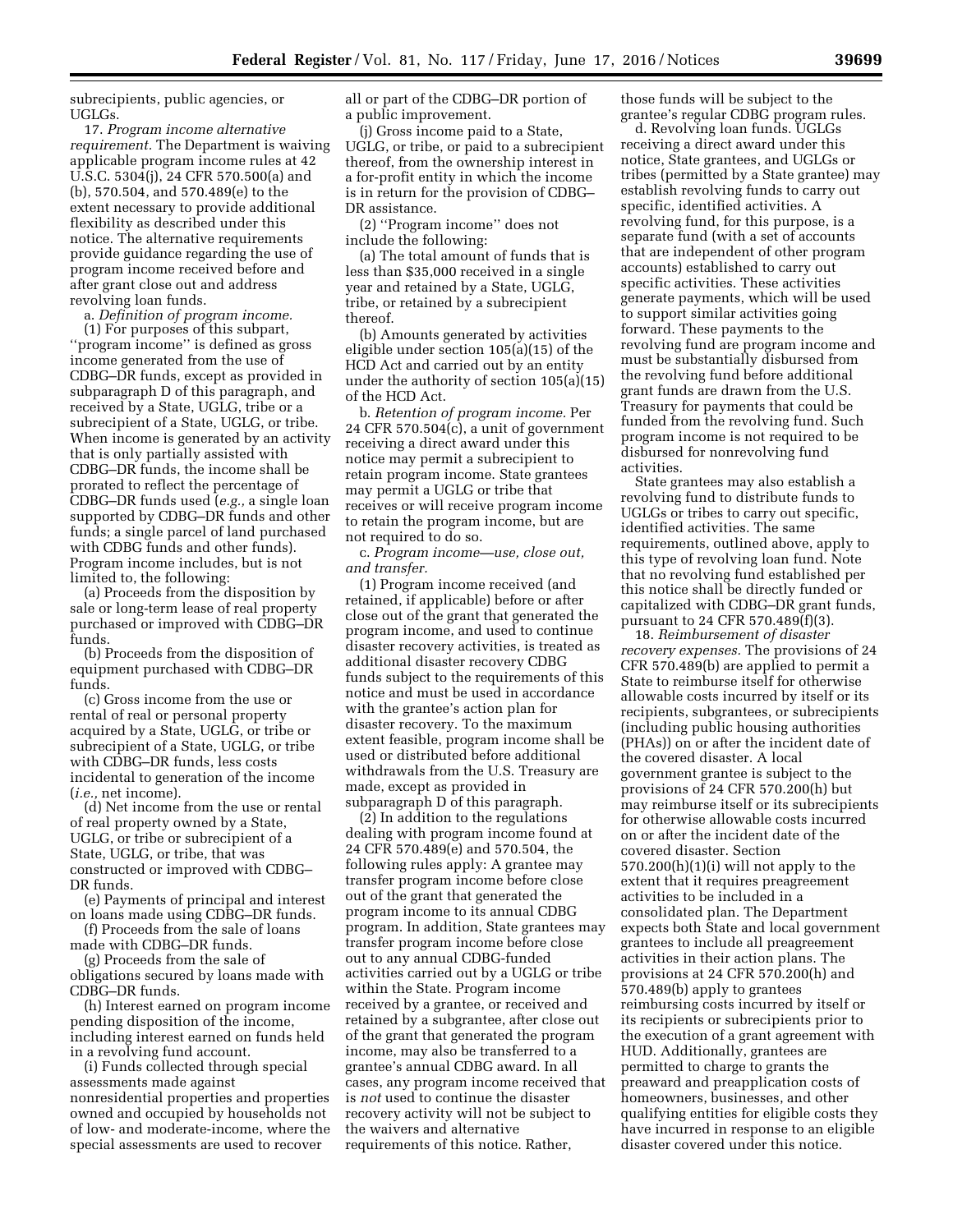However, a grantee may not charge such preaward or preapplication costs to grants if the preaward or preapplication action results in an adverse impact to the environment. Grantees are required to consult with the State Historic Preservation Officer, Fish and Wildlife Service and National Marine Fisheries Service, to obtain formal agreements for compliance with section 106 of the National Historic Preservation Act (54 U.S.C. 306108) and section 7 of the Endangered Species Act (16 U.S.C. 1536) when designing a reimbursement program.

19. *One-for-One Replacement Housing, Relocation, and Real Property Acquisition Requirements.* Activities and projects assisted by CDBG–DR are subject to the Uniform Relocation Assistance and Real Property Acquisition Policies Act of 1970, as amended, (42 U.S.C. 4601 *et seq.*) (''URA'') and section 104(d) of the HCD Act (42 U.S.C. 5304(d)) (Section 104(d)). The implementing regulations for the URA are at 49 CFR part 24. The regulations for Section 104(d) are at 24 CFR part 42, subpart C. For the purpose of promoting the availability of decent, safe, and sanitary housing, HUD is waiving the following URA and Section 104(d) requirements for grantees under this notice:

a. *One-for-one replacement.* One-forone replacement requirements at section  $104(d)(2)(A)(i)$  and (ii) and (d)(3) and 24 CFR 42.375 are waived in connection with funds allocated under this notice for lower-income dwelling units that are damaged by the disaster and not suitable for rehabilitation. The section 104(d) one-for-one replacement requirements generally apply to demolished or converted occupied and vacant occupiable lower-income dwelling units. This waiver exempts disaster-damaged units that meet the grantee's definition of ''not suitable for rehabilitation'' from the one-for-one replacement requirements. Before carrying out a program or activity that may be subject to the one-for-one replacement requirements, the grantee must define ''not suitable for rehabilitation'' in its action plan or in policies/procedures governing these programs and activities. Grantees with questions about the one-for-one replacement requirements are encouraged to contact the HUD regional relocation specialist responsible for their State.

HUD is waiving the one-for-one replacement requirements because they do not account for the large, sudden changes that a major disaster may cause to the local housing stock, population, or economy. Further, the requirement

may discourage grantees from converting or demolishing disasterdamaged housing when excessive costs would result from replacing all such units. Disaster-damaged housing structures that are not suitable for rehabilitation can pose a threat to public health and safety and to economic revitalization. Grantees should reassess post-disaster population and housing needs to determine the appropriate type and amount of lower-income dwelling units to rehabilitate and/or rebuild. Grantees should note, however, that the demolition and/or disposition of PHAowned public housing units is covered by section 18 of the United States Housing Act of 1937, as amended, and 24 CFR part 970.

b. *Relocation assistance.* The section 104(d) relocation assistance requirements at section 104(d)(2)(A) and 24 CFR 42.350 are waived to the extent that they differ from the requirements of the URA and implementing regulations at 49 CFR part 24, as modified by this notice, for activities related to disaster recovery. Without this waiver, disparities exist in relocation assistance associated with activities typically funded by HUD and FEMA (*e.g.,*  buyouts and relocation). Both FEMA and CDBG funds are subject to the requirements of the URA; however, CDBG funds are subject to Section 104(d), while FEMA funds are not. The URA provides that a displaced person is eligible to receive a rental assistance payment that covers a period of 42 months. By contrast, Section 104(d) allows a lower-income displaced person to choose between the URA rental assistance payment and a rental assistance payment calculated over a period of 60 months. This waiver of the Section 104(d) requirements assures uniform and equitable treatment by setting the URA and its implementing regulations as the sole standard for relocation assistance under this notice.

c. *Arm's length voluntary purchase.*  The requirements at 49 CFR 24.101(b)(2)(i) and (ii) are waived to the extent that they apply to an arm's length voluntary purchase carried out by a person who uses funds allocated under this notice and does not have the power of eminent domain, in connection with the purchase and occupancy of a principal residence by that person. Given the often large-scale acquisition needs of grantees, this waiver is necessary to reduce burdensome administrative requirements following a disaster. Grantees are reminded that any tenants occupying real property that is acquired through voluntary purchase may be eligible for relocation assistance.

d. *Rental assistance to a displaced person.* The requirements at sections 204(a) and 206 of the URA, 49 CFR 24.2(a)(6)(viii), 24.402(b)(2), and 24.404 are waived to the extent that they require the grantee to use 30 percent of a low-income, displaced person's household income in computing a rental assistance payment if the person had been paying rent in excess of 30 percent of household income without ''demonstrable hardship'' before the project. Thus, if a tenant has been paying rent in excess of 30 percent of household income without demonstrable hardship, using 30 percent of household income to calculate the rental assistance would not be required. Before carrying out a program activity in which the grantee provides rental assistance payments to displaced persons, the grantee must define ''demonstrable hardship'' in its action plan or in the policies and procedures governing these programs and activities. The grantee's definition of demonstrable hardship applies when implementing these alternative requirements.

e. *Tenant-based rental assistance.* The requirements of sections 204 and 205 of the URA, and 49 CFR 24.2(a)(6)(vii), 24.2(a)(6)(ix), and 24.402(b) are waived to the extent necessary to permit a grantee to meet all or a portion of a grantee's replacement housing financial assistance obligation to a displaced tenant by offering rental housing through a tenant-based rental assistance (TBRA) housing program subsidy (*e.g.,*  Section 8 rental voucher or certificate), provided that the tenant is provided referrals to comparable replacement dwellings in accordance with 49 CFR 24.204(a) where the owner is willing to participate in the TBRA program, and the period of authorized assistance is at least 42 months. Failure to grant this waiver would impede disaster recovery whenever TBRA program subsidies are available but funds for cash relocation assistance are limited.

f. *Moving expenses.* The requirements at section 202(b) of the URA and 49 CFR 24.302, which require that a grantee offer a displaced person the option to receive a fixed moving-cost payment based on the Federal Highway Administration's Fixed Residential Moving Cost Schedule instead of receiving payment for actual moving and related expenses, are waived. As an alternative, the grantee must establish and offer the person a ''moving expense and dislocation allowance'' under a schedule of allowances that is reasonable for the jurisdiction and that takes into account the number of rooms in the displacement dwelling, whether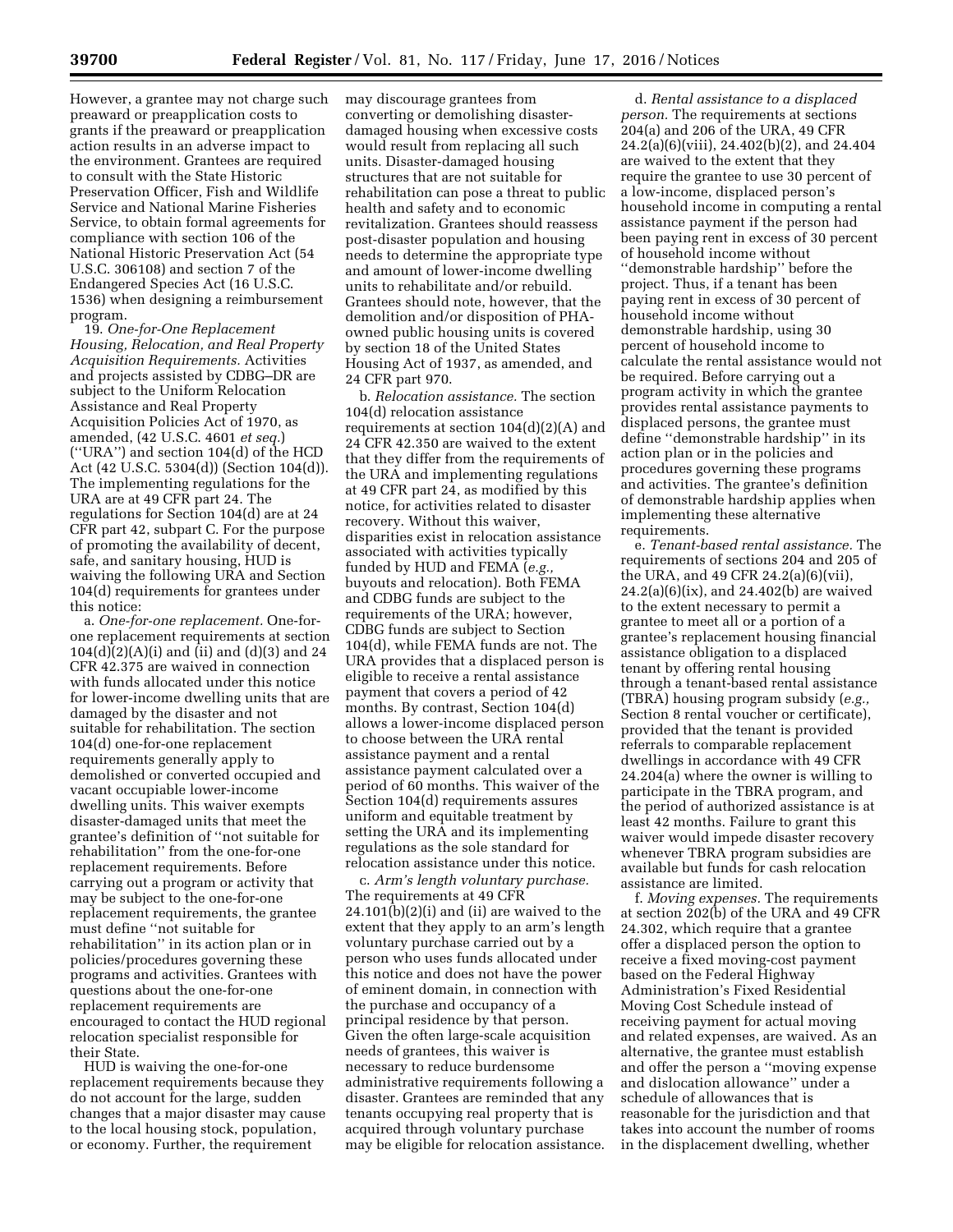the person owns and must move the furniture, and, at a minimum, the kinds of expenses described in 49 CFR 24.301. Without this waiver and alternative requirement, disaster recovery may be impeded by requiring grantees to offer allowances that do not reflect current local labor and transportation costs. Persons displaced from a dwelling remain entitled to choose a payment for actual reasonable moving and related expenses if they find that approach preferable to the locally established ''moving expense and dislocation allowance.''

g. *Optional relocation policies.* The regulation at 24 CFR 570.606(d) is waived to the extent that it requires optional relocation policies to be established at the grantee or State recipient level. Unlike the regular CDBG program, States may carry out disaster recovery activities directly or through subrecipients. The regulation at 24 CFR 570.606(d) governing optional relocation policies does not account for this distinction. This waiver makes clear grantees, including subrecipients, receiving CDBG disaster funds may establish separate optional relocation policies. This waiver is intended to provide States with maximum flexibility in developing optional relocation policies with CDBG–DR funds.

20. *Environmental requirements.* 

a. *Clarifying note on the process for environmental release of funds when a State carries out activities directly.*  Usually, a State distributes CDBG funds to UGLGs and takes on HUD's role in receiving environmental certifications from the grant recipients and approving releases of funds. For this grant, HUD will allow a State grantee to also carry out activities directly, in addition to distributing funds to subrecipients and/ or subgrantees. Thus, per 24 CFR 58.4, when a State carries out activities directly, the State must submit the Certification and Request for Release of Funds to HUD for approval.

b. *Adoption of another agency's environmental review.* In accordance with the Appropriations Act, recipients of Federal funds that use such funds to supplement Federal assistance provided under sections 402, 403, 404, 406, 407, or 502 of the Stafford Act may adopt, without review or public comment, any environmental review, approval, or permit performed by a Federal agency, and such adoption shall satisfy the responsibilities of the recipient with respect to such environmental review, approval, or permit that is required by the HCD Act. The grantee must notify HUD in writing of its decision to adopt another agency's environmental review. The grantee must retain a copy of the

review in the grantee's environmental records.

c. *Unified Federal Review.* The Sandy Recovery Improvement Act was signed into law on January 29, 2013, and directed the Administration to ''establish an expedited and unified interagency review process (UFR) to ensure compliance with environmental and historic requirements under Federal law relating to disaster recovery projects, in order to expedite the recovery process, consistent with applicable law.'' The process aims to coordinate environmental and historic preservation reviews to expedite planning and decisionmaking for disaster recovery projects. This can improve the Federal Government's assistance to States, local, and tribal governments; communities; families; and individual citizens as they recover from future presidentially declared disasters. Tools for the UFR process can be found at here: *[http://www.fema.gov/](http://www.fema.gov/unified-federal-environmental-and-historic-preservation-review-presidentially-declared-disasters) [unified-federal-environmental-and](http://www.fema.gov/unified-federal-environmental-and-historic-preservation-review-presidentially-declared-disasters)[historic-preservation-review](http://www.fema.gov/unified-federal-environmental-and-historic-preservation-review-presidentially-declared-disasters)[presidentially-declared-disasters.](http://www.fema.gov/unified-federal-environmental-and-historic-preservation-review-presidentially-declared-disasters)* 

d. *Release of funds.* In accordance with the Appropriations Act, and notwithstanding 42 U.S.C. 5304(g)(2), the Secretary may, upon receipt of a Request for Release of Funds and Certification, immediately approve the release of funds for an activity or project assisted with allocations under this notice if the recipient has adopted an environmental review, approval, or permit under subparagraph b above, or the activity or project is categorically excluded from review under the National Environmental Policy Act of 1969 (42 U.S.C. 4321 *et seq.*).

e. *Historic preservation reviews.*  To facilitate expedited historic preservation reviews under section 106 of the National Historic Preservation Act of 1966 (54 U.S.C. Section 306108), HUD strongly encourages grantees to allocate general administration funds to retain a qualified historic preservation professional, and support the capacity of the State Historic Preservation Officer/Tribal Historic Preservation Officer to review CDBG–DR projects. For more information on qualified historic preservation professional standards see *[https://www.nps.gov/](https://www.nps.gov/history/local-law/arch_stnds_9.htm) [history/local-law/arch](https://www.nps.gov/history/local-law/arch_stnds_9.htm)*\_*stnds*\_*9.htm.* 

21. *Duplication of benefits.* Section 312 of the Stafford Act, as amended, generally prohibits any person, business concern, or other entity from receiving financial assistance with respect to any part of a loss resulting from a major disaster for which such person, business concern, or other entity has received financial assistance under any other program or from insurance or any other

source. To comply with this law and the limitation on the use of CDBG–DR funds under the Appropriations Act for necessary expenses, each grantee must ensure that each activity provides assistance to a person or entity only to the extent that the person or entity has a disaster recovery need that has not been fully met. Grantees are subject to the requirements of a separate notice explaining the duplication of benefit requirements (76 FR 71060, published November 16, 2011). As a reminder, and as noted in the November 16, 2011, notice, at section VI, paragraph B, CDBG–DR funds may not be used to pay down an SBA home or business loan. Additionally, this notice does not require households and businesses to apply for SBA assistance prior to applying for CDBG–DR assistance. However, CDBG–DR grantees may institute an SBA application requirement in order to target assistance to households and businesses with the greatest need.

22. *Procurement.* 

a. *State grantees.* Per 24 CFR 570.489(d), a State must have fiscal and administrative requirements for expending and accounting for all funds. Additionally, States and State subgrantees (UGLGs and subrecipients) shall follow requirements of 24 CFR 570.489(g). HUD is imposing a waiver and alternative requirement to require the State to establish requirements for procurement policies and procedures based on full and open competition for subrecipients in addition to UGLGs.

The State can comply with the requirement under 24 CFR 570.489(g) to follow its procurement policies and procedures and establish procurement requirements for its UGLGs and subrecipients in one of three ways (subject to 2 CFR 200.110, as applicable):

i. A State can follow its existing procurement policies and procedures and establish requirements for procurement policies and procedures for UGLGs and subrecipients, based on full and open competition, that specify methods of procurement (*e.g.,* small purchase, sealed bids/formal advertising, competitive proposals, and noncompetitive proposals) and their applicability;

ii. A State can adopt 2 CFR 200.317, which requires the State to follow the same policies and procedures it uses for procurements from its non-Federal funds and comply with 2 CFR 200.322 (procurement of recovered materials) and 2 CFR 200.326 (required contract provisions), but requires the State to make its subrecipients and UGLGs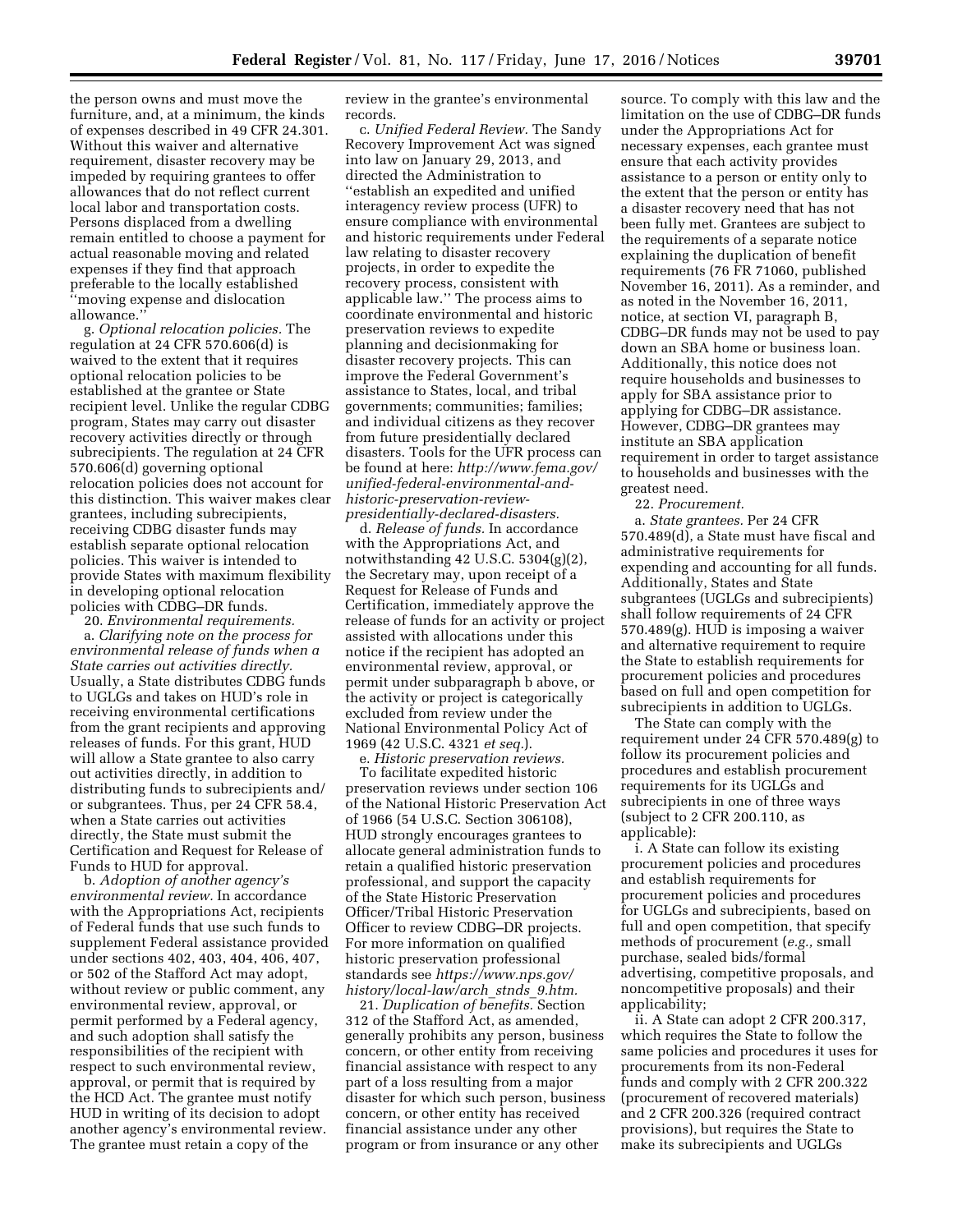follow 2 CFR 200.318 through 200.326; or

iii. A State can adopt the provisions that apply to CDBG entitlement grantees (2 CFR 200.318 through 2 CFR 200.326) for itself and its subgrantees (subrecipients and UGLGs).

b. *Direct grants to UGLGs.* Any UGLGs receiving a direct appropriation under today's notice is subject to procurement requirements in the Uniform Administrative Requirements at 2 CFR 200.318 through 200.326 (subject to 2 CFR 200.110, as applicable).

c. *Additional requirements related to procurement (States and local governments).* HUD may request periodic updates from grantees that employ contractors. A contractor is a third-party firm that the grantee acquires through a procurement process to perform specific functions, consistent with the procurement requirements in the CDBG program regulations; a subrecipient is not a contractor. For contractors employed to provide discrete services or deliverables only, HUD is establishing an additional alternative requirement to expand on existing provisions of 2 CFR 200.317 through 200.326 and 24 CFR 570.489(g) as follows: (1) Grantees are also required to ensure all contracts and agreements (with subrecipients, recipients, and contractors) clearly state the period of performance or date of completion. (2) Grantees must incorporate performance requirements and penalties into each procured contract or agreement. Contracts that describe work performed by general management consulting services need not adhere to this requirement. (3) Grantees may contract for administrative support but may not delegate or contract to any other party any inherently governmental responsibilities related to management of the funds, such as oversight, policy development, and financial management. HUD will respond to grantee requests for technical assistance on contracting and procurement processes.

23. *Public Web site.* HUD is requiring grantees to maintain a public Web site that provides information accounting for how all grant funds are used, and managed/administered, including details of all contracts and ongoing procurement policies. To meet this requirement, each grantee must make the following items available on its Web site: The Action Plan (including all amendments); each QPR (as created using the DRGR system); procurement policies and procedures; status of services or goods currently being procured by the grantee (*e.g.,* phase of

the procurement, requirements for proposals, etc.) a copy of contracts the grantee has procured directly; and a summary of all procured contracts, including those procured by the grantee, recipients, or subrecipients. Grantees should post only those contracts subject to 24 CFR 85.36 or in accordance with the State's procurement policies. To assist grantees in preparing this summary, HUD has developed a template. The template can be accessed at: *[https://www.onecpd.info/cdbg-dr/.](https://www.onecpd.info/cdbg-dr/)*  Grantees are required to use this template, and attach an updated version to the DRGR system each quarter as part of their QPR submissions. Updated summaries must also be posted quarterly on each grantee's Web site.

24. *Timely distribution of funds.* The provisions at 24 CFR 570.494 and 24 CFR 570.902 regarding timely distribution of funds are waived and replaced with alternative requirements under this notice. Grantees must expend 100 percent of their allocation of CDBG– DR funds on eligible activities within 6 years of HUD's execution of the grant agreement.

25. *Review of continuing capacity to carry out CDBG-funded activities in a timely manner.* If HUD determines that the grantee has not carried out its CDBG activities and certifications in accordance with the requirements in this notice, HUD will undertake a further review to determine whether or not the grantee has the continuing capacity to carry out its activities in a timely manner. In making the determination, the Department will consider the nature and extent of the recipient's performance deficiencies, types of corrective actions the recipient has undertaken, and the success or likely success of such actions, and apply the corrective and remedial actions specified in paragraph 26 of this notice.

26. *Corrective and remedial actions.*  To ensure compliance with the requirements of the Appropriations Act and to effectively administer the CDBG– DR program in a manner that facilitates recovery, particularly the alternative requirements permitting States to act directly to carry out eligible activities, HUD is waiving 42 U.S.C. 5304(e) of the HCD Act to the extent necessary to establish the following alternative requirement: HUD may undertake corrective and remedial actions for States in accordance with the authorities applicable to entitlement grantees in subpart O (including corrective and remedial actions in 24 CFR 570.910, 570.911, and 570.913) or under subpart I of the CDBG regulations at 24 CFR part 570.

27. *Reduction, withdrawal, or adjustment of a grant, or other appropriate action.* Prior to a reduction, withdrawal, or adjustment of a CDBG– DR grant, or other actions taken pursuant to this section, the recipient shall be notified of the proposed action and be given an opportunity for an informal consultation.

Consistent with the procedures described in this notice, the Department may adjust, reduce, or withdraw the CDBG–DR grant or take other actions as appropriate, except for funds that have expended for eligible approved activities.

## *B. Housing and Related Floodplain Issues*

28. *Housing-related eligibility waivers.*  The broadening of eligible activities under the HCD Act is necessary following major disasters in which large numbers of affordable housing units have been damaged or destroyed, as is the case of the disasters eligible under this notice.

Therefore, 42 U.S.C. 5305(a)(24) is waived to the extent necessary to allow: (1) Homeownership assistance for households with up to 120 percent of the area median income and (2) down payment assistance for up to 100 percent of the down payment (42 U.S.C. 5305(a)(24)(D)). While homeownership assistance may be provided to households with up to 120 percent of the area median income, only those funds used to serve households with up to 80 percent of the area median income may qualify as meeting the low- and moderate-income person benefit national objective.

In addition, 42 U.S.C. 5305(a) is waived and alternative requirements adopted to the extent necessary to permit new housing construction, and to require the following construction standards on structures constructed or rehabilitated with CDBG–DR funds as part of activities eligible under 42 U.S.C. 5305(a). All references to ''substantial damage'' and ''substantial improvement'' shall be as defined in 44 CFR 59.1 unless otherwise noted:

a. *Green Building Standard for Replacement and New Construction of Residential Housing.* Grantees must meet the Green Building Standard in this subparagraph for: (i) All new construction of residential buildings and (ii) all replacement of substantially damaged residential buildings. Replacement of residential buildings may include reconstruction (*i.e.,*  demolishing and rebuilding a housing unit on the same lot in substantially the same manner) and may include changes to structural elements such as flooring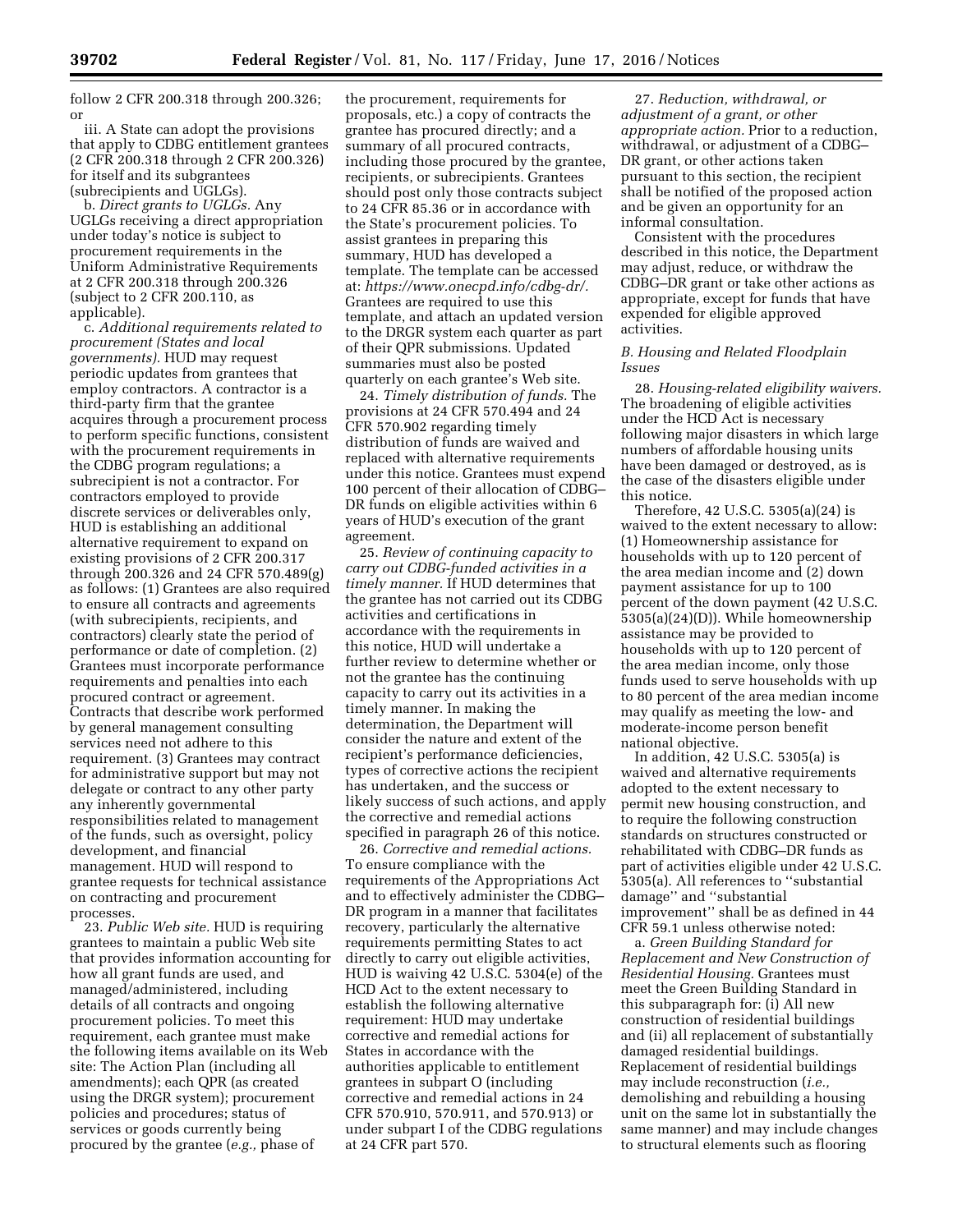systems, columns, or load bearing interior or exterior walls.

b. *Meaning of Green Building Standard.* For purposes of this notice, the Green Building Standard means the grantee will require that all construction covered by subparagraph a, above, meet an industry-recognized standard that has achieved certification under at least one of the following programs: (i) ENERGY STAR (Certified Homes or Multifamily High-Rise), (ii) Enterprise Green Communities; (iii) LEED (New Construction, Homes, Midrise, Existing Buildings Operations and Maintenance, or Neighborhood Development), (iv) ICC–700 National Green Building Standard, (v) EPA Indoor AirPlus (ENERGY STAR a prerequisite), or (vi) any other equivalent comprehensive green building program.

c. *Standards for rehabilitation of nonsubstantially damaged residential buildings.* For rehabilitation other than that described in subparagraph (a), above, grantees must follow the guidelines specified in the HUD CPD Green Building Retrofit Checklist, available at *[https://](https://www.hudexchange.info/resource/3684/guidance-on-the-cpd-green-building-checklist/)*

*[www.hudexchange.info/resource/3684/](https://www.hudexchange.info/resource/3684/guidance-on-the-cpd-green-building-checklist/) [guidance-on-the-cpd-green-building](https://www.hudexchange.info/resource/3684/guidance-on-the-cpd-green-building-checklist/)[checklist/.](https://www.hudexchange.info/resource/3684/guidance-on-the-cpd-green-building-checklist/)* Grantees must apply these guidelines to the extent applicable to the rehabilitation work undertaken, including the use of mold resistant products when replacing surfaces such as drywall. When older or obsolete products are replaced as part of the rehabilitation work, rehabilitation is required to use ENERGY STAR-labeled, WaterSense-labeled, or Federal Energy Management Program (FEMP) designated products and appliances. For example, if the furnace, air conditioner, windows, and appliances are replaced, the replacements must be ENERGY STAR-labeled or FEMP-designated products; WaterSense-labeled products (*e.g.,* faucets, toilets, showerheads) must be used when water products are replaced. Rehabilitated housing may also implement measures recommended in a Physical Condition Assessment (PCA) or Green Physical Needs Assessment (GPNA).

d. *Implementation of green building standards.* (i) For construction projects completed, under construction, or under contract prior to the date that assistance is approved for the project, the grantee is encouraged to apply the applicable standards to the extent feasible, but the Green Building Standard is not required; (ii) for specific required equipment or materials for which an ENERGY STAR- or WaterSense-labeled or FEMP-designated product does not exist, the requirement to use such products does not apply.

e. *Elevation standards for new construction, repair of substantial damage, or substantial improvement.*  The following elevation standards apply to new construction, repair of substantial damage, or substantial improvement of structures located in an area delineated as a flood hazard area or equivalent in FEMA's data source identified in 24 CFR 55.2(b)(1). All structures, defined at 44 CFR 59.1, designed principally for residential use and located in the 1 percent annual (or 100-year) floodplain that receive assistance for new construction, repair of substantial damage, or substantial improvement, as defined at 24 CFR 55.2(b)(10), must be elevated with the lowest floor, including the basement, at least two feet above the 1 percent annual floodplain elevation. Residential structures with no dwelling units and no residents below two feet above the 1 percent annual floodplain, must be elevated or floodproofed, in accordance with FEMA floodproofing standards at 44 CFR  $60.3(c)(3)(ii)$  or successor standard, up to at least two feet above the 1 percent annual floodplain. Applicable State, local, and tribal codes and standards for floodplain management that exceed these requirements, including elevation, setbacks, and cumulative substantial damage requirements, will be followed.

f. *Broadband infrastructure in housing.* Any new construction or substantial rehabilitation, as defined by 24 CFR 5.100, of a building with more than four rental units must include installation of broadband infrastructure, as this term is also defined in 24 CFR 5.100, except where the grantee documents that: (i) The location of the new construction or substantial rehabilitation makes installation of broadband infrastructure infeasible; (ii) the cost of installing broadband infrastructure would result in a fundamental alteration in the nature of its program or activity or in an undue financial burden; or (iii) the structure of the housing to be substantially rehabilitated makes installation of broadband infrastructure infeasible.

g. *Resilient Home Construction Standard.* Grantees are strongly encouraged to incorporate a Resilient Home Construction Standard, meaning that all construction covered by subparagraph (a) meet an industryrecognized standard such as those set by the FORTIFIED HomeTM Gold level for new construction of single-family, detached homes; and FORTIFIED HomeTM Silver level for reconstruction of the roof, windows and doors; or FORTIFIED HomeTM Bronze level for repair or reconstruction of the roof; or

any other equivalent comprehensive resilient or disaster resistant building program. Further, grantees are strongly encouraged to meet the FORTIFIED Home<sup>TM</sup> Bronze level standard for roof repair or reconstruction, for all construction covered under subparagraph c. FORTIFIED Home™ is a risk-reduction program providing construction standards for new homes and retrofit standards for existing homes, which will increase a home's resilience to natural hazards, including high wind, hail, and tropical storms. Insurers can provide discounts for homeowner's insurance for properties certified as FORTIFIED. Property owners and grantees are encouraged to contact their insurance agent for current information on what discounts may be available. More information is also available at *[https://disastersafety.org/](https://disastersafety.org/fortified/fortified-home/) [fortified/fortified-home/.](https://disastersafety.org/fortified/fortified-home/)* 

29. *Addressing Unmet Public Housing Needs.* The grantee must identify how it will address the rehabilitation, mitigation, and new construction needs of each disaster-impacted PHA within its jurisdiction, if applicable. The grantee must work directly with impacted PHAs in identifying necessary and reasonable costs and ensure that adequate funding from all available sources is dedicated to addressing the unmet needs of damaged public housing (*e.g.,* FEMA, insurance, and funds available from HUD's Office of Public and Indian Housing. In the rehabilitation, reconstruction and replacement of public housing provided for in the action plan pursuant to paragraph A.1.a.7 of section VI of this notice, each grantee must identify funding to specifically address the unmet needs described in this subparagraph. Grantees are reminded that public housing is eligible for FEMA Public Assistance and must ensure that there is no duplication of benefits when using CDBG–DR funds to assist public housing. Information on the PHAs impacted by the disaster is available on the Department's Web site*.* 

30. *Housing incentives in disasteraffected communities.* Incentive payments are generally offered in addition to other programs or funding (such as insurance), to encourage households to relocate in a suitable housing development or an area promoted by the community's comprehensive recovery plan. For example, a grantee may offer an incentive payment (possibly in addition to a buyout payment) for households that volunteer to relocate outside of floodplain or to a lower-risk area.

Therefore, 42 U.S.C. 5305(a) and associated regulations are waived to the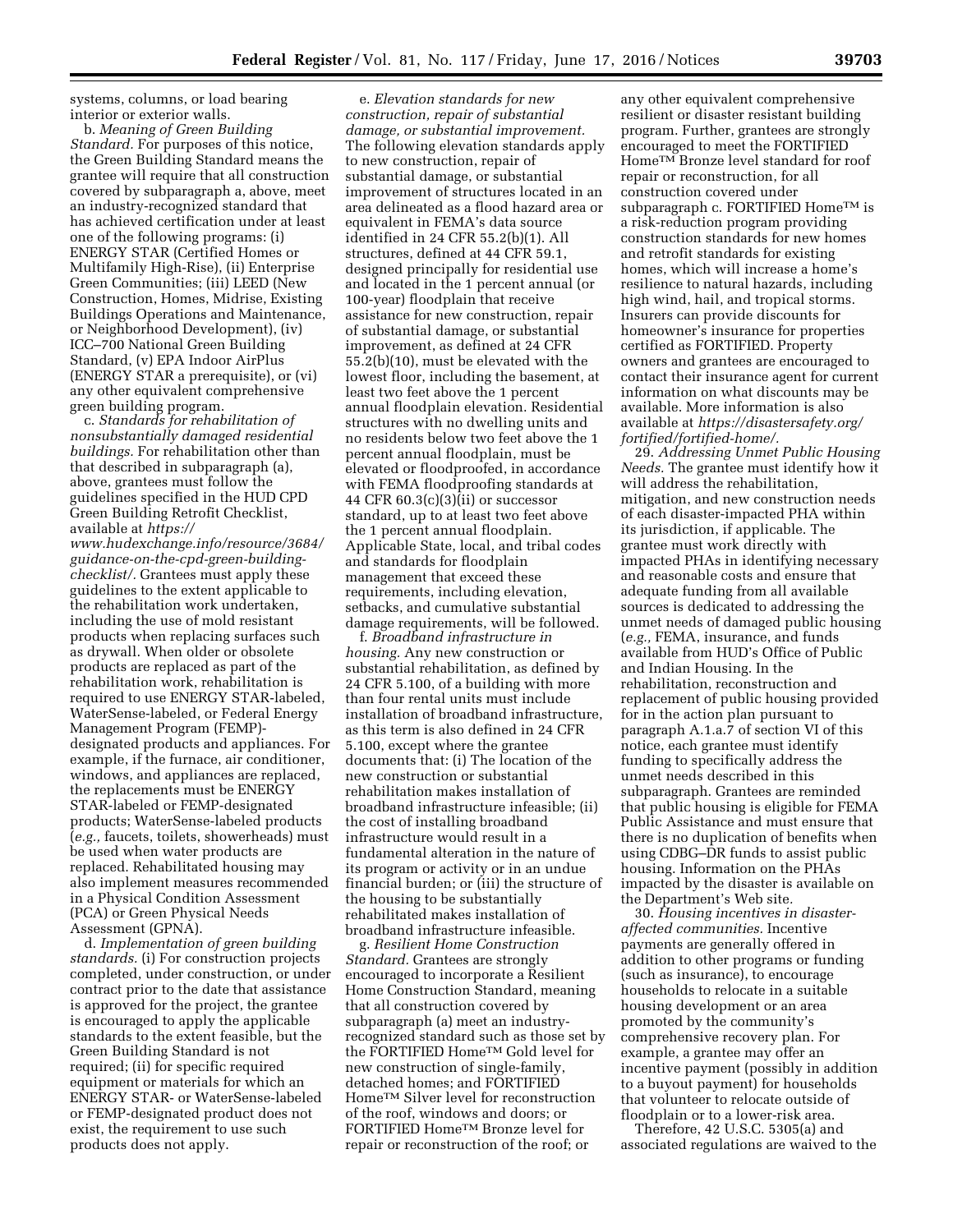extent necessary to allow the provision of housing incentives. These grantees must maintain documentation, at least at a programmatic level, describing how the amount of assistance was determined to be necessary and reasonable, and the incentives must be in accordance with the grantee's approved action plan and published program design(s). This waiver does not permit a compensation program. If the grantee requires the incentives to be used for a particular purpose by the household receiving the assistance, then the eligible use for that activity will be that required use, not an incentive.

In undertaking a larger scale migration or relocation recovery effort that is intended to move households out of high-risk areas, grantees should consider how it can protect and sustain the impacted community and its assets. Grantees must also weigh the benefits and costs, including anticipated insurance costs, of redeveloping highrisk areas that were impacted by a disaster. Accordingly, grantees are prohibited from offering incentives to return households to disaster-impacted floodplains, unless the grantee can demonstrate to HUD how it will resettle such areas to mitigate against the risks of future disasters and the insurance costs of continued occupation of highrisk areas, through mechanisms that can reduce risks and insurance costs, such as new land use development plans, building codes or construction requirements, protective infrastructure development, or through restrictions on future disaster assistance to such properties.

31. *Limitation on emergency grant payments—interim mortgage assistance.*  42 U.S.C. 5305(a)(8) is modified to extend interim mortgage assistance to qualified individuals from 3 months to up to 20 months. Interim mortgage assistance is typically used in conjunction with a buyout program, or the rehabilitation or reconstruction of single-family housing, during which mortgage payments may be due but the home is uninhabitable. The time required for a household to complete the rebuilding process may often extend beyond 3 months, during which mortgage payments may be due but the home is inhabitable. Thus, this interim assistance will be critical for many households facing financial hardship during this period. Grantees may use interim housing rehabilitation payments to expedite recovery assistance to homeowners, but must establish performance milestones for the rehabilitation that are to be met by the homeowner in order to receive such payments. A grantee using this

alternative requirement must document, in its policies and procedures, how it will determine the amount of assistance to be provided is necessary and reasonable.

32. *Acquisition of real property; flood and other buyouts.* Grantees under this notice are able to carry out property acquisition for a variety of purposes. However, the term ''buyouts'' as referenced in this notice refers to acquisition of properties located in a floodway or floodplain that is intended to reduce risk from future flooding or the acquisition of properties in Disaster Risk Reduction Areas as designated by the grantee. HUD is providing alternative requirements for consistency with the application of other Federal resources commonly used for this type of activity.

Grantees are encouraged to use buyouts strategically, as a means of acquiring contiguous parcels of land for uses compatible with open space, recreational, natural floodplain functions, other ecosystem restoration, or wetlands management practices. To the maximum extent practicable, grantees should avoid circumstances in which parcels that could not be acquired through a buyout remain alongside parcels that have been acquired through the grantee's buyout program.

*a. Clarification of ''Buyout'' and ''Real Property Acquisition'' activities.*  Grantees that choose to undertake a buyout program have the discretion to determine the appropriate valuation method, including paying either predisaster or post-disaster fair market value (FMV). In most cases, a program that provides pre-disaster FMV to buyout applicants provides compensation at an amount greater than the post-disaster FMV. When the purchase price exceeds the current FMV, any CDBG–DR funds in excess of the FMV are considered assistance to the seller, thus making the seller a beneficiary of CDBG–DR assistance. If the seller receives assistance as part of the purchase price, this may have implications for duplication of benefits calculations or for demonstrating national objective criteria, as discussed below. However, a program that provides *post*-disaster FMV to buyout applicants merely provides the actual value of the property; thus, the seller is not considered a beneficiary of CDBG– DR assistance.

Regardless of purchase price, all buyout activities are a type of acquisition of real property (as permitted by section 105(a)(1) of the HCD Act). However, only acquisitions that meet the definition of a ''buyout''

are subject to the post-acquisition land use restrictions imposed by the applicable prior notices. The key factor in determining whether the acquisition is a buyout is whether the intent of the purchase is to reduce risk from future flooding or to reduce the risk from the hazard that lead to the property's Disaster Risk Reduction Area designation. To conduct a buyout in a Disaster Risk Reduction Area, the grantee must establish criteria in its policies and procedures to designate the area subject to the buyout, pursuant to the following requirements: (1) The hazard must have been caused or exacerbated by the Presidentially declared disaster for which the grantee received its CDBG–DR allocation; (2) the hazard must be a predictable environmental threat to the safety and well-being of program beneficiaries, as evidenced by the best available data and science; and (3) the Disaster Risk Reduction Area must be clearly delineated so that HUD and the public may easily determine which properties are located within the designated area.

The distinction between buyouts and other types of acquisitions is important, because grantees may only redevelop an acquired property if the property is not acquired through a buyout program (*i.e.,*  the purpose of acquisition was something other than risk reduction). When acquisitions are not acquired through a buyout program, the purchase price must be consistent with applicable uniform cost principles (and the predisaster FMV may not be used).

a. Buyout requirements:

1. Any property acquired, accepted, or from which a structure will be removed pursuant to the project will be dedicated and maintained in perpetuity for a use that is compatible with open space, recreational, or floodplain and wetlands management practices.

2. No new structure will be erected on property acquired, accepted, or from which a structure was removed under the acquisition or relocation program other than: (a) A public facility that is open on all sides and functionally related to a designated open space (*e.g.,*  a park, campground, or outdoor recreation area); (b) a rest room; or (c) a flood control structure, provided that structure does not reduce valley storage, increase erosive velocities, or increase flood heights on the opposite bank, upstream, or downstream and that the local floodplain manager approves, in writing, before the commencement of the construction of the structure.

3. After receipt of the assistance, with respect to any property acquired, accepted, or from which a structure was removed under the acquisition or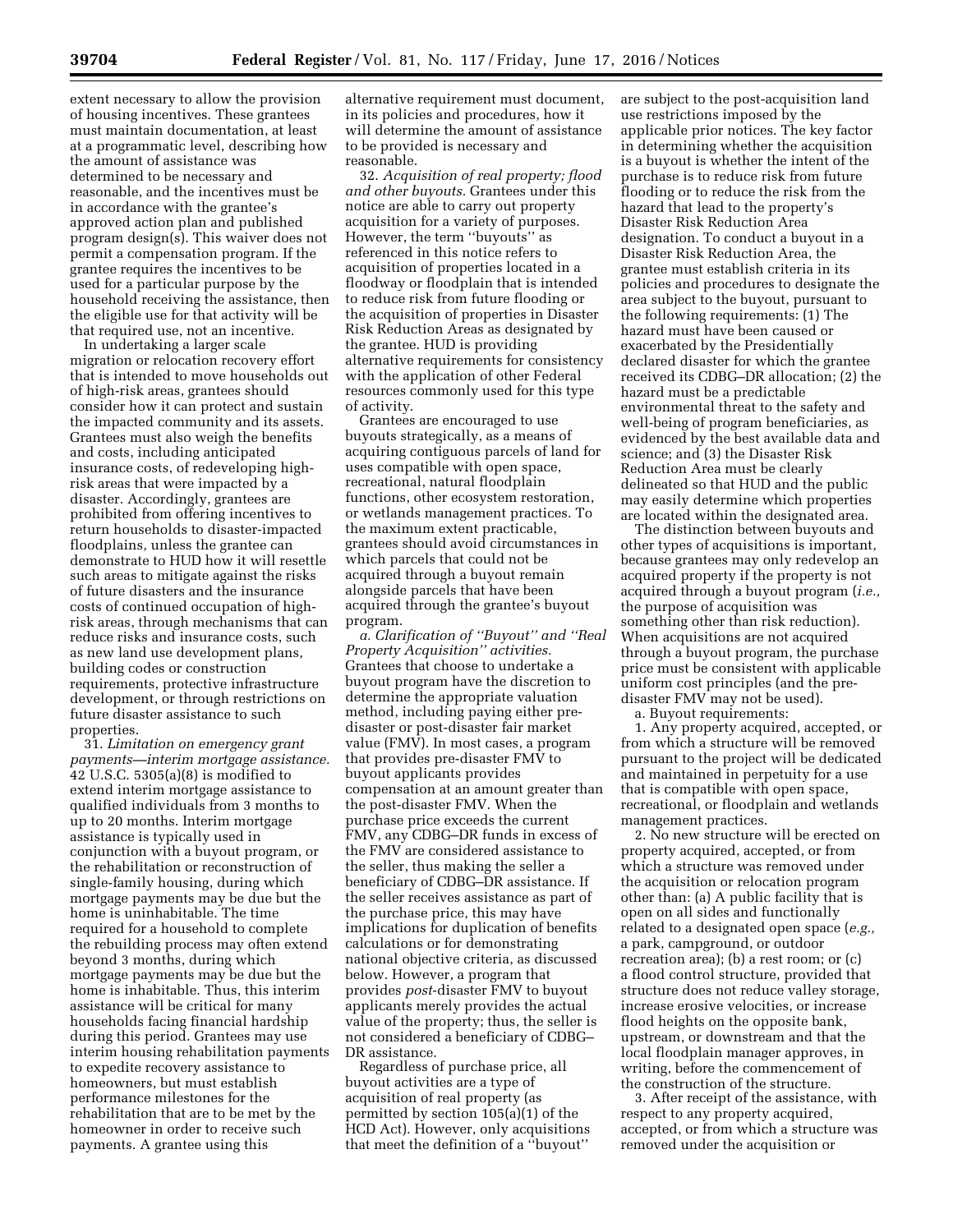relocation program, no subsequent application for additional disaster assistance for any purpose or to repair damage or make improvements of any sort will be made by the recipient to any Federal entity in perpetuity.

The entity acquiring the property may lease it to adjacent property owners or other parties for compatible uses in return for a maintenance agreement. Although Federal policy encourages leasing rather than selling such property, the property may also be sold. In all cases, a deed restriction or covenant running with the property must require that the buyout property be dedicated and maintained for compatible uses in perpetuity.

4. Grantees have the discretion to determine an appropriate valuation method (including the use of pre-flood value or post-flood value as a basis for property value). However, in using CDBG–DR funds for buyouts, the grantee must uniformly apply whichever valuation method it chooses.

5. All buyout activities must be classified using the ''buyout'' activity type in the DRGR system.

6. Any State grantee implementing a buyout program or activity must consult with affected UGLGs.

7. When undertaking buyout activities, in order to demonstrate that a buyout meets the low- and moderateincome housing national objective, grantees must meet all requirements of the HCD Act and applicable regulatory criteria described below. Grantees are encouraged to consult with HUD prior to undertaking a buyout program with the intent of using the LMH national objective. Section 105(c)(3) of the HCD Act (42 U.S.C. 5305(c)(3)) provides that any assisted activity under this chapter that involves the acquisition or rehabilitation of property to provide housing shall be considered to benefit persons of low- and moderate-income only to the extent such housing will, upon completion, be occupied by such persons. In addition, the State CDBG regulations at 24 CFR 570.483(b)(3) and entitlement CDBG regulations at 24 CFR 570.208(a)(3) apply the LMH national objective to an eligible activity carried out for the purpose of providing or improving permanent residential structures that, upon completion, will be occupied by low- and moderateincome households. Therefore, a buyout program that merely pays homeowners to leave their existing homes does not result in a low- and moderate-income household occupying a residential structure and, thus, cannot meet the requirements of the LMH national objective. Buyout programs that assist low- and moderate-income persons can

be structured in one of the following ways: (a) The buyout program combines the acquisition of properties with another direct benefit—Low- and Moderate-Income housing activity, such as down payment assistance—that results in occupancy and otherwise meets the applicable LMH national objective criteria in 24 CFR part 570 (*e.g.,* if the structure contains more than two dwelling units, at least 51 percent of the units must be occupied by lowand moderate-income households. (b) The program meets the low- and moderate income area benefit criteria to demonstrate national objective compliance, provided that the grantee can document that the properties acquired through buyouts will be used in a way that benefits all of the residents in a particular area where at least 51 percent of the residents are low- and moderate-income persons. When using the area benefit approach, grantees must define the service area based on the end use of the buyout properties. (c) The program meets the criteria for the lowand moderate-income limited clientele national objective, including the prohibition on the use of the limited clientele national objective when an activity's benefits are available to all residents of the area. A buyout program could meet the national objective criteria for the limited clientele national objective if it restricts buyout program eligibility to exclusively low- and moderate-income persons, and the buyout provides an actual benefit to the low- and moderate income sellers by providing pre-disaster valuation uniformly to those who participate in the program.

c. *Redevelopment of acquired properties.* 

1. Properties purchased through a buyout program may not typically be redeveloped, with a few exceptions. (see subparagraph a.2 above).

2. Grantees may redevelop an acquired property if: (a) The property is not acquired through a buyout program and (b) the purchase price is based on the property's post-disaster value, consistent with applicable cost principles (the pre-disaster value may not be used). In addition to the purchase price, grantees may opt to provide relocation assistance to the owner of a property that will be redeveloped if the property is purchased by the grantee or subgrantee through voluntary acquisition, and the owner's need for additional assistance is documented.

3. In carrying out acquisition activities, grantees must ensure they are in compliance with their long-term redevelopment plans.

33. *Alternative requirement for housing rehabilitation—assistance for second homes.* The Department is instituting an alternative requirement to the rehabilitation provisions at 42 U.S.C. 5305(a) as follows: Properties that served as second homes at the time of the disaster, or following the disaster, are not eligible for rehabilitation assistance, residential incentives, or to participate in a CDBG–DR buyout program (as defined by this notice). ''Second homes'' are defined in IRS Publication 936 (mortgage interest deductions).

34. *Flood insurance.* Grantees, recipients, and subrecipients must implement procedures and mechanisms to ensure that assisted property owners comply with all flood insurance requirements, including the purchase and notification requirements described below, prior to providing assistance. For additional information, please consult with the field environmental officer in the local HUD field office or review the guidance on flood insurance requirements on HUD's Web site.

a. *Flood insurance purchase requirements.* HUD does not prohibit the use of CDBG–DR funds for existing residential buildings in a Special Flood Hazard Area (or 100-year floodplain). However, Federal, State, local, and tribal laws and regulations related to both flood insurance and floodplain management must be followed, as applicable. With respect to flood insurance, a HUD-assisted homeowner for a property located in a Special Flood Hazard Area must obtain and maintain flood insurance in the amount and duration prescribed by FEMA's National Flood Insurance Program. Section 102(a) of the Flood Disaster Protection Act of 1973 (42 U.S.C. 4012a) mandates the purchase of flood insurance protection for any HUD-assisted property within a Special Flood Hazard Area. HUD also recommends the purchase of flood insurance outside of a Special Flood Hazard Area for properties that have been damaged by a flood, to better protect property owners from the economic risks of future floods and reduce dependence on Federal disaster assistance in the future, but this is not a requirement.

b. *Future Federal assistance to owners remaining in a floodplain.* 

1. Section 582 of the National Flood Insurance Reform Act of 1994, as amended, (42 U.S.C. 5154a) prohibits flood disaster assistance in certain circumstances. In general, it provides that no Federal disaster relief assistance made available in a flood disaster area may be used to make a payment (including any loan assistance payment)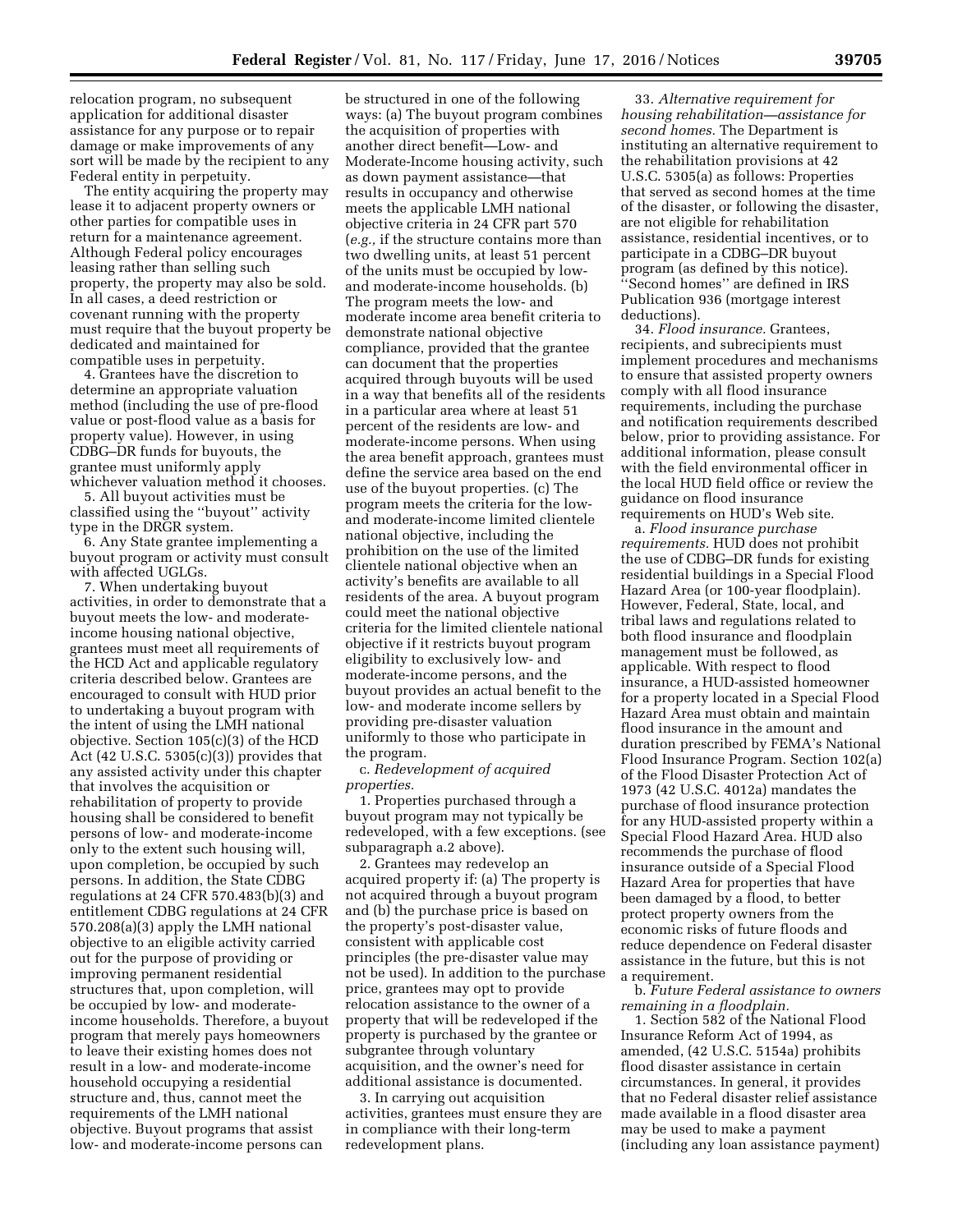to a person for repair, replacement, or restoration for damage to any personal, residential, or commercial property if that person at any time has received Federal flood disaster assistance that was conditioned on the person first having obtained flood insurance under applicable Federal law and the person has subsequently failed to obtain and maintain flood insurance as required under applicable Federal law on such property. This means that a grantee may not provide disaster assistance for the repair, replacement, or restoration to a person who has failed to meet this requirement.

2. Section 582 also implies a responsibility for a grantee that receives CDBG–DR funds or that designates annually appropriated CDBG funds for disaster recovery. That responsibility is to inform property owners receiving disaster assistance that triggers the flood insurance purchase requirement that they have a statutory responsibility to notify any transferee of the requirement to obtain and maintain flood insurance, and that the transferring owner may be liable if he or she fails to do so. These requirements are enumerated at *[http://](http://uscode.house.gov/view.xhtml?req=granuleid:USC-prelim-title42-section5154&num=0&edition=prelim) [uscode.house.gov/](http://uscode.house.gov/view.xhtml?req=granuleid:USC-prelim-title42-section5154&num=0&edition=prelim)*

*[view.xhtml?req=granuleid:U.S.C.](http://uscode.house.gov/view.xhtml?req=granuleid:USC-prelim-title42-section5154&num=0&edition=prelim) [prelim-title42-](http://uscode.house.gov/view.xhtml?req=granuleid:USC-prelim-title42-section5154&num=0&edition=prelim)* 

*[section5154a&num=0&edition=prelim.](http://uscode.house.gov/view.xhtml?req=granuleid:USC-prelim-title42-section5154&num=0&edition=prelim)* 

# *C. Infrastructure (Public Facilities, Public Improvements, Public Buildings)*

35. *Buildings for the general conduct of government.* 42 U.S.C. 5305(a) is waived to the extent necessary to allow grantees to fund the rehabilitation or reconstruction of public buildings that are otherwise ineligible. HUD believes this waiver is consistent with the overall purposes of the HCD Act, and is necessary for many grantees to adequately address critical infrastructure needs created by the disaster.

36. *Elevation of Nonresidential Structures.* Nonresidential structures must be elevated or floodproofed, in accordance with FEMA floodproofing standards at 44 CFR 60.3(c)(3)(ii) or successor standard, up to at least two feet above the 1 percent annual floodplain. All Critical Actions, as defined at 24 CFR 55.2(b)(3), within the 0.2 percent annual floodplain (or 500 year) floodplain must be elevated or floodproofed (in accordance with the FEMA standards) to the higher of the 0.2 percent annual floodplain flood elevation or three feet above the 1 percent annual floodplain. If the 0.2 percent annual floodplain or elevation is unavailable for Critical Actions, and the structure is in the 1 percent annual floodplain, then the structure must be

elevated or floodproofed at least three feet above the 1 percent annual floodplain level. Applicable State, local, and tribal codes and standards for floodplain management that exceed these requirements, including elevation, setbacks, and cumulative substantial damage requirements, will be followed.

37. *Use of CDBG as Match.*  Additionally, as provided by the HCD Act, funds may be used as a matching requirement, share, or contribution for any other Federal program when used to carry out an eligible CDBG–DR activity. This includes programs or activities administered by the Federal Emergency Management Agency (FEMA) or the U.S. Army Corps of Engineers (USACE). By law, the amount of CDBG–DR funds that may be contributed to a USACE project is \$250,000 or less. However, the Appropriations Act prohibits use of funds for any activity reimbursable by, or for which funds are made available by FEMA or USACE.

#### *D. Economic Revitalization*

38. *National Objective Documentation for Economic Revitalization Activities.*  24 CFR 570.483(b)(4)(i) and 570.208(a)(4)(i) are waived to allow the grantees under this notice to identify the low- and moderate-income jobs benefit by documenting, for each person employed, the name of the business, type of job, and the annual wages or salary of the job. HUD will consider the person income-qualified if the annual wages or salary of the job is at or under the HUD-established income limit for a one-person family. This method replaces the standard CDBG requirement—in which grantees must review the annual wages or salary of a job in comparison to the person's total household income and size (*i.e.,* the number of persons). Thus, it streamlines the documentation process because it allows the collection of wage data for each position created or retained from the assisted businesses, rather than from each individual household.

This alternative requirement has been granted on several prior occasions to CDBG–DR grantees, and to date, those grants have not exhibited any issues of concern in calculating the benefit to low- and moderate-income persons.

39. *Public benefit for certain Economic Revitalization activities.* The public benefit provisions set standards for individual economic revitalization activities (such as a single loan to a business) and for economic revitalization activities in the aggregate. Currently, public benefit standards limit the amount of CDBG assistance per job retained or created, or the amount of CDBG assistance per low- and moderate-

income person to which goods or services are provided by the activity. These dollar thresholds were set two decades ago and can impede recovery by limiting the amount of assistance the grantee may provide to a critical activity.

This notice waives the public benefit standards at 42 U.S.C. 5305(e)(3), 24 CFR 570.482(f)(1), (f)(2), (f)(3), (f)(4)(i), (f)(5), and (f)(6), and 24 CFR 570.209(b)(1), (b)(2), (b)(3)(i), and (b)(4), for economic revitalization activities designed to create or retain jobs or businesses (including, but not limited to, long-term, short-term, and infrastructure projects). However, grantees shall report and maintain documentation on the creation and retention of total jobs; the number of jobs within certain salary ranges; the average amount of assistance provided per job, by activity or program; and the types of jobs. Paragraph (g) of 24 CFR 570.482, and 24 CFR 570.209(c), and (d) are also waived to the extent these provisions are related to public benefit.

40. *Clarifying note on Section 3 resident eligibility and documentation requirements.* The definition of ''lowincome persons'' in 12 U.S.C. 1701u and 24 CFR 135.5 is the basis for eligibility as a section 3 resident. This notice authorizes grantees to determine that an individual is eligible to be considered a section 3 resident if the annual wages or salary of the person are at, or under, the HUD-established income limit for a oneperson family for the jurisdiction. This authority does not impact other section 3 resident eligibility requirements in 24 CFR 135.5. All direct recipients of CDBG–DR funding must submit form HUD–60002 annually through the Section 3 Performance Evaluation and Registry System (SPEARS) which can be found on HUD's Web site.

41. *Waiver and modification of the job relocation clause to permit assistance to help a business return.* CDBG requirements prevent program participants from providing assistance to a business to relocate from one labor market area to another if the relocation is likely to result in a significant loss of jobs in the labor market from which the business moved. This prohibition can be a critical barrier to reestablishing and rebuilding a displaced employment base after a major disaster. Therefore, 42 U.S.C. 5305(h), 24 CFR 570.210, and 24 CFR 570.482 are waived to allow a grantee to provide assistance to any business that was operating in the disaster-declared labor market area before the incident date of the applicable disaster and has since moved, in whole or in part, from the affected area to another State or to a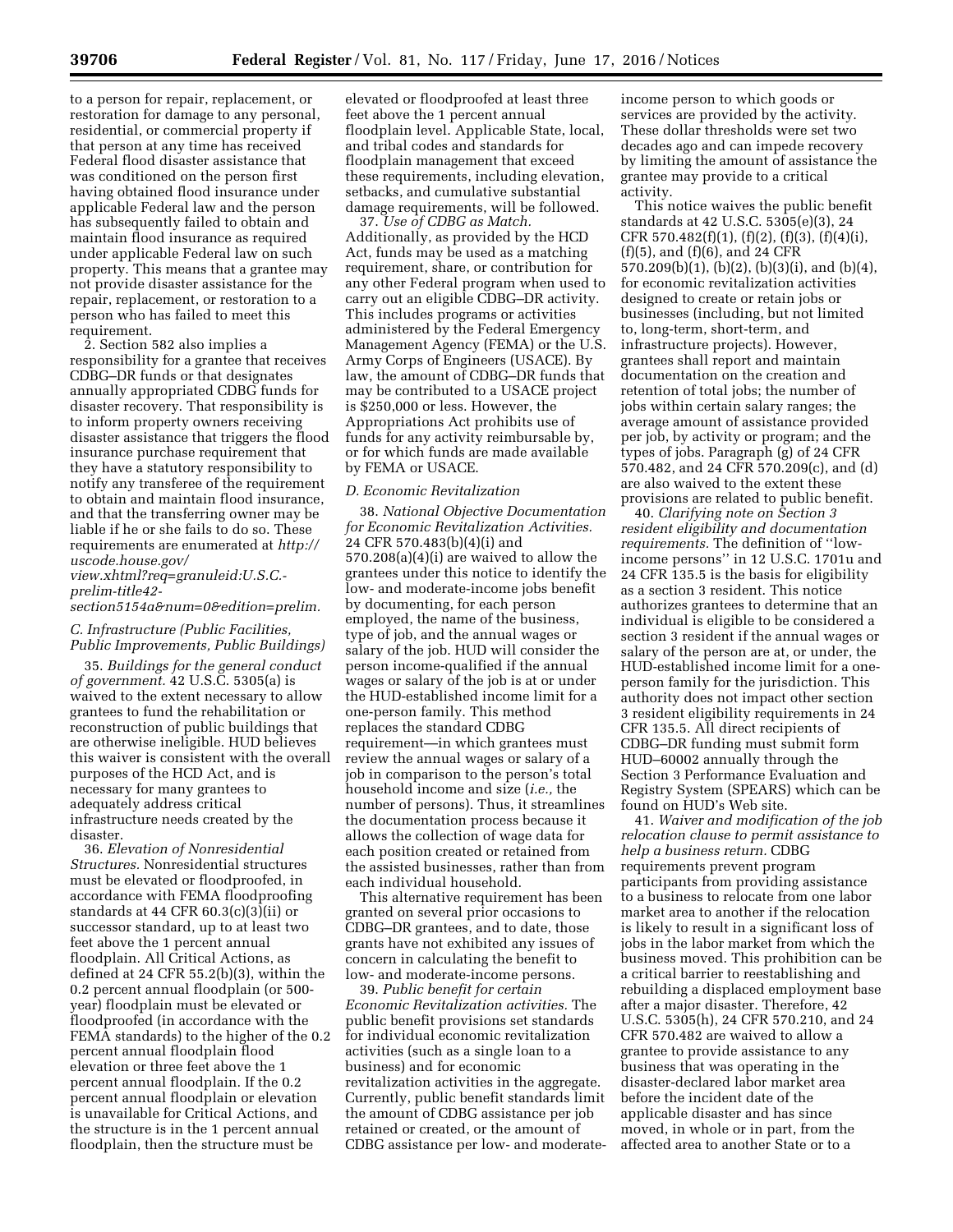labor market area within the same State to continue business.

42. *Prioritizing small businesses.* To target assistance to small businesses, the Department is instituting an alternative requirement to the provisions at 42 U.S.C. 5305(a) to require grantees to prioritize assisting businesses that meet the definition of a small business as defined by SBA at 13 CFR part 121 or, for businesses engaged in ''farming operations'' as defined at 7 CFR 1400.3, and that meet the United States Department of Agriculture Farm Service Agency (FSA), criteria that are described at 7 CFR 1400.500, which are used by the FSA to determine eligibility for certain assistance programs.

43. *Prohibiting assistance to private utilities.* Funds made available under this notice may not be used to assist a privately owned utility for any purpose.

# *E. Certifications and Collection of Information*

44. *Certifications waiver and alternative requirement.* Sections 91.225 and 91.325 of title 24 of the Code of Federal Regulations are waived. Each State or UGLG receiving a direct allocation under this notice must make the following certifications with its action plan:

a. The grantee certifies that it has in effect and is following a residential antidisplacement and relocation assistance plan in connection with any activity assisted with funding under the CDBG program.

b. The grantee certifies its compliance with restrictions on lobbying required by 24 CFR part 87, together with disclosure forms, if required by part 87.

c. The grantee certifies that the action plan for Disaster Recovery is authorized under State and local law (as applicable) and that the grantee, and any entity or entities designated by the grantee, and any contractor, subrecipient, or designated public agency carrying out an activity with CDBG–DR funds, possess(es) the legal authority to carry out the program for which it is seeking funding, in accordance with applicable HUD regulations and this notice. The grantee certifies that activities to be undertaken with funds under this notice are consistent with its action plan.

d. The grantee certifies that it will comply with the acquisition and relocation requirements of the URA, as amended, and implementing regulations at 49 CFR part 24, except where waivers or alternative requirements are provided for in this notice.

e. The grantee certifies that it will comply with section 3 of the Housing and Urban Development Act of 1968 (12 U.S.C. 1701u), and implementing regulations at 24 CFR part 135.

f. The grantee certifies that it is following a detailed citizen participation plan that satisfies the requirements of 24 CFR 91.105 or 91.115, as applicable (except as provided for in notices providing waivers and alternative requirements for this grant). Also, each UGLG receiving assistance from a State grantee must follow a detailed citizen participation plan that satisfies the requirements of 24 CFR 570.486 (except as provided for in notices providing waivers and alternative requirements for this grant).

g. Each State receiving a direct award under this notice certifies that it has consulted with affected UGLGs in counties designated in covered major disaster declarations in the nonentitlement, entitlement, and tribal areas of the State in determining the uses of funds, including the method of distribution of funding, or activities carried out directly by the State.

h. The grantee certifies that it is complying with each of the following criteria:

1. Funds will be used solely for necessary expenses related to disaster relief, long-term recovery, restoration of infrastructure and housing, and economic revitalization in the most impacted and distressed areas for which the President declared a major disaster in 2015 pursuant to the Robert T. Stafford Disaster Relief and Emergency Assistance Act of 1974 (42 U.S.C. 5121 *et seq.*) related to the consequences of Hurricane Joaquin and adjacent storm systems, Hurricane Patricia, and other flood events.

2. With respect to activities expected to be assisted with CDBG–DR funds, the action plan has been developed so as to give the maximum feasible priority to activities that will benefit low- and moderate-income families.

3. The aggregate use of CDBG–DR funds shall principally benefit low- and moderate-income families in a manner that ensures that at least 70 percent (or another percentage permitted by HUD in a waiver published in an applicable **Federal Register** notice) of the grant amount is expended for activities that benefit such persons.

4. The grantee will not attempt to recover any capital costs of public improvements assisted with CDBG–DR grant funds, by assessing any amount against properties owned and occupied by persons of low- and moderateincome, including any fee charged or assessment made as a condition of obtaining access to such public improvements, unless: (a) Disaster recovery grant funds are used to pay the

proportion of such fee or assessment that relates to the capital costs of such public improvements that are financed from revenue sources other than under this title; or (b) for purposes of assessing any amount against properties owned and occupied by persons of moderate income, the grantee certifies to the Secretary that it lacks sufficient CDBG funds (in any form) to comply with the requirements of clause (a).

i. The grantee certifies that the grant will be conducted and administered in conformity with title VI of the Civil Rights Act of 1964 (42 U.S.C. 2000d) and the Fair Housing Act (42 U.S.C. 3601–3619) and implementing regulations, and that it will affirmatively further fair housing.

j. The grantee certifies that it has adopted and is enforcing the following policies, and, in addition, States receiving a direct award must certify that they will require UGLGs that receive grant funds to certify that they have adopted and are enforcing:

1. A policy prohibiting the use of excessive force by law enforcement agencies within its jurisdiction against any individuals engaged in nonviolent civil rights demonstrations; and

2. A policy of enforcing applicable State and local laws against physically barring entrance to or exit from a facility or location that is the subject of such nonviolent civil rights demonstrations within its jurisdiction.

k. Each State or UGLG receiving a direct award under this notice certifies that it (and any subrecipient or administering entity) currently has or will develop and maintain the capacity to carry out disaster recovery activities in a timely manner and that the grantee has reviewed the requirements of this notice and requirements of Public Law 114–113 applicable to funds allocated by this notice, and certifies to the accuracy of Risk Analysis Documentation submitted to demonstrate that it has in place proficient financial controls and procurement processes; that it has adequate procedures to prevent any duplication of benefits as defined by section 312 of the Stafford Act, to ensure timely expenditure of funds; that it has to maintain a comprehensive disaster recovery Web site to ensure timely communication of application status to applicants for disaster recovery assistance, and that its implementation plan accurately describes its current capacity and how it will address any capacity gaps.

l. The grantee certifies that it will not use CDBG–DR funds for any activity in an area identified as flood prone for land use or hazard mitigation planning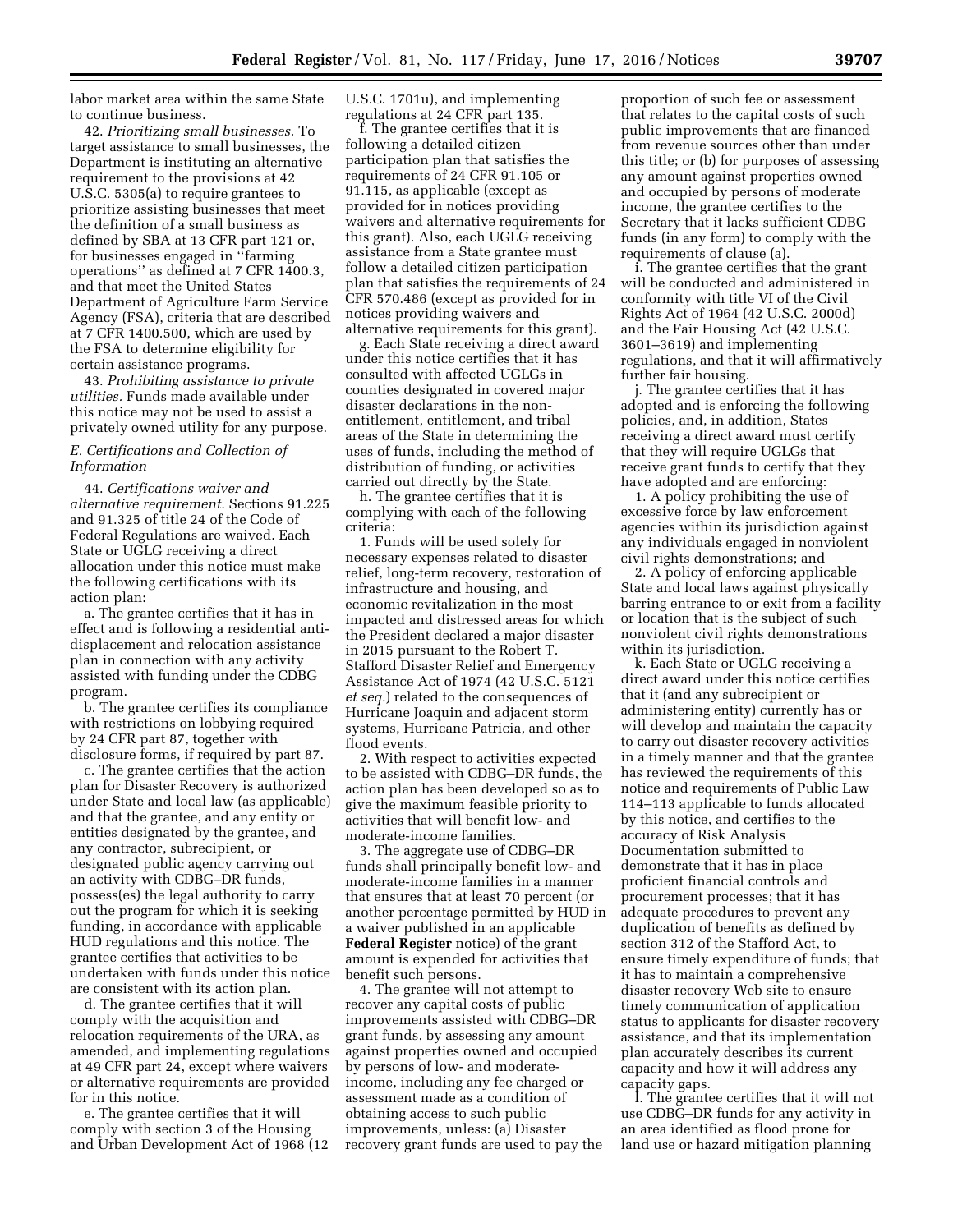purposes by the State, local, or tribal government or delineated as a Special Flood Hazard Area in FEMA's most current flood advisory maps, unless it also ensures that the action is designed or modified to minimize harm to or within the floodplain, in accordance with Executive Order 11988 and 24 CFR part 55. The relevant data source for this provision is the State, local, and tribal government land use regulations and hazard mitigation plans and the latestissued FEMA data or guidance, which includes advisory data (such as Advisory Base Flood Elevations) or preliminary and final Flood Insurance Rate Maps.

m. The grantee certifies that its activities concerning lead-based paint will comply with the requirements of 24 CFR part 35, subparts A, B, J, K, and R.

n. The grantee certifies that it will comply with applicable laws.

#### **VII. Duration of Funding**

The Appropriations Act directs that these funds be available until expended. However, in accordance with 31 U.S.C. 1555, HUD shall close the appropriation account and cancel any remaining obligated or unobligated balance if the Secretary or the President determines that the purposes for which the appropriation has been made have been carried out and no disbursements have been made against the appropriation for 2 consecutive fiscal years. In such case, the funds shall not be available for obligation or expenditure for any purpose after the account is closed.

### **VIII. Catalog of Federal Domestic Assistance**

The Catalog of Federal Domestic Assistance numbers for the disaster recovery grants under this notice are as follows: 14.218; 14.228.

### **IX. Finding of No Significant Impact**

A Finding of No Significant Impact (FONSI) with respect to the environment has been made in accordance with HUD regulations at 24 CFR part 50, which implement section 102(2)(C) of the National Environmental Policy Act of 1969 (42 U.S.C. 4332(2)(C)). The FONSI is available for public inspection between 8 a.m. and 5 p.m. weekdays in the Regulations Division, Office of General Counsel, Department of Housing and Urban Development, 451 7th Street SW., Room 10276, Washington, DC 20410–0500. Due to security measures at the HUD Headquarters building, an advance appointment to review the docket file must be scheduled by calling the Regulations Division at 202–708–3055 (this is not a toll-free number). Hearingor speech-impaired individuals may access this number through TTY by calling the Federal Relay Service at 800– 877–8339 (this is a toll-free number).

Dated: June 8, 2016.

**Nani A. Coloretti,** 

*Deputy Secretary.* 

# **Appendix A—Allocation of CDBG–DR Funds as a Result of 2015 Flooding Disasters**

This section describes the methods behind HUD's allocation of \$300 million in the 2015 CDBG–DR Funds.

Section 420 (Division L, Title II) of Public Law 114–113, enacted on December 18, 2015, appropriates \$300 million through the Community Development Block Grant (CDBG) program for necessary expenses for authorized activities related to disaster relief, long-term recovery, restoration of infrastructure and housing, and economic revitalization in the most impacted and distressed areas resulting from a major disaster declared in 2015 related to the consequences of Hurricane Joaquin and adjacent storm systems, Hurricane Patricia, and other flood events: This section requires that funds be awarded directly to the State or unit of general local government at the discretion of the Secretary.

The key underlying metric used in the allocation process is the unmet need that remains to be addressed from qualifying disasters. Unmet needs related to infrastructure and to damage to businesses and housing are used first to determine the most impacted and distressed areas that are eligible for grants and then to determine the amount of funding to be made available to each grantee.

*Methods for estimating unmet needs for business, infrastructure, and housing:* The data HUD staff have identified as being available to calculate unmet needs for qualifying disasters come from the following data sources:

• FEMA Individual Assistance program data on housing-unit damage as of December 21, 2015;

• SBA for management of its disaster assistance loan program for housing repair and replacement as of January 13, 2016;

• SBA for management of its disaster assistance loan program for business real estate repair and replacement as well as content loss as of January 13, 2016; and

• FEMA-estimated and -obligated amounts under its Public Assistance program for permanent work, Federal and State cost share as of February 3, 2016.

### *Calculating Unmet Housing Needs*

The core data on housing damage for both the unmet housing needs calculation and the concentrated damage are based on home inspection data for FEMA's Individual Assistance program. For unmet housing needs, the FEMA data are supplemented by SBA data from its Disaster Loan Program. HUD calculates ''unmet housing needs'' as the number of housing units with unmet needs times the estimated cost to repair those units less repair funds already provided by FEMA, where:

• Each of the FEMA inspected owner units are categorized by HUD into one of five categories:

 $\circ$  Minor-Low: Less than \$3,000 of FEMAinspected *real property* damage.

 $\overline{\circ}\,$  Minor-High: \$3,000 to \$7,999 of FEMAinspected *real property* damage.

 $\circ$  Major-Low: \$8,000 to \$14,999 of FEMAinspected *real property* damage and/or 1 to 4 feet of flooding on the first floor.

 $\circ$  Major-High: \$15,000 to \$28,800 of FEMA-inspected *real property* damage and/ or 4 to 6 feet of flooding on the first floor.

Æ Severe: Greater than \$28,800 of FEMAinspected *real property* damage or determined destroyed and/or 6 or more feet of flooding on the first floor.

To meet the statutory requirement of ''most impacted,'' homes are determined to have a serious level of damage if they have damage of ''major-low'' or higher. That is, they have a real property, FEMA-inspected damage of \$8,000 or flooding over 1 foot. Furthermore, a homeowner is determined to have unmet needs if the homeowner received a FEMA grant to make home repairs. For homeowners with a FEMA grant and insurance for the covered event, HUD assumes that the unmet need ''gap'' is 20 percent of the difference between total damage and the FEMA grant.

• FEMA does not inspect rental units for real property damage so personal property damage is used as a proxy for unit damage. Each of the FEMA inspected renter units are categorized by HUD into one of five categories:

 $\circ$  Minor-Low: Less than \$1,000 of FEMAinspected *personal property* damage.

 $\overline{\circ}\,$  Minor-High: \$1,000 to \$1,999 of FEMAinspected *personal property* damage.

 $\overline{\circ}$  Major-Low: \$2,000 to \$3,499 of FEMAinspected *personal property* damage and/or 1 to 4 feet of flooding on the first floor.

 $\circ$  Major-High:  $\$3,500$  to  $\$7,499$  of FEMAinspected *personal property* damage and/or 4 to 6 feet of flooding on the first floor.

Æ Severe: Greater than \$7,500 of FEMAinspected *personal property* damage or determined destroyed and/or 6 or more feet of flooding on the first floor.

For rental properties, to meet the statutory requirement of ''most impacted,'' homes are determined to have a high level of damage if they have damage of ''major-low'' or higher. That is, they have a FEMA personal property damage assessment of \$2,000 or greater or flooding over 1 foot. Furthermore, landlords are presumed to have adequate insurance coverage unless the unit is occupied by a renter with income of \$30,000 or less. Units occupied by a tenant with income less than \$30,000 are used to calculate likely unmet needs for affordable rental housing. For those units occupied by tenants with incomes under \$30,000, HUD estimates unmet needs as 75 percent of the estimated repair cost.

• The average cost to fully repair a home *to code* for a specific disaster within each of the damage categories noted above is calculated using the average real property damage repair costs determined by the SBA for its disaster loan program for the subset of homes inspected by both SBA and FEMA. Because SBA is inspecting for full repair costs, it is presumed to reflect the full cost to repair the home, which is generally more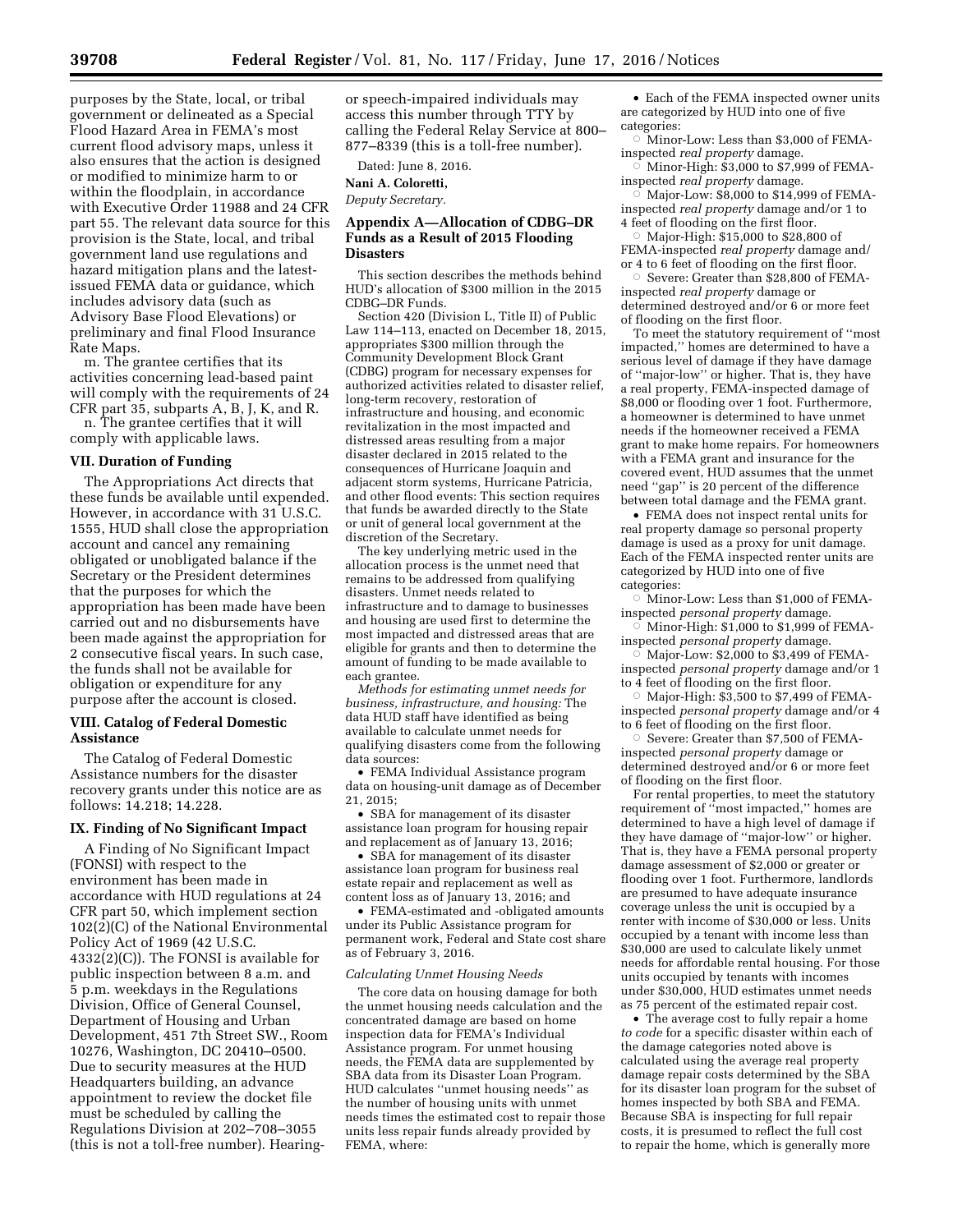than the FEMA estimates on the cost to make the home habitable. If fewer than 100 SBA inspections are made for homes within a FEMA damage category, the estimated damage amount in the category for that disaster has a cap applied at the 75th percentile of all damaged units for that category for all disasters and has a floor applied at the 25th percentile.

#### *Calculating Unmet Infrastructure Needs*

• To best proxy unmet infrastructure needs, HUD uses data from FEMA's Public Assistance program on the State match requirement (usually 25 percent of the estimated public assistance needs). This allocation uses only a subset of the Public Assistance damage estimates reflecting the categories of activities most likely to require CDBG funding above the Public Assistance and State match requirement. Those activities are categories: C, Roads and Bridges; D, Water Control Facilities; E, Public Buildings; F, Public Utilities; and G, Recreational—Other. Categories A (Debris Removal) and B (Protective Measures) are largely expended immediately after a disaster and reflect interim recovery measures rather than the long-term recovery measures for which CDBG funds are generally used. Because Public Assistance damage estimates are available only Statewide (and not county), CDBG funding allocated by the estimate of unmet infrastructure needs are suballocated to counties and local jurisdictions based on each jurisdiction's proportion of unmet housing and business needs.

# *Calculating Economic Revitalization Needs*

• Based on SBA disaster loans to businesses, HUD used the sum of real property and real content loss of small businesses not receiving an SBA disaster loan. This is adjusted upward by the proportion of applications that were received for a disaster for which content and real property loss were not calculated because the applicant had inadequate credit or income. For example, if a State had 160 applications for assistance, 150 had calculated needs and 10 were denied in the preprocessing stage for not enough income or poor credit, the estimated unmet need calculation would be increased as  $(1 + 10/160)$  multiplied by the calculated unmet real content loss.

• Because applications denied for poor credit or income are the most likely measure of requiring the type of assistance available with CDBG recovery funds, the calculated unmet business needs for each State are adjusted upwards by the proportion of total applications that were denied at the preprocess stage because of poor credit or inability to show repayment ability. Similar to housing, estimated damage is used to determine what unmet needs will be counted as serious unmet needs. Only properties with total real estate and content loss in excess of \$30,000 are considered serious damage for purposes of identifying the most impacted areas.

 $\circ$  Category 1: real estate + content loss = below 12,000.

Category 2: real estate + content  $loss =$ 12,000–30,000.

 $\circ$  Category 3: real estate + content loss = 30,000–65,000.

Category 4: real estate + content  $loss =$ 65,000–150,000.

Category 5: real estate + content  $loss =$ above 150,000.

• To obtain unmet business needs, the amount for approved SBA loans is subtracted out of the total estimated damage.

### *Most Impacted and Distressed Designation*

HUD allocates funds based on its estimate of the total unmet needs for infrastructure and the unmet needs for serious damage to businesses and housing that remain to be addressed in the most impacted counties after taking into account the most recent available data on insurance, FEMA assistance, and SBA disaster loans. To meet the statutory requirement that the funds be targeted to ''the most impacted or distressed areas,'' this allocation:

1. Limits allocations to those disasters where FEMA had determined the damage was sufficient to declare the disaster as eligible to receive Individual Assistance (IA) or Individual and Housing Program (IHP) funding.

2. Only accounts for homes and businesses that experienced damage categorized as ''major-low'' or higher (see definitions above). That is, it excludes homes and businesses with minor damage that may have some unmet needs remaining.

3. Restricts funding only to States with substantially higher unmet needs than other States impacted by disasters. Among disasters with data meeting the first two thresholds, HUD identifies a natural break in calculated serious unmet recovery needs and funds only grantees within those States.

4. Only includes housing and business unmet needs data toward a formula allocation if HUD calculated serious unmet housing and business needs for a county is in excess of a Most Impacted threshold. Specifically, only counties with \$7 million or more in serious unmet housing and business needs are used to determine a State's allocation. Thus, funding is provided based on the serious needs of the most impacted counties in each State.

5. Factors in disaster-related infrastructure repair costs Statewide that are not reimbursed by FEMA Public Assistance. For all of these disasters, this is calculated as the 25 percent State match requirement.

6. Specifies the counties and jurisdictions that are most impacted or distressed by:

a. Providing direct funding to CDBG entitlement jurisdictions with significant remaining serious unmet needs. Within a State, if an entitlement jurisdiction accounts for \$15 million or more of the funding allocated to the State, it is allocated a direct grant.

b. Directing that a minimum of 80 percent of the total funds allocated within a State, including those allocated directly to the State and to local governments, must be spent on the disaster recovery needs of the communities and individuals in the most impacted and distressed counties (*i.e.,* those counties identified by HUD). The principle behind the 80 percent rule is that each State received its allocation based on the unmet

needs in the HUD-identified most impacted counties (those counties with more than \$7 million in serious unmet housing and business needs) and, thus, HUD will require that all grantees within a State direct these limited resources toward those most impacted counties. Nonetheless, HUD recognizes that there are likely circumstances where its data is incomplete, damage is highly localized outside of one of the heavily impacted counties, or recovery would otherwise benefit from expenditures outside of those most impacted counties and, thus provides some flexibility to address those needs for State grantees. While local governments receiving direct grant allocations from HUD must spend their total grant within their own jurisdictions, HUD will allow a portion of the State nonentitlement grant to be spent outside of the most impacted counties, in an amount not to exceed that which yields 80 percent of all funding within a State to be spent in the most impacted counties.

### *Allocation Calculation*

Once eligible entities are identified using the above criteria, the allocation to individual grantees represents their proportional share of the estimated unmet needs. For the formula allocation, HUD calculates total serious unmet recovery needs as the aggregate of:

• Serious unmet housing needs in most impacted counties.

• Serious unmet business needs in most impacted counties.

• The estimated local match requirement for the repair of infrastructure estimated for FEMA's Public Assistance program. Given the relatively late timing of several disasters in 2015, this information is generally available only at the State level and not yet at county level geography. HUD estimates a local government share of public assistance unmet need as proportional to their serious housing and business unmet needs.

Each State receives funding based on all of the infrastructure needs within the State, minus the infrastructure needs estimated to lie within entitlement jurisdictions receiving direct grants. In addition, each State also receives funding from all serious housing and business needs in the most impacted counties minus the estimated severe housing and business needs within entitlement jurisdictions receiving direct grants.

### *Special Note About Participating Jurisdictions Within Urban Counties*

The formula allocations to entitlement jurisdictions are based on the geography that those jurisdictions serve in their regular CDBG program. Urban Counties are comprised of the balance of a county after subtracting out any CDBG entitlement cities and any incorporated towns or cities that choose to participate with the State government. If an incorporated town or city crosses two Urban County boundaries, it may choose the Urban County with which it will participate and the data from the town in the adjoining county would be included in the chosen county's allocation.

The formula allocation for the grant to the State government reflect both the nonentitled